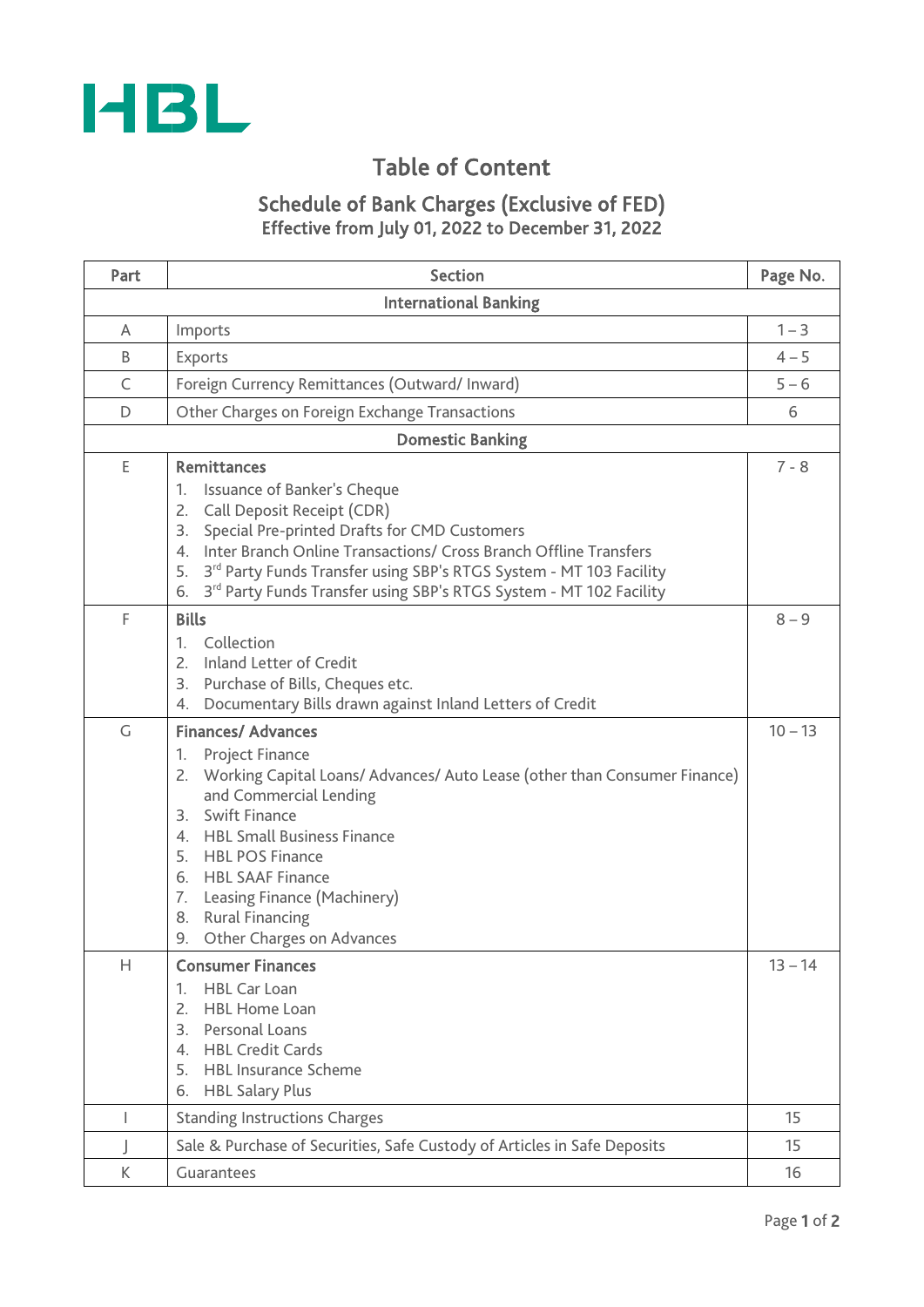| L            | <b>Miscellaneous Charges</b>                                                                                              | $16 - 19$ |  |  |
|--------------|---------------------------------------------------------------------------------------------------------------------------|-----------|--|--|
|              | <b>Service Charges</b><br>$\mathbf{1}$ .                                                                                  |           |  |  |
|              | Cheque Book and Cheque Related Charges<br>2.                                                                              |           |  |  |
|              | 3. Account Statement and Certificate related Charges                                                                      |           |  |  |
|              | Capital Market Products/ SSC/ DSC/ NIT related Charges<br>4.<br>Utility Companies and Utility Bills related Charges<br>5. |           |  |  |
|              | Other Services to BISE/ University<br>6.                                                                                  |           |  |  |
|              | Salary/ Pension Disbursement and Visa Collection Fee related Charges<br>7.                                                |           |  |  |
|              | 8. Charges on Payment of Prize Money and Face Value of National Prize Bonds                                               |           |  |  |
|              | (NPB) through Designated Branches                                                                                         |           |  |  |
|              | 9. Other Charges                                                                                                          |           |  |  |
| M            | <b>HBL Debit Card (ATM Card)</b>                                                                                          | $19 - 20$ |  |  |
|              | HBL Debit Card (ATM Card)<br>1.                                                                                           |           |  |  |
|              | <b>HBL Cash Mehfooz</b><br>$2^{\circ}$                                                                                    |           |  |  |
|              | <b>HBL Pardes Card</b><br>3                                                                                               |           |  |  |
|              | <b>Merchant Acquiring (POS)</b><br>4.                                                                                     |           |  |  |
| $\mathsf{N}$ | <b>HBL Alternate Delivery Channels (ADC)</b>                                                                              | $21 - 24$ |  |  |
|              | <b>ATM Charges</b><br>1.                                                                                                  |           |  |  |
|              | <b>HBL Phone Banking</b><br>2.                                                                                            |           |  |  |
|              | HBL Digital Channels (Mobile App, Internet Banking, WhatsApp Banking)<br>3.                                               |           |  |  |
|              | HBL Branchless Banking/Konnect by HBL (Charges are inclusive of FED)<br>4.                                                |           |  |  |
| $\circ$      | Dispatch/ Communication Charges                                                                                           | 24        |  |  |
| P            | Investment Portfolio Securities (IPS)                                                                                     | 24        |  |  |
| Q            | <b>Investment Banking</b>                                                                                                 |           |  |  |
| R            | <b>Bank Charges for Govt. Business</b>                                                                                    |           |  |  |
| S            | Exemptions                                                                                                                |           |  |  |
| T            | <b>HBL Prestige</b>                                                                                                       |           |  |  |
| U            | <b>HBL Roshan Digital Account</b>                                                                                         | 28        |  |  |
| V            | Roshan Apni Car                                                                                                           | 28        |  |  |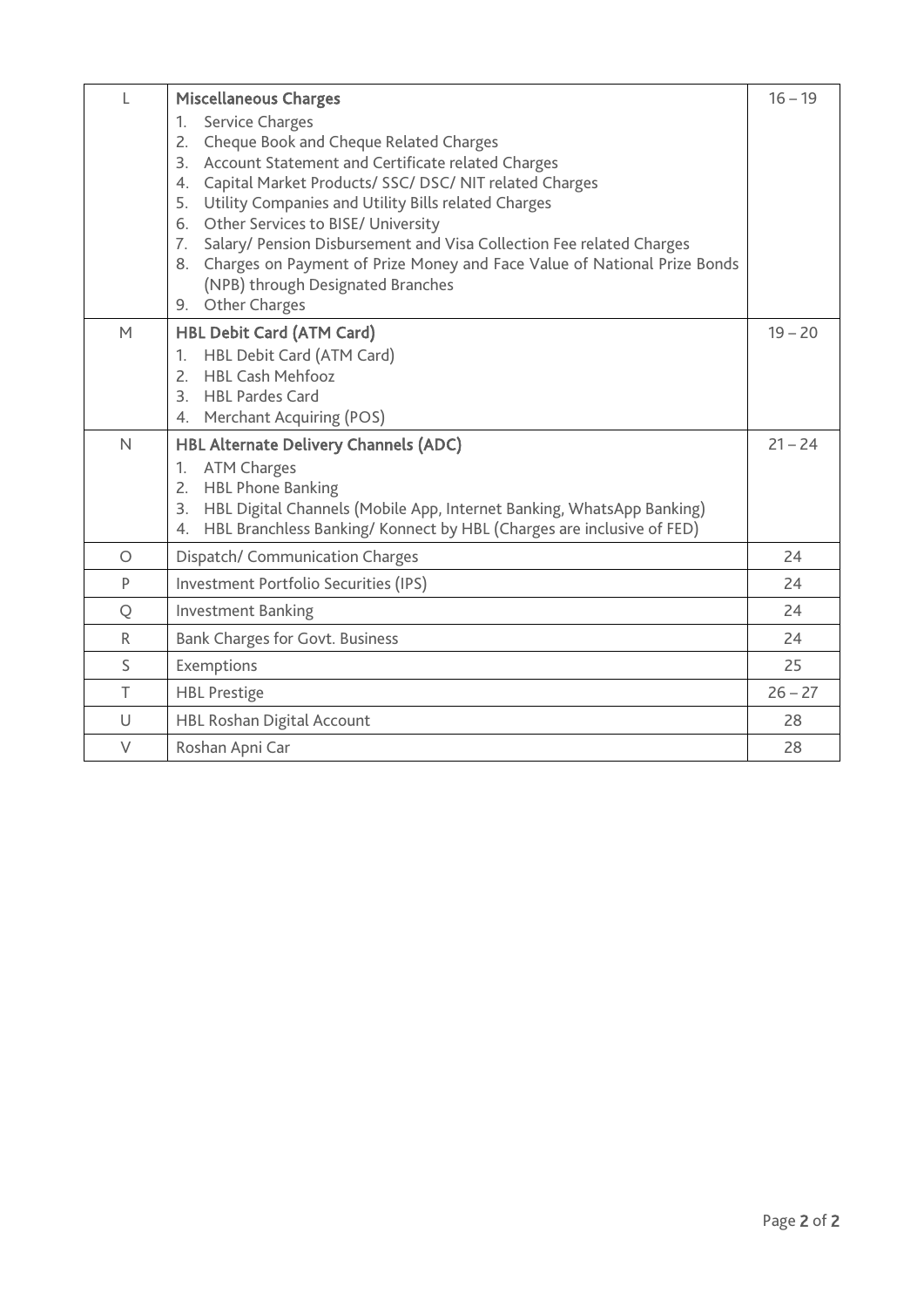|                  | HBL                                                                                                                                                                                                                                                                                                                                                                                                                                                                                                                                                                                                                                                                                                                                                                                                                                                                     |                                                                                                                                                                                                                            |                                                                                                                                                                                                                                                                                                                                                                                                                                       |                            |                                 |                          |
|------------------|-------------------------------------------------------------------------------------------------------------------------------------------------------------------------------------------------------------------------------------------------------------------------------------------------------------------------------------------------------------------------------------------------------------------------------------------------------------------------------------------------------------------------------------------------------------------------------------------------------------------------------------------------------------------------------------------------------------------------------------------------------------------------------------------------------------------------------------------------------------------------|----------------------------------------------------------------------------------------------------------------------------------------------------------------------------------------------------------------------------|---------------------------------------------------------------------------------------------------------------------------------------------------------------------------------------------------------------------------------------------------------------------------------------------------------------------------------------------------------------------------------------------------------------------------------------|----------------------------|---------------------------------|--------------------------|
|                  |                                                                                                                                                                                                                                                                                                                                                                                                                                                                                                                                                                                                                                                                                                                                                                                                                                                                         | SCHEDULE OF BANK CHARGES (EXCLUSIVE OF FED) EFFECTIVE FROM                                                                                                                                                                 | <b>JULY 01, 2022 TO DECEMBER 31, 2022</b>                                                                                                                                                                                                                                                                                                                                                                                             |                            |                                 |                          |
|                  |                                                                                                                                                                                                                                                                                                                                                                                                                                                                                                                                                                                                                                                                                                                                                                                                                                                                         | <b>Description</b>                                                                                                                                                                                                         |                                                                                                                                                                                                                                                                                                                                                                                                                                       |                            | <b>Charges</b>                  |                          |
|                  | Part A                                                                                                                                                                                                                                                                                                                                                                                                                                                                                                                                                                                                                                                                                                                                                                                                                                                                  | <b>IMPORTS</b>                                                                                                                                                                                                             | <b>INTERNATIONAL BANKING</b>                                                                                                                                                                                                                                                                                                                                                                                                          |                            |                                 |                          |
| 1                |                                                                                                                                                                                                                                                                                                                                                                                                                                                                                                                                                                                                                                                                                                                                                                                                                                                                         |                                                                                                                                                                                                                            | Annual volume during a<br>calendar year                                                                                                                                                                                                                                                                                                                                                                                               | 1st Qtr or part<br>thereof | Each sub Qtr or part<br>thereof | Minimum Amount per<br>LC |
|                  | a                                                                                                                                                                                                                                                                                                                                                                                                                                                                                                                                                                                                                                                                                                                                                                                                                                                                       |                                                                                                                                                                                                                            | Upto Rs. 25 M                                                                                                                                                                                                                                                                                                                                                                                                                         | 0.40% Per Quarter          | 0.25% Per Quarter               | Rs. 2,000/- per LC       |
|                  | b                                                                                                                                                                                                                                                                                                                                                                                                                                                                                                                                                                                                                                                                                                                                                                                                                                                                       | Sight/DA Letter of Credit Opening<br>Commission.                                                                                                                                                                           | Exceeding Rs. 25 M to<br>Rs. 50 M                                                                                                                                                                                                                                                                                                                                                                                                     | 0.35% Per Quarter          | 0.20% Per Quarter               |                          |
|                  | $\mathbf c$                                                                                                                                                                                                                                                                                                                                                                                                                                                                                                                                                                                                                                                                                                                                                                                                                                                             |                                                                                                                                                                                                                            | Exceeding Rs. 50 M to<br>Rs. 100 M                                                                                                                                                                                                                                                                                                                                                                                                    | 0.30% Per Quarter          | 0.20% Per Quarter               |                          |
|                  | d                                                                                                                                                                                                                                                                                                                                                                                                                                                                                                                                                                                                                                                                                                                                                                                                                                                                       |                                                                                                                                                                                                                            | Above Rs.100 M                                                                                                                                                                                                                                                                                                                                                                                                                        | pres                       | Negotiable Per Quarter          |                          |
|                  | e                                                                                                                                                                                                                                                                                                                                                                                                                                                                                                                                                                                                                                                                                                                                                                                                                                                                       | Plus: Swift Charges Rs. 2,000/- Flat<br>Courier Charges:<br>Local - Within City: Rs. 150/- Flat Per Item<br>Inland - Inter City: Rs. 250/- Flat Per Item<br>Foreign: Rs.2,500/-                                            |                                                                                                                                                                                                                                                                                                                                                                                                                                       |                            |                                 |                          |
|                  | Note:- a) (i) If concessional rates are approved by the Functional Head, these are subject to the fulfilment of requirements mentioned<br>f<br>in para # (ii) below, otherwise full rate shall be charged.<br>(ii) Projected Annual Volume to be ascertained and approved by Functional Head.<br>(iii) Commitment letter to be obtained from the customer for recovering "Difference" in commission arising out of shortfall in business<br>volumes at the end of the year.<br>(iv) Branches on the basis of TI Report 2-00A will monitor Import Business against concessional rate and recover Commission if any<br>due to shortfall in the volume of Business.<br>(v) Recovery of commission, if any, due to shortfall in volumes of business will be made by the branches at the end of the year.<br>(vi) Any waiver will be approved by respective Functional Head. |                                                                                                                                                                                                                            |                                                                                                                                                                                                                                                                                                                                                                                                                                       |                            |                                 |                          |
|                  |                                                                                                                                                                                                                                                                                                                                                                                                                                                                                                                                                                                                                                                                                                                                                                                                                                                                         | Note:-b) If party makes payment of<br>Import Bill in Foreign Currency in<br>which LC was opened.                                                                                                                           | (i) Commission in lieu of exchange $@$ 0.12 % will be recovered plus<br>Handling Charges Rs.800/- Flat<br>(ii) Commission @ 0.12% will be recovered if Foreign Exchange Cover provided by the client                                                                                                                                                                                                                                  |                            |                                 |                          |
|                  |                                                                                                                                                                                                                                                                                                                                                                                                                                                                                                                                                                                                                                                                                                                                                                                                                                                                         | Note:-c) Additional Charges Rs.800/- Flat will be recovered for the issuance of certificate to the remitting bank. This charge will be<br>applicable when Customer arranges remittance through another Bank.               | is through another Bank plus Handling Charges Rs.1,000/- Flat                                                                                                                                                                                                                                                                                                                                                                         |                            |                                 |                          |
|                  |                                                                                                                                                                                                                                                                                                                                                                                                                                                                                                                                                                                                                                                                                                                                                                                                                                                                         | Note:-d) L/C Commission will also be recovered for un-expired L/C period due to exchange rate fluctuation by virtue of providing<br>forward cover to the customer after opening of $L/C$ .                                 |                                                                                                                                                                                                                                                                                                                                                                                                                                       |                            |                                 |                          |
|                  | g                                                                                                                                                                                                                                                                                                                                                                                                                                                                                                                                                                                                                                                                                                                                                                                                                                                                       | L/C opened under "Supplier Credit",<br>"Pay As You Earn Scheme" - for<br>period over one year.                                                                                                                             | 0.40% per quarter or part thereof upto final payment - Minimum Rs.2,200/- At the time of<br>opening of L/C, commission to be charged on full amount of L/C liability plus interest payable<br>thereon for the period from the date of opening of L/C until its expiry. Thereafter, commission<br>is to be recovered on six monthly basis on outstanding/reducing liability, as per Schedule of<br>Charges applicable as at that date. |                            |                                 |                          |
|                  | h                                                                                                                                                                                                                                                                                                                                                                                                                                                                                                                                                                                                                                                                                                                                                                                                                                                                       | L/C opened under "Deferred<br>Payment" - for period over one year.                                                                                                                                                         | 0.40% per quarter or part thereof upto final payment - Minimum Rs.3,000/- At the time of<br>opening of $L/C$ , commission to be charged on full amount of $L/c$ liability for the period from<br>the date of opening of L/C until its expiry. Thereafter, commission is to be recovered on six<br>monthly basis on outstanding/reducing liability, as per Schedule of Charges applicable as at<br>that date.                          |                            |                                 |                          |
|                  | i                                                                                                                                                                                                                                                                                                                                                                                                                                                                                                                                                                                                                                                                                                                                                                                                                                                                       | In case of L/G undertaking to be<br>issued favouring SBP for providing<br>forward cover exchange risk under<br>Suppliers / Buyers Credit "Pay As You<br>Earn Scheme" and "Deferred<br>Payment" L/C on behalf of applicant. | L/G commission to be charged $@$ 1.6% per annum on reducing liability.<br>Minimum Rs.2,000/-                                                                                                                                                                                                                                                                                                                                          |                            |                                 |                          |
|                  | j                                                                                                                                                                                                                                                                                                                                                                                                                                                                                                                                                                                                                                                                                                                                                                                                                                                                       | Non-Reimbursable Letters of Credit<br>under Barter / Aid/ Loans &<br>Authorization to Pay.                                                                                                                                 | 1.0% for first quarter and 0.30% for each subsequent quarter or part thereof. Minimum<br>Rs.1,500/-                                                                                                                                                                                                                                                                                                                                   |                            |                                 |                          |
| $\boldsymbol{2}$ |                                                                                                                                                                                                                                                                                                                                                                                                                                                                                                                                                                                                                                                                                                                                                                                                                                                                         | <b>REVALIDATION CHARGES</b><br>Revalidation Commission for expired<br>L/Cs revalidated                                                                                                                                     | (i) Commission to be recovered from the date of last expiry of L/C until new expiry date, at<br>rates applicable in case of opening of fresh L/C as in (1) above.<br>(L/C commission will be calculated on the amount of liability as per Exchange Rate prevailing<br>on the date of revalidation).<br>(ii) Revalidation commission will be charged for one quarter, minimum as in (1) above on bill                                  |                            |                                 |                          |

negotiating/opening bank's counters.

amount on acceptance by the applicant upon submission of documents against expired L/C at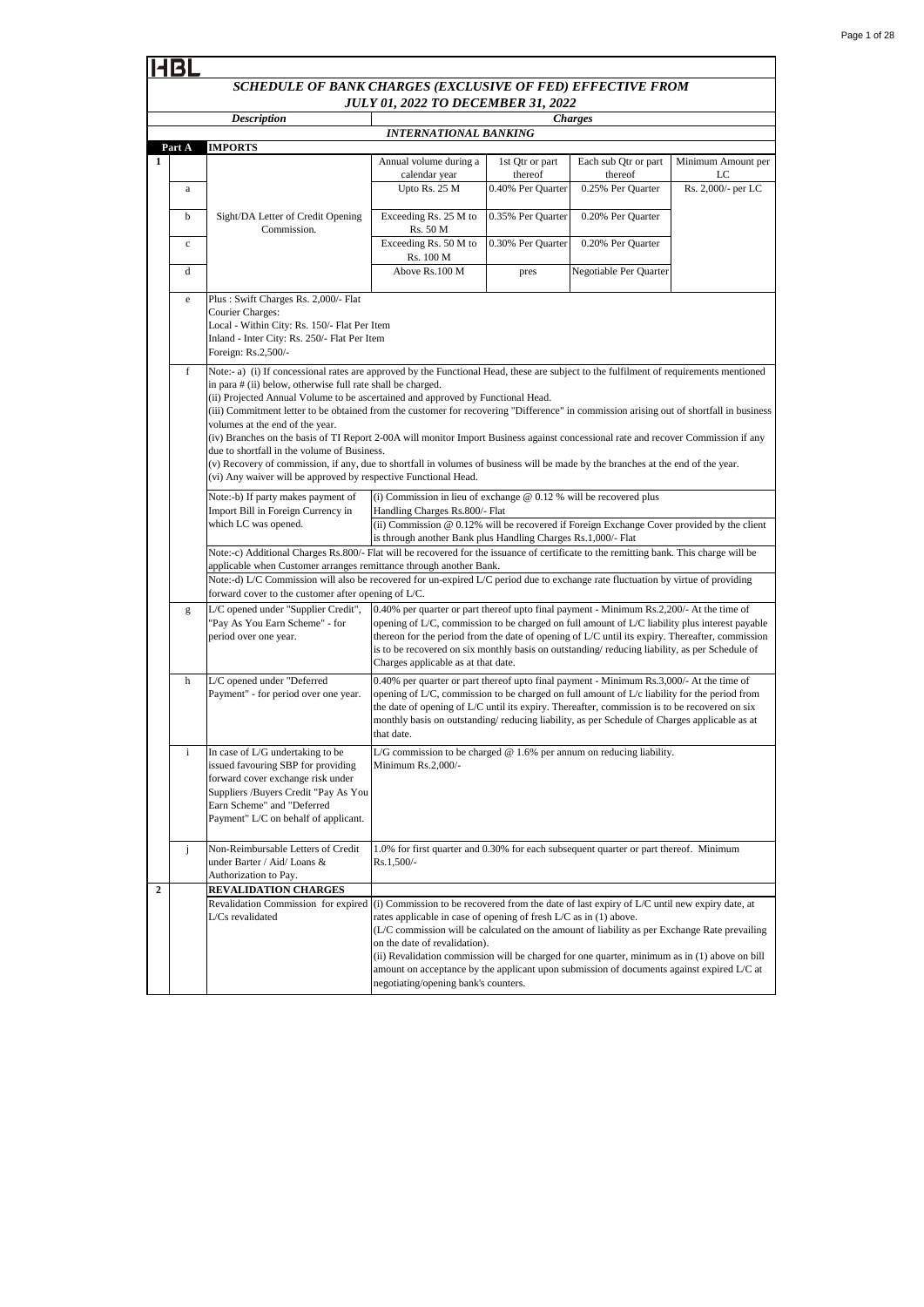#### *SCHEDULE OF BANK CHARGES (EXCLUSIVE OF FED) EFFECTIVE FROM JULY 01, 2022 TO DECEMBER 31, 2022 Description Charges* **Registration of Import Contract** Registration of Import Contract b Issuance of certificate regarding opening of LC for registration of contract with another Bank for booking of forward exchange cover at Importer's request. c Contract Registration Fee other than 'a' above. Upto Rs.75 Million Over Rs.75 Million d Registered Contract Amendment Commission **L/C Amendment Charges** L/C Amendment Charges b Extension in maturity of Usance Bills Service charges Rs.1,500/- Flat per bill. under L/C / Contract **L/C Retirement Charges** a Mark-up b i If retired within 10 days from the date No Commission of lodgment ii If retired within 15 days subsequent to @ 0.20% on purchase price. the period at (i) above. iii If retired within next 15 days after the period mentioned at (ii) above. iv If retired after 40 days after the period mentioned at (iii) above. Import documents received Directly/ Indirectly from the suppliers by the Applicant/ Bank without registration of contract and payment made thereagainst. ii D/A Commission for bills drawn under L/C if business exceeds Rs. 250 M (P.A.) d Discrepancy in L/C Documents **3 5** Mark-up rate as per Credit Line in PKR is to be charged from the date of debit to NOSTRO Account or PAD Lodgement whichever is earlier till the date of retirement, after adjustment of cash margin, if any. In case of One Off Approval, Mark-up at Contractual rate to be applied from the debit to NOSTRO Account or PAD Lodgement whichever is earlier till the date of retirement, after adjustment of cash margin, if any. i (a) Rs. 1,500/- Flat per bill to be charged at the time of retirement of bills.  $Rs.1,400/$ - Flat per transaction or commission under items (1) or (2) or (3) above, if amendment involves increase in amount and/or extension in period of shipment. Plus : Swift Charges Rs. 1,000/- Flat Courier Charges Rs. 2,500/- Flat per item In addition to mark-up as per  $6(a)$ , Commission is to be charged as under @ 0.25% on purchase price. @ 0.35% on purchase price. Note b):- No mark up will be charged from the date of negotiation till the date of lodgement of documents received under Import L/Cs, where the payment as per reimbursement arrangement is made to the Negotiating Bank only on lodgment of the documents Handling Charges Rs. 3,000/- per shipment. Note a):- Mark-up would not be charged during the intermediary period of negotiation and retirement, if 100% Cash Margin is provided to the Bank at the time of opening of L/C. Please also note that where the importers deposit 100% Cash Margin prior to the date of negotiation, no mark-up will be charged on the Import bill during the intermediary period of negotiation and retirement, but where 100% cash margin has not been deposited, Markup as per Credit Line will be charged after adjustment of cash margin if any. If a party deposits 100% margin after the date of negotiation but before the date of lodgement of documents, Mark-up as per Credit Line will be charged from the date of negotiation till the date of deposit of 100% Cash Margin. Note c):- (i) In case of forced PAD / Liability is created due to non payment of any bill on maturity, commission @ 0.45% is to be recovered (once only) Minimum Rs.2,500/- (b) Extra Commission @ 0.15% Minimum Rs.1,000/- per month is to be recovered/ charged for the usance import bills for any period beyond validity of L/C. (Note:- Commission will be recovered after expiry of L/C in advance on quarterly basis if usance period of a bill is beyond 179 days). (ii) In addition to commission at Note c(i) Mark-up with penalty as per Credit Line will be applied from the date of maturity / creation of forced liability until date of final payment. In case of One Off Approval, in addition to commission at Note c(i) mark-up at normal commercial rate with penalty is to be applied from the date of negotiation till the date of retirement, after adjustment of cash margin, if any. With SBP in respect of Private Foreign Currency Loan obtained by borrower in Pakistan from Foreign lenders. Handling charges Rs.6,000/- Flat Rs.1,000/- per application flat for LC upto Rs.1 M Rs.1,500/- per application flat for LC over Rs.1 M Negotiable (To be approved by Functional Head). 0.20% Minimum Rs.2,000/- irrespective of import volumes. (c) Import accepted bill of exchange under custody Rs. 500 per case If bills are to be drawn at usance under L/C other than Pay As You Earn Scheme and Suppliers/ Buyers Credit and Deferred Payment L/C on yearly basis. c i **4** Negotiable - (To be approved by Functional Head) - Minimum Rs.1,500/- Flat Charges Rs.1,200/- If amendment involves increase in amount then Commission will be charged @.0.18% as mentioned above. Note: For Expired Contract Revalidation:- In addition to amendment charges, revalidation commission will be charged as per clause 4c (i) above. If discrepancies are found by CTP in import L/C documents, US\$ 75/- will be claimed from

negotiating bank as per standard clause being stipulated in all L/Cs.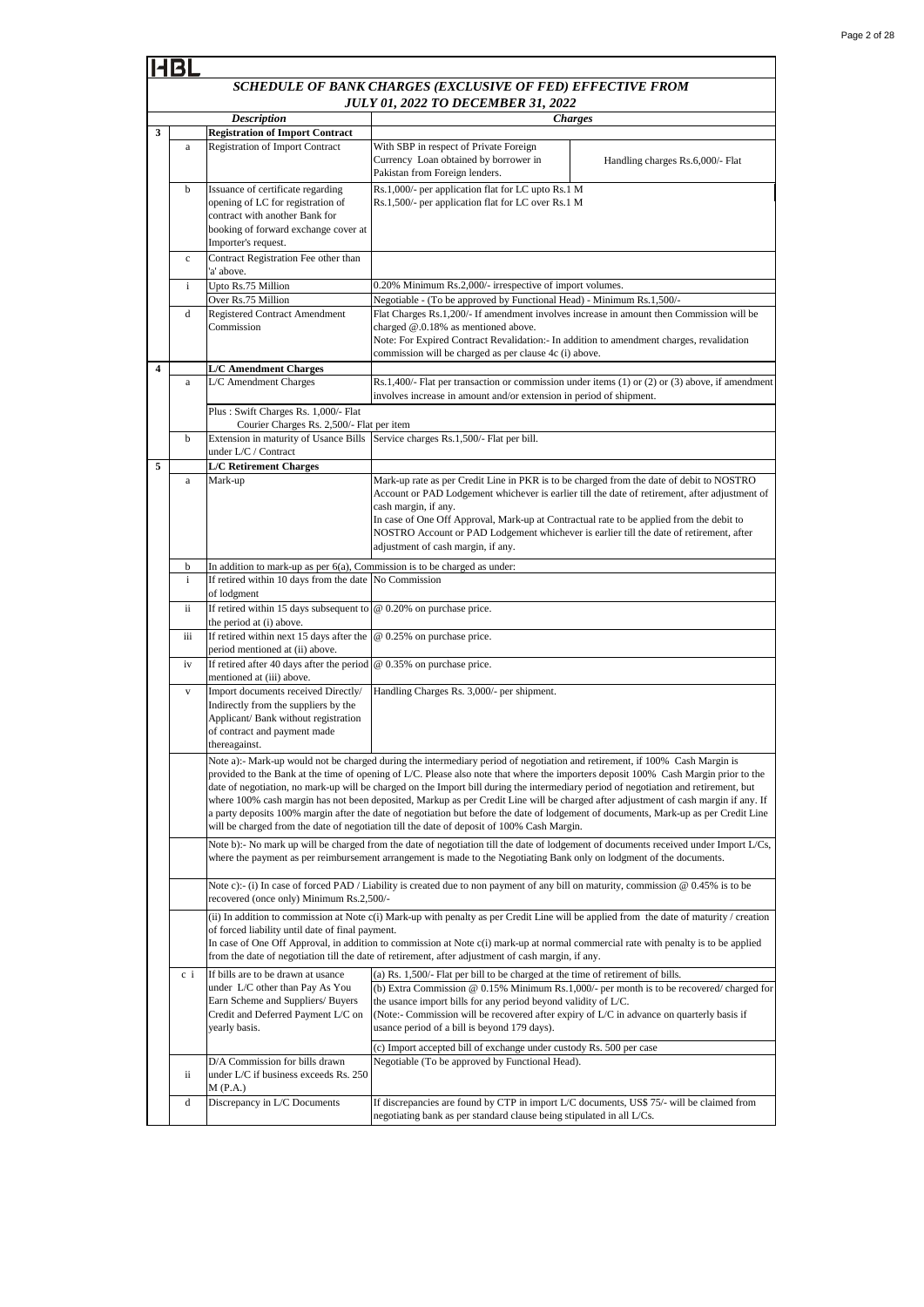#### -IR *SCHEDULE OF BANK CHARGES (EXCLUSIVE OF FED) EFFECTIVE FROM JULY 01, 2022 TO DECEMBER 31, 2022 Description Charges* **6 L/C Cancellation Charges** L/C cancellation charges (i) Rs.2,000/- Flat (ii) Plus Swift charges Rs.500/- **7 Credit Report Charges** Credit report on Foreign Suppliers/ (i) Actual Buyers. (ii) Plus Swift charges - Rs.500/- Note : In case credit report obtained from external agencies, actual Plus Swift Charges - Rs. 500/- or Courier Charges - Rs. 2,500/- to be recovered. **8 FIM** Handling charges on Retirement of Import Documents under Sight L/C by keeping the Consignment under Pledge (FIM): a Arrangement of Facility Nil @ 0.55% of Bill Amount ii On one time Request. iii Due to Forced Clearance @ 1.20% of Bill Amount Handling charges of D.A L/C Consignment cleared & kept under Pledge: b i Arranged at the time of opening of @ 0.35% of Bill Amount D.A L/C. @ 0.55% of Bill Amountii One time facility to customer on his request where Bank is not agreeable to deliver documents on D.A basis due to Forced PAD outstanding or any over dues in the account. iii Where customer fails to accept @ 1.20% of Bill Amount documents on first presentation & Bank is forced to clear the Consignment & keep in Bonded warehouse. **9 Import Bills Returned Unpaid** Import Bills returned unpaid. Handling charges US \$ 100/- or equivalent in Pak Rupees. Plus Courier charges Rs. 2,500/- and any other charges from Beneficiary Bank for return of unpaid bills. Note: a) If documents received pertain to Handling Charges US \$ 40 Plus Courier other banks in Pakistan or are sent to them on Charges of Rs.250/ the instructions of the forwarding Bank. Note: b) If forwarding Bank authorizes us to Handling Charges of Rs.2,000/- to be recovered deliver documents free of cost from Drawe **10 Documentary Collection** a Import Collections:- Documentary on Sight/ Usance Rs. 1,500/- Flat Note: If usance bills lodged and retired on the same day Rs. 1,500/- Flat will be recovered. Sight & Usance basis b Consignments 0.1% Minimum Rs.1,000/- irrespective of import volumes. c Import against Advance payment to (i) Rs. 1,500/- Flat at the time of remittance suppliers.(Without L/C). d Handling charges against payment of (i) Handling charges Rs.1,500/ import bills from the proceeds of FCF (Foreign Currency Financing) where L/C is established and shipping (ii) Plus Swift Charges Rs.500/ documents are received at another Bank. **11 Reimbursement Charges**  Reimbursement charges At Actual (Payable to reimbursing Banks) **12 Other Import Related Charges** a Issuance of freight certificate for Rs.1,000/- Flat import on FOB basis. b Service charges against import @ 0.15% Minimum Rs.1,500/ transactions i.e. Import Bills/PAD / Collection / Direct Documents/ Advance Payment. c Delivery Order issued for release of Rs.2,000/- Flat AWB consignment in absence of original documents. d Expenses recovery protest / Legal At Actual charges Rs 500/ e EIF lodgment Charges on Open Account Transfer of EIF Rs 500/-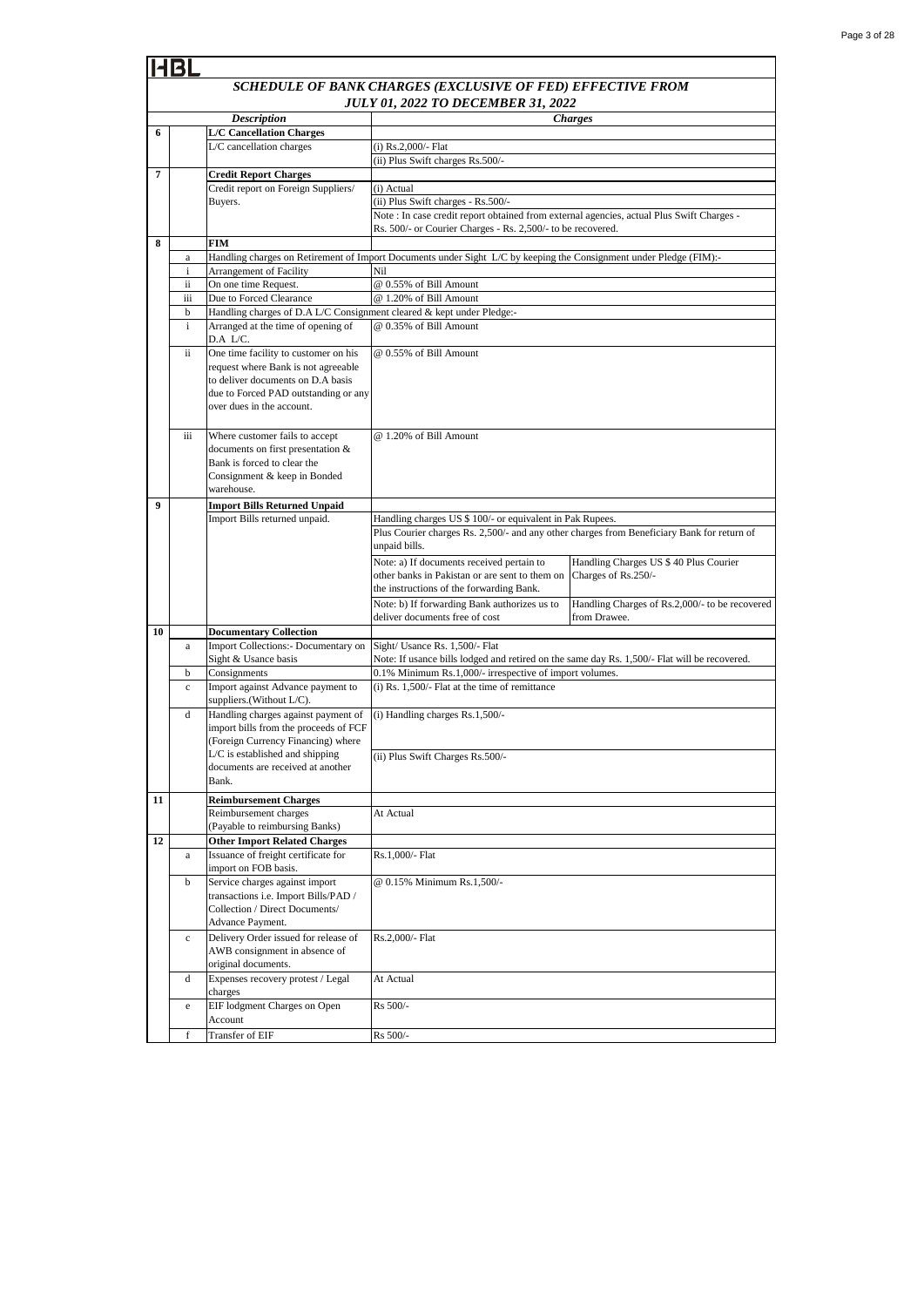| Page 4 of 28 |  |  |
|--------------|--|--|
|              |  |  |

|   |              |                                                                                  | SCHEDULE OF BANK CHARGES (EXCLUSIVE OF FED) EFFECTIVE FROM                                                                                            |
|---|--------------|----------------------------------------------------------------------------------|-------------------------------------------------------------------------------------------------------------------------------------------------------|
|   |              |                                                                                  | <b>JULY 01, 2022 TO DECEMBER 31, 2022</b>                                                                                                             |
|   |              | <b>Description</b>                                                               | <b>Charges</b>                                                                                                                                        |
|   | Part B       | <b>EXPORTS</b>                                                                   |                                                                                                                                                       |
| 1 |              | <b>L/C</b> Advising                                                              |                                                                                                                                                       |
|   | a            | Advising L/C                                                                     | (i) Rs. 2,000/- Flat for HBL Customers<br>Rs. 2,500/- Flat for Non-HBL Customers                                                                      |
|   |              |                                                                                  | (ii) Plus Courier Charges Rs.150/- (in case of within city) or Rs.250/- (in case of intercity)                                                        |
|   | $\mathbf b$  | Export L/C Pre-Advice.                                                           | (i) Rs.1,000/- Flat                                                                                                                                   |
|   |              |                                                                                  | (ii) Plus Courier Charges Rs.150/- (in case of within city) or Rs.250/- (in case of intercity)                                                        |
| 2 |              | <b>Amendment Advising.</b>                                                       |                                                                                                                                                       |
|   |              | Amendment Advising.                                                              | (i) $Rs.1,000/-$ Flat<br>(ii) Plus Courier Charges Rs.150/- (in case of within city) or Rs.250/- (in case of intercity)                               |
| 3 |              | Negotiation                                                                      |                                                                                                                                                       |
|   | a            | Negotiation of Rupee Bills under<br>Export LCs.                                  | @ 0.25% Minimum Rs.1,000/-                                                                                                                            |
|   | b            | Export bill realized through FCY<br>account.                                     | @ 0.12% Minimum Rs.1,500/-                                                                                                                            |
|   | $\mathbf c$  | Charges for Exports to Afghanistan<br>against deposit/surrender of FCY<br>Notes. | @ 0.45% Minimum Rs.1,500/-                                                                                                                            |
|   | d            | <b>Export Development Surcharge</b>                                              | Rs.80/- Flat per transaction                                                                                                                          |
|   | e            | <b>Negotiation Charges</b><br>(FCY L/C's):-                                      |                                                                                                                                                       |
|   | $\mathbf{i}$ | <b>Clean Documents</b>                                                           | Rs.1,000/- Flat                                                                                                                                       |
|   |              |                                                                                  | Plus Courier Charges Rs.2,500/-                                                                                                                       |
|   | ii           | <b>Discrepant Documents</b>                                                      | Rs.2,000/- Flat                                                                                                                                       |
|   |              |                                                                                  | Plus Courier Charges Rs.2,500/-<br>Note: - (1) In case of overdue FBP, Mark-up as per credit line to be recovered.                                    |
|   |              |                                                                                  | (2) Negotiable where annual export business volume on Group Basis is above Rs.25 M, with the approval of Functional Head. If                          |
|   |              |                                                                                  | commitment of annual export business volume above Rs.25 M is not fulfilled then normal negotiation rates will be applicable and                       |
|   |              | recoveries made in December.                                                     |                                                                                                                                                       |
|   | f            | Documents-Returned Unpaid                                                        | Rs.600/- Flat per document plus charges of Correspondent Bank, if any.                                                                                |
| 4 |              | Confirmation                                                                     |                                                                                                                                                       |
|   |              | Confirmation/Acceptance                                                          | These charges will be approved on case to case basis by Financial Institutions - Global Trade<br>Services (FI-GTS). Please refer Part 'S', Note No.7. |
| 5 |              | Transfer of L/Cs.                                                                |                                                                                                                                                       |
|   |              | Transfer of Export L/Cs.                                                         | Rs.2,000/- Flat                                                                                                                                       |
| 6 |              | Reimbursement<br>Reimbursement payment to other                                  | Rs.1,000/- Flat                                                                                                                                       |
|   |              | local banks from Non-Resident Rupee<br>A/c.                                      |                                                                                                                                                       |
| 7 |              | Processing of Documents under L/C<br>restricted on other Banks                   |                                                                                                                                                       |
|   |              | Where documents are sent to other                                                | Rs.1.000/- Flat                                                                                                                                       |
|   |              | banks for negotiation under restricted<br>L/C.                                   |                                                                                                                                                       |
| 8 |              | <b>Handling of Duty Draw - Back</b><br>Claims                                    |                                                                                                                                                       |
|   | a            | Handling of Duty draw back claim                                                 | 0.25% minimum Rs.1,000/- per case to SBP.                                                                                                             |
|   | $\mathbf b$  | Handling the processing of 6% R&D<br>support claims to SBP.                      | 0.25% minimum Rs.1,000/- per case to SBP.                                                                                                             |
| 9 |              | <b>NOC Issuance / Documents</b><br><b>Transferred</b>                            |                                                                                                                                                       |
|   | a            | Transfer of export proceeds to other<br>Bank.                                    | Commission @ 0.12% Minimum Rs.1,000/- Maximum Rs.7,000/-                                                                                              |
|   | b            | ERF - NOC for Entitlement                                                        | $Rs.1,200/(-$ (Flat) per case                                                                                                                         |
|   | $\mathbf c$  | Charges for registration of contract                                             | Rs.1,500/- Flat                                                                                                                                       |
|   |              | for Export of Raw Cotton with State                                              |                                                                                                                                                       |
|   |              | Bank of Pakistan and subsequent                                                  |                                                                                                                                                       |
|   |              | handling of shipping documents for                                               |                                                                                                                                                       |
|   |              | return of Bank Guarantee from State<br>Bank of Pakistan.                         |                                                                                                                                                       |
|   | d            | Preparation of substitution case in                                              | Rs.1,500 /- Flat                                                                                                                                      |
|   |              | export re-finances.                                                              |                                                                                                                                                       |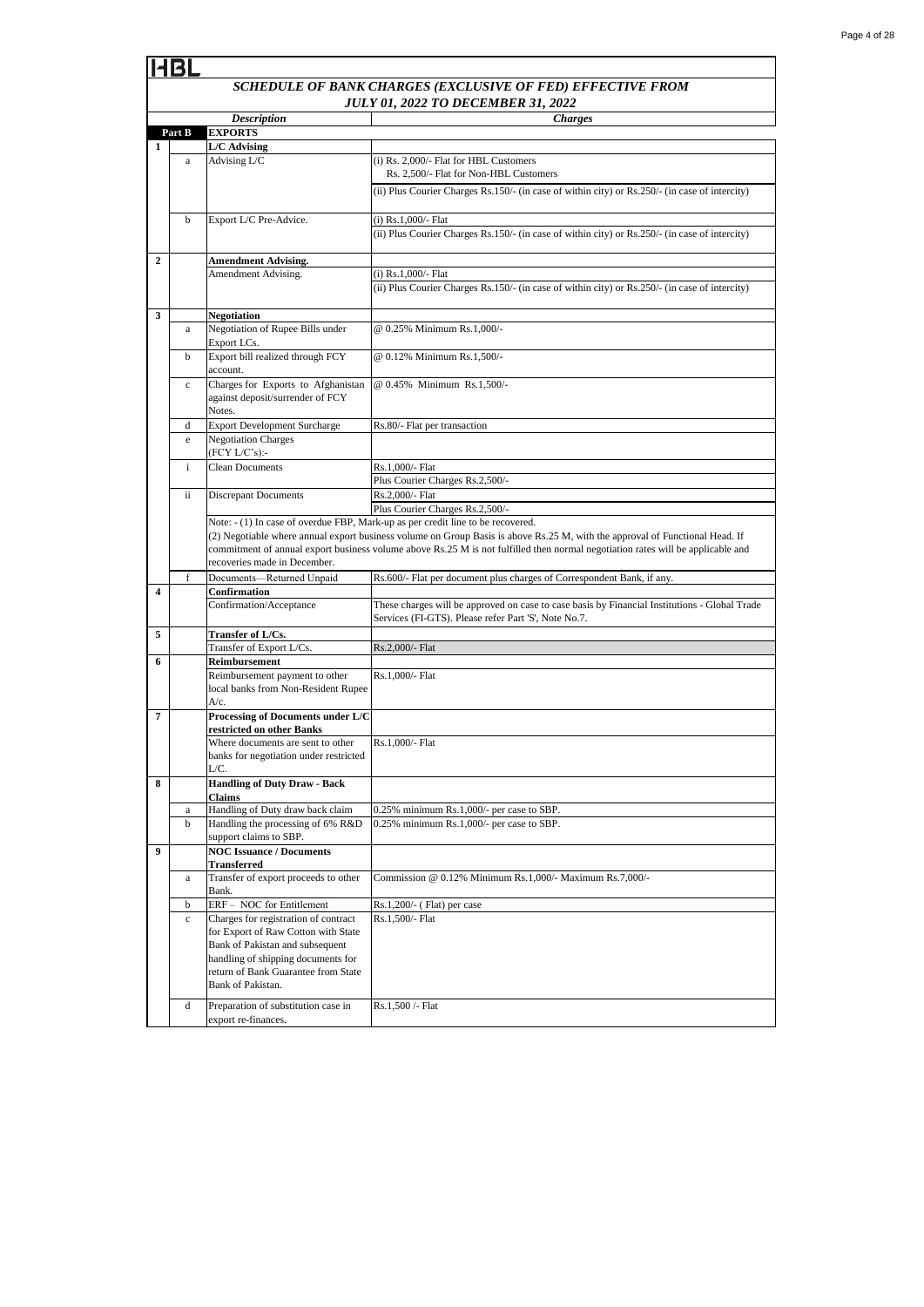| Page 5 of 28 |  |  |
|--------------|--|--|
|              |  |  |

|                                                       |              |                                                                      | SCHEDULE OF BANK CHARGES (EXCLUSIVE OF FED) EFFECTIVE FROM                                                                                                                            |                                                                                                |  |  |
|-------------------------------------------------------|--------------|----------------------------------------------------------------------|---------------------------------------------------------------------------------------------------------------------------------------------------------------------------------------|------------------------------------------------------------------------------------------------|--|--|
|                                                       |              |                                                                      | <b>JULY 01, 2022 TO DECEMBER 31, 2022</b>                                                                                                                                             |                                                                                                |  |  |
|                                                       |              | <b>Description</b>                                                   |                                                                                                                                                                                       | <b>Charges</b>                                                                                 |  |  |
| 10                                                    |              | <b>Collections</b>                                                   |                                                                                                                                                                                       |                                                                                                |  |  |
|                                                       | $\rm{a}$     | Foreign Cheques/ Drafts/ FTCs                                        | (i) 0.12% Minimum Rs. 200/- Maximum Rs. 1,200/-<br>(ii) Courier Charges:                                                                                                              |                                                                                                |  |  |
|                                                       |              |                                                                      | Local - Within City: Rs. 150/- Flat Per Item                                                                                                                                          |                                                                                                |  |  |
|                                                       |              |                                                                      | Inland - Inter City: Rs. 250/- Flat Per Item                                                                                                                                          |                                                                                                |  |  |
|                                                       |              |                                                                      | Foreign: Rs. 2,500/-                                                                                                                                                                  |                                                                                                |  |  |
|                                                       | b            | Foreign Documentary Bills for                                        | @ 0.20% Minimum Rs.1,000/- Maximum Rs.2,000/-                                                                                                                                         |                                                                                                |  |  |
|                                                       |              | Collection (on which Bank does not                                   |                                                                                                                                                                                       |                                                                                                |  |  |
|                                                       | $\mathbf c$  | earn any Exchange difference).<br>FDBC where Bank earns exchange     | Rs.500/- Flat Per Shipment                                                                                                                                                            |                                                                                                |  |  |
|                                                       |              | difference.                                                          |                                                                                                                                                                                       |                                                                                                |  |  |
|                                                       | d            | Transfer of export bill lodged under                                 | Rs.1,200/- Flat                                                                                                                                                                       |                                                                                                |  |  |
|                                                       |              | collection to other banks and Transfer                               |                                                                                                                                                                                       |                                                                                                |  |  |
|                                                       |              | of Financial Instrument before<br>lodgement of shipping documents or |                                                                                                                                                                                       |                                                                                                |  |  |
|                                                       |              | cancellation of Financial Instrument                                 |                                                                                                                                                                                       |                                                                                                |  |  |
|                                                       |              |                                                                      |                                                                                                                                                                                       |                                                                                                |  |  |
|                                                       | e            | Service charges against Export                                       | 0.13% minimum Rs. 1,500/-                                                                                                                                                             |                                                                                                |  |  |
|                                                       |              | Documents sent on collection basis                                   |                                                                                                                                                                                       |                                                                                                |  |  |
|                                                       |              | where payment cover is already                                       | (i) Note:- The Bank will recover upfront Courier charges from Exporters - Rs. 2,500/- at the                                                                                          |                                                                                                |  |  |
|                                                       |              | received in our NOSTRO A/C. (Other<br>than Advance Payment)          | time of dispatch of documents or Courier charges as per Exporter's agreement with Courier<br>Company. Exporters will have to produce copies of such agreements with Courier companies |                                                                                                |  |  |
|                                                       |              |                                                                      | which are on Bank's panel.                                                                                                                                                            |                                                                                                |  |  |
|                                                       | f            | Export follow up-swift for                                           | Rs. 600/- per case                                                                                                                                                                    |                                                                                                |  |  |
|                                                       |              | payment/acceptance                                                   |                                                                                                                                                                                       |                                                                                                |  |  |
|                                                       | g            | E-Commerce charges (B2C) handling                                    | 0.12% minimum Rs.1,500/-                                                                                                                                                              |                                                                                                |  |  |
|                                                       | h            | Handling Commission on Invoice                                       | Rs. 1,500/- per case                                                                                                                                                                  |                                                                                                |  |  |
|                                                       |              | Financing (Exports)                                                  |                                                                                                                                                                                       |                                                                                                |  |  |
|                                                       | $\mathbf{i}$ | Supply Chain Finance - Commission                                    | As Approved by Business Functional Head                                                                                                                                               |                                                                                                |  |  |
|                                                       |              | on Local Invoice Discounting                                         |                                                                                                                                                                                       |                                                                                                |  |  |
| 11                                                    |              | <b>Advance Payment Charges</b>                                       |                                                                                                                                                                                       |                                                                                                |  |  |
|                                                       |              | Handling Charges against advance                                     | 0.10% minimum Rs.1,000/-                                                                                                                                                              |                                                                                                |  |  |
|                                                       |              | payment received for export                                          |                                                                                                                                                                                       |                                                                                                |  |  |
| A                                                     | Part C       | FOREIGN CURRENCY REMITTANCES<br><b>OUTWARD:</b>                      |                                                                                                                                                                                       |                                                                                                |  |  |
| 1                                                     | a-i          | Issuance of FDD from FC A/C &                                        | @ 0.25% Minimum Rs.1,000/-                                                                                                                                                            |                                                                                                |  |  |
|                                                       |              | against PKR as per Foreign Exchange                                  | Plus Swift charges Rs.500/-                                                                                                                                                           |                                                                                                |  |  |
|                                                       |              | Regulations                                                          | Note:- This commission will not be recovered where FC proceeds of Home Remittance are sent as                                                                                         |                                                                                                |  |  |
|                                                       |              |                                                                      | settlement to the beneficiary's bank.                                                                                                                                                 |                                                                                                |  |  |
|                                                       | a-ii         | Issuance of FFT from FC A/C &                                        | - Free issuance of FDD for HBL at Work Account<br>@ 0.25% Minimum Rs.750/-                                                                                                            |                                                                                                |  |  |
|                                                       |              | against PKR as per Foreign Exchange                                  |                                                                                                                                                                                       |                                                                                                |  |  |
|                                                       |              | Regulations                                                          | Plus Swift charges Rs.500/-                                                                                                                                                           |                                                                                                |  |  |
|                                                       |              |                                                                      | as settlement to the beneficiary's bank.                                                                                                                                              | Note:- This commission will not be recovered where FC proceeds of Home Remittance are sent     |  |  |
|                                                       |              |                                                                      | - Commission Charges are to be waived for HBL at Work Account but SWIFT Charges will                                                                                                  |                                                                                                |  |  |
|                                                       |              |                                                                      | apply & should be deducted.                                                                                                                                                           |                                                                                                |  |  |
|                                                       | b            | Special remittances in respect of                                    |                                                                                                                                                                                       | Service charges Rs.1,000/- per case in addition to normal remittance charges under 1(a) above. |  |  |
|                                                       |              | Shipping Freight, Dividend,<br>Advertisement etc.                    |                                                                                                                                                                                       |                                                                                                |  |  |
|                                                       | $\mathbf c$  | <b>Local Foreign Funds Transfers (LFFT)</b>                          |                                                                                                                                                                                       |                                                                                                |  |  |
|                                                       |              | LFFT within the same Branch or to                                    |                                                                                                                                                                                       |                                                                                                |  |  |
|                                                       |              | any Branch within the same city,                                     | Free                                                                                                                                                                                  |                                                                                                |  |  |
|                                                       |              | irrespective of amount                                               | 0.10%                                                                                                                                                                                 |                                                                                                |  |  |
|                                                       |              | <b>Intercity LFFT</b>                                                | Minimum - $\text{USS} = 5/-$                                                                                                                                                          | Depending on the currency in which transfer is<br>being made                                   |  |  |
|                                                       |              |                                                                      | GBP = $3/-$                                                                                                                                                                           |                                                                                                |  |  |
|                                                       |              |                                                                      | Euro = $4/-$<br>$CNY = 20/$ -                                                                                                                                                         |                                                                                                |  |  |
|                                                       |              |                                                                      | Decimal charges will be rounded down                                                                                                                                                  |                                                                                                |  |  |
|                                                       |              |                                                                      | Note: Free Intercity LFFT for HBL at Work Account                                                                                                                                     |                                                                                                |  |  |
|                                                       | d            | <b>FFT/FDD</b>                                                       |                                                                                                                                                                                       |                                                                                                |  |  |
|                                                       | $\mathbf{i}$ | Cancellation Charges / Stop Payment<br>per instrument.               | Rs.500/- Plus Drawee Bank Charges if any.                                                                                                                                             |                                                                                                |  |  |
|                                                       |              |                                                                      | Plus Swift charges Rs.500/-                                                                                                                                                           |                                                                                                |  |  |
|                                                       | e            | Issuance of duplicate FDD                                            | Normal Issuance Charges under 1(a) above.                                                                                                                                             |                                                                                                |  |  |
| Plus Swift Charges - Rs.500/- for additional message. |              |                                                                      |                                                                                                                                                                                       |                                                                                                |  |  |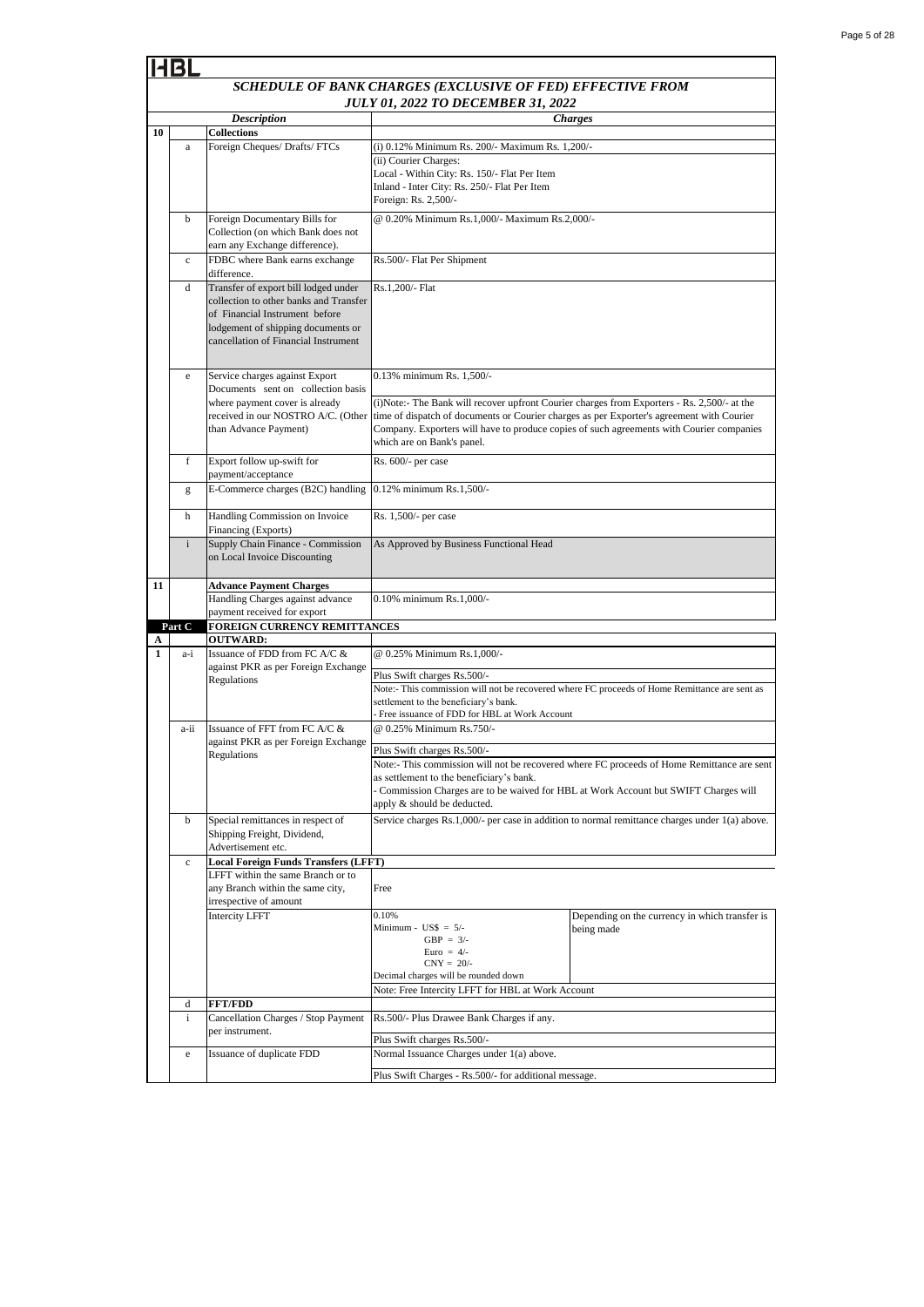| Page 6 of 28 |  |  |
|--------------|--|--|
|              |  |  |

|                  | HBL          |                                                                     |                                                                                                       |                                                                                               |
|------------------|--------------|---------------------------------------------------------------------|-------------------------------------------------------------------------------------------------------|-----------------------------------------------------------------------------------------------|
|                  |              |                                                                     |                                                                                                       | SCHEDULE OF BANK CHARGES (EXCLUSIVE OF FED) EFFECTIVE FROM                                    |
|                  |              | <b>Description</b>                                                  | <b>JULY 01, 2022 TO DECEMBER 31, 2022</b>                                                             | <b>Charges</b>                                                                                |
| В                |              | <b>INWARD</b>                                                       |                                                                                                       |                                                                                               |
| $\mathbf{1}$     | $\mathbf{a}$ | Home Remittance                                                     | Nil                                                                                                   |                                                                                               |
|                  | $\mathbf b$  | FCY Commercial / Home                                               | Nil                                                                                                   |                                                                                               |
|                  |              | Remittances                                                         |                                                                                                       |                                                                                               |
|                  | $\mathbf{c}$ | Service charges on payment of all                                   | Nil                                                                                                   |                                                                                               |
|                  |              | Inward Foreign Remittances (other                                   |                                                                                                       |                                                                                               |
|                  |              | than Home Remittances) to                                           |                                                                                                       |                                                                                               |
|                  |              | beneficiaries maintaining accounts                                  |                                                                                                       | Note: Transaction charges will be updated as per SBP directives.                              |
|                  |              | with other Banks.                                                   |                                                                                                       |                                                                                               |
|                  | $\mathbf d$  | Remittances, Outward TT Through                                     |                                                                                                       | Free if the deposit remains in the FC Account for 14 days,                                    |
|                  |              | debit of accounts, Foreign Outward                                  |                                                                                                       | otherwise commission @ 0.25% (in FCY or Pak Rupees).                                          |
|                  |              | Drafts.                                                             | Minimum Rs.300/-                                                                                      |                                                                                               |
|                  |              |                                                                     |                                                                                                       | Note: These Charges will be applicable only on the amount remitted / withdrawn within 14 days |
|                  |              |                                                                     | from the FCN amount deposited in the FC Accounts.                                                     |                                                                                               |
|                  | Part D       | OTHER CHARGES ON FOREIGN EXCHANGE TRANSACTIONS                      |                                                                                                       |                                                                                               |
| 1                |              | Correspondents' charges, if any, will                               | At actual                                                                                             |                                                                                               |
| $\mathbf{2}$     |              | be recovered.<br>Foreign bills sent for collection                  |                                                                                                       |                                                                                               |
|                  |              | returned unpaid.                                                    | Rs.500/- Flat Plus Correspondent Bank's Charges, if any<br>Plus Swift charges Rs.500/- if applicable. |                                                                                               |
| 3                |              | Inward collections received (relating                               | US\$ 5/- for collection upto US\$ 1,000/-                                                             |                                                                                               |
|                  |              | to F.C A/c) from abroad or local                                    | US\$ 15/- for collection above US\$ 1,000/-                                                           |                                                                                               |
|                  |              | banks/ branches & where payment is                                  | Plus Swift charges Rs.500/-                                                                           |                                                                                               |
|                  |              | demanded in Foreign Currency.                                       |                                                                                                       |                                                                                               |
|                  |              |                                                                     |                                                                                                       |                                                                                               |
| $\boldsymbol{4}$ |              | Clean Inward Foreign Collection                                     |                                                                                                       |                                                                                               |
|                  |              | Cheque Return Charges (To be                                        |                                                                                                       |                                                                                               |
|                  |              | charged for sending back cheque to                                  | US\$ 20/- (To be recovered from Collecting Bank)                                                      |                                                                                               |
|                  |              | Collecting Bank through DHL).                                       |                                                                                                       |                                                                                               |
|                  |              |                                                                     |                                                                                                       |                                                                                               |
|                  |              |                                                                     |                                                                                                       |                                                                                               |
| 5                |              | Inward cheques received from local                                  | Commission @ 0.15% Minimum Rs.250/-                                                                   |                                                                                               |
|                  |              | branches, up-country branches or<br>local banks for payment in Pak. |                                                                                                       |                                                                                               |
|                  |              | Rupees. (Convert the relevant Foreign                               | Plus Swift charges Rs.500/-                                                                           |                                                                                               |
|                  |              | Currency at the buying rate)                                        |                                                                                                       |                                                                                               |
| 6                |              | <b>Issuance of Proceeds Realization</b>                             | Rs.500/- Flat per certificate.                                                                        |                                                                                               |
|                  |              | Certificate, if transaction is older than                           |                                                                                                       |                                                                                               |
|                  |              | one year.                                                           |                                                                                                       |                                                                                               |
| $\overline{7}$   |              | Standing Instruction Charges in                                     |                                                                                                       | US\$ 5/- per transaction plus actual remittance charges as applicable.                        |
|                  |              | Foreign Currency A/c.                                               |                                                                                                       |                                                                                               |
| 8                |              | Debit Authority Issuance Charges                                    |                                                                                                       |                                                                                               |
|                  |              | Currency                                                            |                                                                                                       | <b>Current Refund Charges</b>                                                                 |
|                  |              | <b>SAR</b>                                                          |                                                                                                       | 50.00                                                                                         |
|                  |              | CAD<br><b>EUR</b>                                                   |                                                                                                       | 20.00<br>20.00                                                                                |
|                  |              | <b>DKK</b>                                                          |                                                                                                       | 110.00                                                                                        |
|                  |              |                                                                     |                                                                                                       |                                                                                               |

AUD

SEK CHF

NOK

AED SGD

USD

GBP

20.00

150.00

20.00 150.00

20.00

20.00

15.00 75.00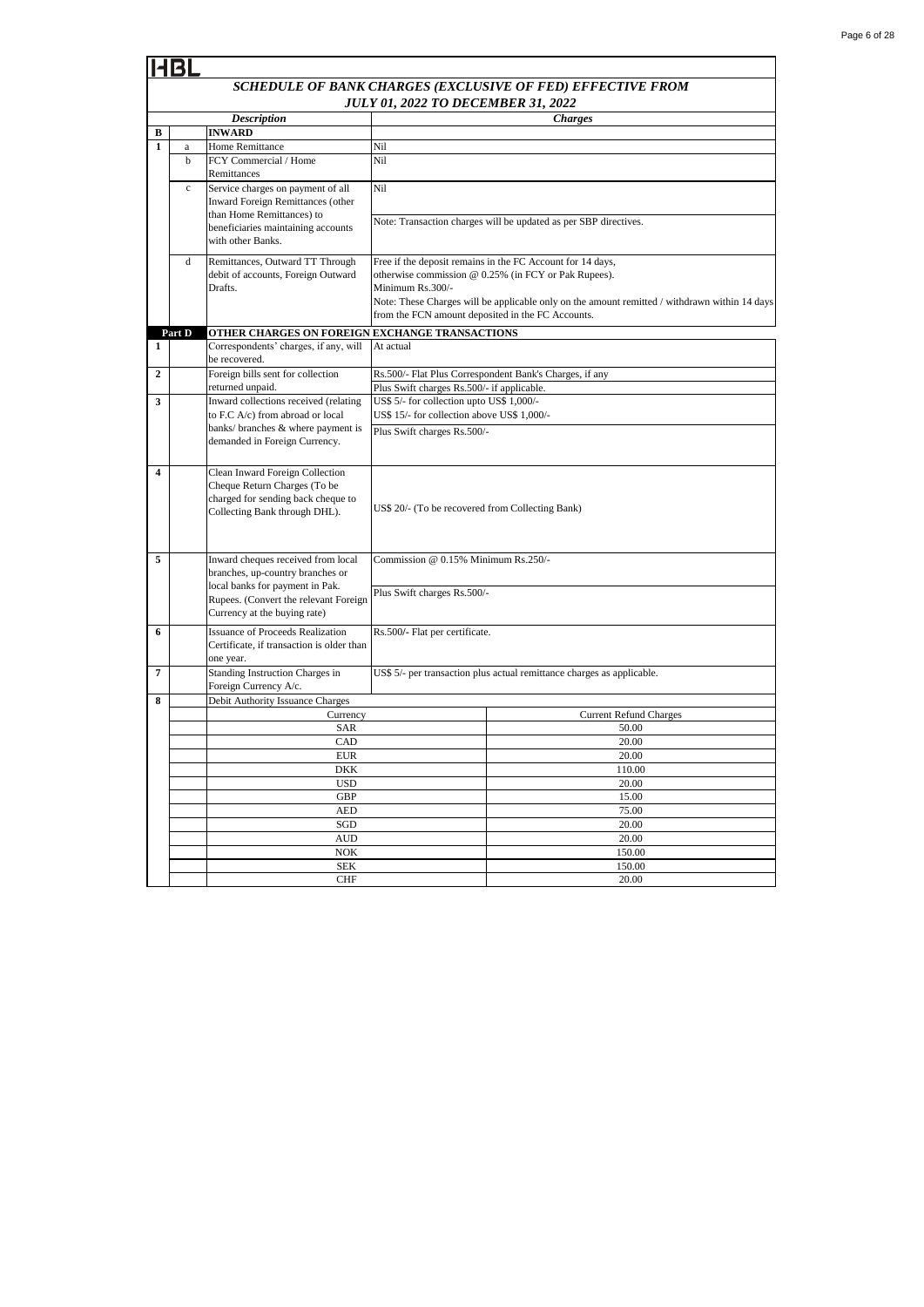|                         | <b>Description</b> |                                                                                               | <b>Charges</b>                                                       |                                                                                                                                                      |                       |  |
|-------------------------|--------------------|-----------------------------------------------------------------------------------------------|----------------------------------------------------------------------|------------------------------------------------------------------------------------------------------------------------------------------------------|-----------------------|--|
|                         |                    |                                                                                               | <b>DOMESTIC BANKING</b>                                              |                                                                                                                                                      |                       |  |
|                         | Part E             | <b>REMITTANCES</b>                                                                            |                                                                      |                                                                                                                                                      |                       |  |
|                         |                    | 1 <b>Issuance of Banker's Cheque</b>                                                          |                                                                      |                                                                                                                                                      |                       |  |
|                         | a                  | Through A/c                                                                                   |                                                                      | Rs.400/- Flat                                                                                                                                        |                       |  |
|                         |                    |                                                                                               |                                                                      | Note:-Charges for issuance of Banker's Cheque for payment of fee/dues in favor of Educational Institutions, HEC/Board etc. 0.50% of                  |                       |  |
|                         |                    | fee/dues or Rs.25/- per instrument*, whichever is less.                                       |                                                                      |                                                                                                                                                      |                       |  |
|                         |                    | *Charges amount should not exceed Rs.25/- inclusive of FED.                                   |                                                                      |                                                                                                                                                      |                       |  |
|                         | b                  |                                                                                               |                                                                      | For Cash Management customers, Charges (for Collection & Payments) as per specific agreement with them along with Functional                         |                       |  |
|                         |                    | Head approval.                                                                                |                                                                      |                                                                                                                                                      |                       |  |
|                         | $\mathbf c$        | Cancellation of Bankers Cheque                                                                | Rs.400/- Flat                                                        |                                                                                                                                                      |                       |  |
|                         |                    |                                                                                               |                                                                      |                                                                                                                                                      |                       |  |
|                         |                    |                                                                                               | Note:- No cancellation charges on Banker's Cheque :                  |                                                                                                                                                      |                       |  |
|                         |                    |                                                                                               |                                                                      | (i) Issued in favour of Ministry of Food, Government of Pakistan, as an advance deposit against                                                      |                       |  |
|                         |                    |                                                                                               |                                                                      | BARDANA (Jute Bags) only during wheat procurement season.<br>(ii) Issued in favour of Government Departments as Security Deposit and refunded to the |                       |  |
|                         |                    |                                                                                               |                                                                      | Purchaser on recommendation of the same Government Department.                                                                                       |                       |  |
|                         |                    |                                                                                               |                                                                      | (iii) Issued in favour of Educational Institutions, HEC/Board etc.                                                                                   |                       |  |
|                         |                    |                                                                                               |                                                                      | (iv) HBL Freedom A/c holder is exempted from these charges                                                                                           |                       |  |
|                         | d                  |                                                                                               |                                                                      |                                                                                                                                                      |                       |  |
|                         |                    | Issuance of Replacement, in case of<br>lost Banker's Cheque                                   | Same as Banker's Cheque issuance charges<br>Terms & Conditions apply |                                                                                                                                                      |                       |  |
|                         | e                  | Courier Delivery of Banker's Cheque                                                           | Rs. 250/-                                                            |                                                                                                                                                      |                       |  |
|                         |                    |                                                                                               |                                                                      |                                                                                                                                                      |                       |  |
| $\mathbf{2}$            |                    | Call Deposit Receipt (CDR)                                                                    |                                                                      |                                                                                                                                                      |                       |  |
|                         | $\rm{a}$           | <b>Issuance from Account</b>                                                                  | Rs. 200/-                                                            |                                                                                                                                                      |                       |  |
|                         | b                  | Cancellation of CDR issued from                                                               | Rs. 240/-                                                            |                                                                                                                                                      |                       |  |
|                         |                    | Account                                                                                       |                                                                      |                                                                                                                                                      |                       |  |
|                         | $\mathbf{c}$       | Issuance of Duplicate CDR issued                                                              | Rs. 240/-                                                            |                                                                                                                                                      |                       |  |
|                         |                    | from account                                                                                  |                                                                      |                                                                                                                                                      |                       |  |
| 3                       |                    | <b>Special Pre-printed Drafts for CMD</b>                                                     |                                                                      | @ 0.04% - issuance charges or as per agreement by CMD with the customer.                                                                             |                       |  |
|                         | Customers          |                                                                                               |                                                                      |                                                                                                                                                      |                       |  |
| $\overline{\mathbf{4}}$ |                    | <b>Inter Branch Online Transactions / Cross Branch Offline Transfers</b>                      |                                                                      |                                                                                                                                                      |                       |  |
|                         |                    | Product                                                                                       | <b>Transaction</b>                                                   | <b>Charges</b>                                                                                                                                       | <b>Payable By</b>     |  |
|                         | a                  | Deposit (Cash)                                                                                | (i) Within City                                                      | Free                                                                                                                                                 | Depositor             |  |
|                         |                    | Note:- i) Freedom account is exempted from the recovery of Within City & Intercity charges.   | (ii) Inter city                                                      | Rs.400/- Flat                                                                                                                                        |                       |  |
|                         | b                  | Withdrawals (Cash)                                                                            | (i) Within City Upto                                                 | Free                                                                                                                                                 |                       |  |
|                         |                    |                                                                                               | Rs.500,000/- per day                                                 |                                                                                                                                                      |                       |  |
|                         |                    |                                                                                               | (ii) Within City Over                                                | 0.15% of the transaction amount with                                                                                                                 |                       |  |
|                         |                    |                                                                                               | $Rs.500,000/=$                                                       | Minimum Rs.600/-                                                                                                                                     |                       |  |
|                         |                    |                                                                                               | per day                                                              |                                                                                                                                                      |                       |  |
|                         |                    |                                                                                               | (iii) Inter-city upto                                                | Rs.370- Flat                                                                                                                                         | <b>Account Holder</b> |  |
|                         |                    |                                                                                               | Rs.500,000/- per day                                                 |                                                                                                                                                      |                       |  |
|                         |                    |                                                                                               | (iv) Inter-City Over                                                 | 0.125% of the transaction amount with                                                                                                                |                       |  |
|                         |                    |                                                                                               | $Rs.500,000/=$                                                       | Minimum Rs.600/-                                                                                                                                     |                       |  |
|                         |                    |                                                                                               | per day                                                              |                                                                                                                                                      |                       |  |
|                         | $\mathbf{c}$       | Cheque Deposits                                                                               | (i) Within city and                                                  | Free                                                                                                                                                 |                       |  |
|                         |                    | (HBL Cheque - For credit to HBL                                                               | within the Catchment area                                            |                                                                                                                                                      |                       |  |
|                         |                    | Account)                                                                                      | of One Clearing House                                                |                                                                                                                                                      |                       |  |
|                         |                    |                                                                                               |                                                                      |                                                                                                                                                      |                       |  |
|                         |                    |                                                                                               | (ii) Inter city                                                      | Free                                                                                                                                                 |                       |  |
|                         | d                  | Non-HBL Cheque deposited in local                                                             |                                                                      |                                                                                                                                                      |                       |  |
|                         |                    | clearing and funds credited to HBL                                                            |                                                                      | Flat Rs.400/-                                                                                                                                        | Beneficiary           |  |
|                         |                    | Inter-city Branch Account                                                                     |                                                                      |                                                                                                                                                      |                       |  |
|                         | e                  | Local Funds Transfers (LFTs) Online                                                           | (i) Within city and                                                  | Free                                                                                                                                                 |                       |  |
|                         |                    | Funds Transfer / Cross Branch                                                                 | within the Catchment area                                            |                                                                                                                                                      |                       |  |
|                         |                    | Transfers                                                                                     | of One Clearing House                                                |                                                                                                                                                      | <b>Account Holder</b> |  |
|                         |                    |                                                                                               |                                                                      |                                                                                                                                                      |                       |  |
|                         |                    |                                                                                               | (ii) Inter city                                                      | *NIL                                                                                                                                                 |                       |  |
|                         |                    | Note: HBL Cheque to be obtained from Account Holders for all LFTs (e) above.                  |                                                                      |                                                                                                                                                      |                       |  |
|                         |                    | Note:-1 (a) Where link is down, remittance may be sent by other means without extra charges.  |                                                                      |                                                                                                                                                      |                       |  |
|                         |                    | (b) All on-line transactions should be treated as within city between following cities:       |                                                                      |                                                                                                                                                      |                       |  |
|                         |                    | (i) Islamabad & Rawalpindi                                                                    |                                                                      |                                                                                                                                                      |                       |  |
|                         |                    | (ii) Chenab Nagar (Rabwah) and Chinniot                                                       |                                                                      |                                                                                                                                                      |                       |  |
|                         |                    | (iii) Khushab & Jauharabad                                                                    |                                                                      |                                                                                                                                                      |                       |  |
|                         |                    |                                                                                               |                                                                      | Note:-(2) (a) As per HOK instructions all HBL Cheques deposited at Branch Counters which are drawn on Misys Branches must be                         |                       |  |
|                         |                    | collected through Online facility instead of NIFT.                                            |                                                                      |                                                                                                                                                      |                       |  |
|                         |                    |                                                                                               |                                                                      | (b) Collection of Non HBL Cheque Rs.300/- Flat (Plus FED) where NIFT facility is available otherwise Normal OBC Charges are to                       |                       |  |
|                         |                    | be recovered.                                                                                 |                                                                      |                                                                                                                                                      |                       |  |
|                         |                    | Note:-(3) Cash Management as per agreement signed with the customer.                          |                                                                      |                                                                                                                                                      |                       |  |
|                         |                    | Note:-(4) Cash Management as per Schedule of Charges where no written agreement is available. |                                                                      |                                                                                                                                                      |                       |  |
|                         |                    |                                                                                               |                                                                      | Note:-(5) No service charges shall be recovered from students depositing fee directly in the Fee Collection Account of the Educational               |                       |  |
|                         |                    | Institution through Cash Deposit / LFT / IBTS / Cross Branch Transaction etc.                 |                                                                      |                                                                                                                                                      |                       |  |
|                         |                    |                                                                                               |                                                                      | Note:-(6) Charges mentioned in Point 4 (a,b & d) above are not applicable on HBL Freedom and HBL at Work Account Holders. HBL                        |                       |  |
|                         |                    | HumWatan Accounts are exempted from charges mentioned in point-4( $b \& e$ ).                 |                                                                      |                                                                                                                                                      |                       |  |
|                         |                    |                                                                                               |                                                                      | Note:-(7) All charges pertaining to intercity funds transfers under this section will be exempted in case of sales of third party mutual             |                       |  |
|                         |                    | fund transactions.                                                                            |                                                                      |                                                                                                                                                      |                       |  |
|                         |                    | *Note: NIL - Charges will be updated against MT 103 as per SBP's directives.                  |                                                                      |                                                                                                                                                      |                       |  |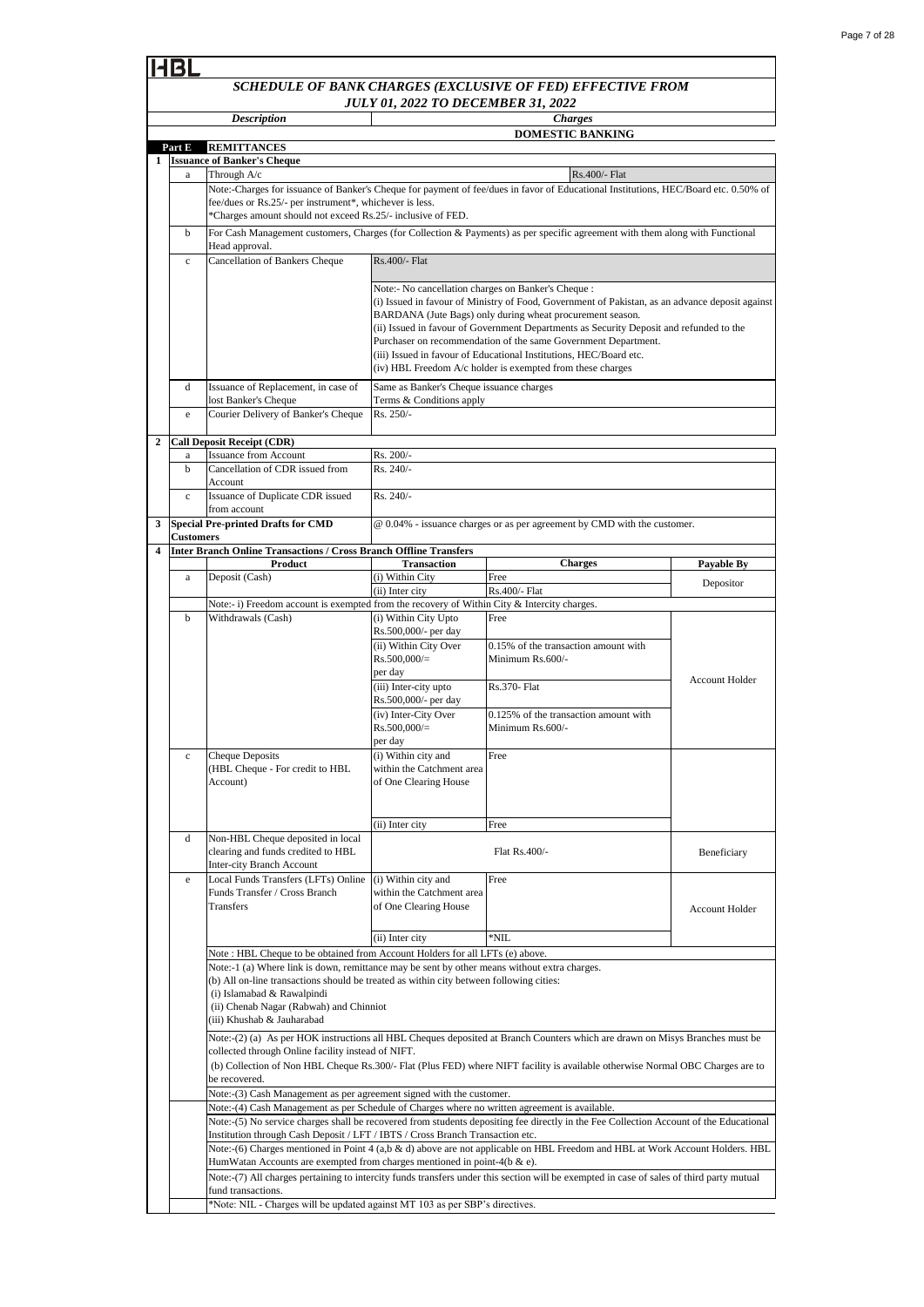#### *SCHEDULE OF BANK CHARGES (EXCLUSIVE OF FED) EFFECTIVE FROM JULY 01, 2022 TO DECEMBER 31, 2022 Description Charges* **Transaction Time Window Charges Payable to SBP Per Transaction (PKR) G.L.Code-9903187 \*HBL Share of Charges Per Transaction (PKR) G.L.Code-9914049 Total Charges to be recovered from Customers (PKR)** 9:00 AM to 1:30 PM  $*NIL$  \*NIL \*NIL \*NIL \*NII 1:30 PM to 3:00 PM \*NIL \*NIL \*NIL \*NIL \*NIL \*NIL 3:00 PM to 4:00 PM \*NIL \*NIL \*NIL \*NIL \*NIL \*NII **Transaction Time Window Charges Payable to SBP Per Transaction (PKR) G.L.Code-9903187 \*HBL Share of Charges Per Transaction (PKR) G.L.Code-9914049 Total Charges to be recovered from Customers (PKR)** First Batch 12:00 PM \*NIL \*NIL \*NIL \*NIL \*NIL \*NIL 2nd Batch 3:30 PM  $\blacksquare$  \*NIL \*NIL \*NIL \*NIL \*NIL \*NIL d Charges for US\$ drafts / cheques presented in clearing. e Intercity clearing through NIFT f Urgent collection of local cheques for Rs.500,000/- and above Upto Rs.25 M Exceeding Rs. 25 M to Rs.50 M Exceeding Rs. 50 M to Rs.100 M Above Rs.100 M b Amendments charges without increases in amount. c Involving increase in amount and / or extension in period of shipment. d Extension in maturity of Usance Bills Cancellation Charges. (Cancellation with mutual consent of **5 2 Inland Letter of Credit Inter Bank Funds Transfer (IBFT) through Branch BILLS Funds In-flow** NIL @ 0.25% Minimum Rs.500/- Maximum Rs.10,000/- Rs.1,500/- per transaction or Commission as per (2a) above, in case of increase in amount or extention in validity of LC. Rs.1,500/- Flat Rs.350/- per instrument Flat No charges for transactions between following twin cities:- (i) Rawalpindi & Islamabad. (ii) Chenab Nagar (Rabwah) and Chinniot. (iii) Khushab & Jauharabad. No charges within Catchment Area of NIFT in All Regions, if clearing is handled as local clearing and not as intercity clearing. (iv) HBL Freedom A/c holder is exempted from these charges Negotiable Per Quarter **6 3rd Party Funds Transfer using SBP's, RTGS System - MT 103 Facility** Inter Bank Funds Transfer (IBFT) Free (ii) Plus Courier Charges Rs.150/- (in case of within city) or Rs.250/- (in case of intercity) Only for OBC (ii) Plus Courier Charges Rs.150/- (in case of within city) or Rs.250/- (in case of intercity) Rs.350/- per instrument Flat 0.35% per quarter a Opening Commission Cheques received for collection directly from other Banks **Funds In-flow** NIL **\*Note: NIL - Charges will be updated against MT 103 as per SBP's directives. 7 3rd Party Funds Transfer using SBP's, RTGS System - MT 102 Facility Threshold amount of 3rd Party Funds Transfer through RTGS via MT-102 is Rs. 100,000/- Funds Outflow Monday to Friday** Note: Charges negotiable on case-to-case basis under approval of Functional Head **Threshold amount of 3rd Party Funds Transfer through RTGS via MT-103 is Rs. 1 Million Funds Outflow** Monday to Friday Plus Swift Charges Rs.500/- Flat Courier Charges Rs.150/- (in case of within city) or Rs.250/- (in case of intercity) **Collection** 0.40% per quarter Minimum Rs.2,500/per LC 0.30% per quarter Service charges Rs.1,000/- Flat per bill \*Note: NIL - Charges will be updated against MT 102 as per SBP's directives. **Part F 1** a Documentary @ 0.40% Minimum Rs.1,000/- (ii) Plus Courier Charges Rs.150/- (in case of within city) or Rs.250/- (in case of intercity) b Clean (including cheques/ dividend warrants/drafts etc.) @ 0.25% Minimum Rs.300/- Maximum Rs.10,000/- (ii) Plus Courier Charges Rs.150/- (in case of within city) or Rs.250/- (in case of intercity) No charges on LBC i.e. proceeds of other banks cheques collected in cash OR routed through account maintained with local NBP branch and vice versa. c Rs.500/- per collection. g Returning Charges for Intercity Clearing / Collection (Documentary / Clean) Rs. 500/- Flat Rs.1,500/- Flat

Bank & Customer/ Beneficiary)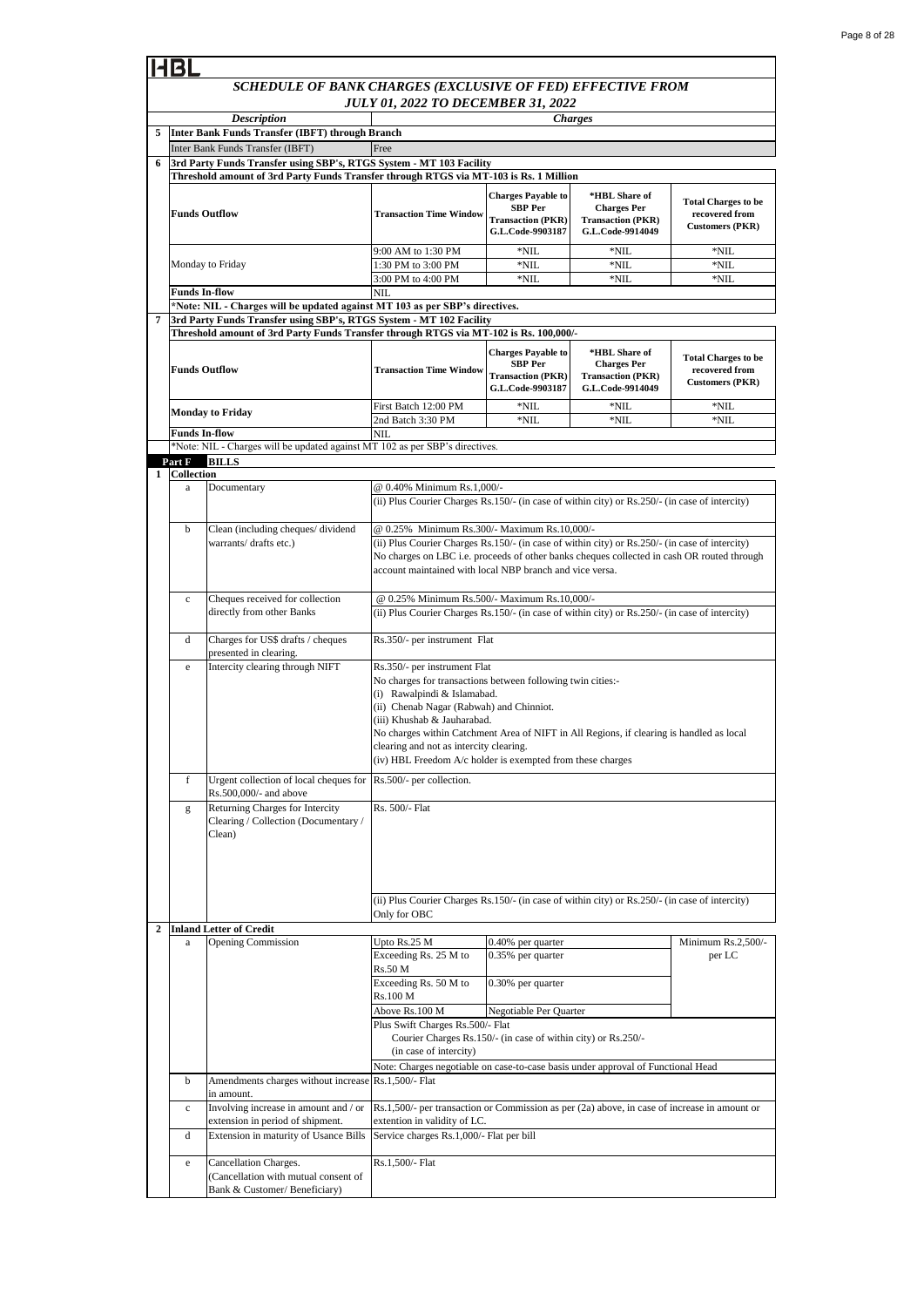|   |                   |                                                                                                                                         | SCHEDULE OF BANK CHARGES (EXCLUSIVE OF FED) EFFECTIVE FROM                                                                                                                                                                                                                                                                                                                                                                    |
|---|-------------------|-----------------------------------------------------------------------------------------------------------------------------------------|-------------------------------------------------------------------------------------------------------------------------------------------------------------------------------------------------------------------------------------------------------------------------------------------------------------------------------------------------------------------------------------------------------------------------------|
|   |                   |                                                                                                                                         | <b>JULY 01, 2022 TO DECEMBER 31, 2022</b>                                                                                                                                                                                                                                                                                                                                                                                     |
|   | f                 | <b>Description</b><br>Advising / Amendment Charges.                                                                                     | <b>Charges</b><br>Rs.1,500/- Flat                                                                                                                                                                                                                                                                                                                                                                                             |
|   |                   |                                                                                                                                         | (ii) Plus Courier Charges Rs.150/- (in case of within city) or Rs.250/- (in case of intercity)                                                                                                                                                                                                                                                                                                                                |
|   | g                 | To add Confirmation on LC Charges                                                                                                       | As per Credit Risk (to be approved by FID).                                                                                                                                                                                                                                                                                                                                                                                   |
|   | h                 | Handling commission on inland<br>import collection bills at opening end.                                                                | Rs.600/- Flat per collection.                                                                                                                                                                                                                                                                                                                                                                                                 |
|   | i                 | Handling of discrepant documents                                                                                                        | Rs.1,500/- Flat                                                                                                                                                                                                                                                                                                                                                                                                               |
| 3 |                   | Purchase of Bills, Cheques etc.                                                                                                         |                                                                                                                                                                                                                                                                                                                                                                                                                               |
|   | a                 | Documentary Bills other than those                                                                                                      | Same charges as for collection cited at 1(a) above                                                                                                                                                                                                                                                                                                                                                                            |
|   |                   | drawn against Letters of Credit                                                                                                         | Plus Mark-up as per Credit Line from the date of purchase to the date of payment.<br>In case of One Off Approvals, Mark-up at normal Commercial rate is to be applied from the<br>date of purchase to the date of payment.                                                                                                                                                                                                    |
|   | b                 | Clean Bills (Cheques, Drafts etc)                                                                                                       | Same charges as for collection cited at 1(b) above.                                                                                                                                                                                                                                                                                                                                                                           |
|   |                   |                                                                                                                                         | Plus Mark-up as per Credit Line from the date of purchase to the date of payment.<br>In case of One Off Approvals, Mark-up at normal Commercial rate is to be applied from the<br>date of purchase to the date of payment.                                                                                                                                                                                                    |
|   |                   |                                                                                                                                         | Note:- Salary cheques issued by Controller of Military Accounts are exempted from charges<br>cited at 1(b) and 1 (f) above and markup. However, Courier Charges Rs.150/- (in case of within                                                                                                                                                                                                                                   |
|   | i                 |                                                                                                                                         | city) or Rs.250/- (in case of intercity) are to be recovered.<br>Postage Local (within city) - Rs.30/- Inland (Inter City) 50/- per item / Courier charges Local (within city) Rs.150/- Inland (Inter-city)<br>Rs.250/- per item are to be recovered on collection of each instrument (whether clean or documentary).                                                                                                         |
|   | ii                | Collecting Bank's Charges and Swift / Courier Charges will be extra.                                                                    |                                                                                                                                                                                                                                                                                                                                                                                                                               |
|   | $\mathbf c$       | Mark-up shall be applied as under on bills purchased/negotiated.                                                                        |                                                                                                                                                                                                                                                                                                                                                                                                                               |
|   | i                 | If retired up to $21st$ day from the date<br>of purchase.                                                                               | Mark-up as per Credit Line on Actual Finance.<br>In case of One Off Approval, Mark-up at normal Commercial rate on Actual Finance is to be<br>applied.                                                                                                                                                                                                                                                                        |
|   | ii                | If retired during next 210 days.                                                                                                        | Mark-up as per Credit Line on Actual Finance.<br>In case of One Off Approval, Mark-up at normal Commercial rate on Actual Finance is to be<br>applied.                                                                                                                                                                                                                                                                        |
|   | iii               | Storage Charges.                                                                                                                        | Plus Bank's commission @ 20 paisas per Rs.100/-<br>i) No charge, if cleared within 3 days of its receipt by the branch.                                                                                                                                                                                                                                                                                                       |
|   |                   |                                                                                                                                         | ii) Rs.2 per packet per day - Minimum Rs.200/-.                                                                                                                                                                                                                                                                                                                                                                               |
| 4 |                   | Documentary bills drawn against Inland Letters of Credit                                                                                |                                                                                                                                                                                                                                                                                                                                                                                                                               |
|   | 4.1               | <b>SIGHT BILLS</b>                                                                                                                      |                                                                                                                                                                                                                                                                                                                                                                                                                               |
|   | a<br>i            | <b>At Negotiating End</b><br><b>Negotiation Commission</b>                                                                              | Commission @ 0.55% Minimum Rs.600/-.                                                                                                                                                                                                                                                                                                                                                                                          |
|   |                   |                                                                                                                                         | Plus Markup as per Credit Line or normal Commercial rate from date of Negotiation till<br>realization.                                                                                                                                                                                                                                                                                                                        |
|   | ii                | Collection charges (Inland L/Cs)                                                                                                        | Rs.1,000/- Flat.                                                                                                                                                                                                                                                                                                                                                                                                              |
|   | iii               | Collection charges for restricted L/C<br>(where negotiation is restricted to<br>some other Bank and presented to us<br>for forwarding). | Rs.1,000/- Flat.                                                                                                                                                                                                                                                                                                                                                                                                              |
|   | b                 | At opening end (at the time of<br>retirement) rate of mark-up                                                                           |                                                                                                                                                                                                                                                                                                                                                                                                                               |
|   | $\mathbf{i}$      | If retired within 3 days from the date<br>of lodgment.                                                                                  | Mark-up as per Credit Line from the date of negotiation.<br>In case of One Off Approval, Mark-up at normal Commercial rate is to be applied from the date<br>of negotiation.                                                                                                                                                                                                                                                  |
|   | ii                | If retired after 3 days of lodgment.                                                                                                    | Mark-up as per Credit Line plus Commission @ 0.25%.<br>In case of One Off Approval, Mark-up at normal Commercial rate plus Commission $@0.25\%$<br>is to be recovered.                                                                                                                                                                                                                                                        |
|   |                   |                                                                                                                                         | Note:- No mark-up will be charged from the date of negotiation till the date of lodgment for documents received under Inland L/Cs,<br>where the payment as per re-imbursement arrangement is made to the Negotiating Bank only on receipt of documents.                                                                                                                                                                       |
|   | $\mathbf c$       | If negotiation is restricted to some<br>other Bank.                                                                                     | Forwarding branch should recover Handling Charge of Rs.500/- (Flat) per bill plus actual<br>charges of Negotiating Bank.                                                                                                                                                                                                                                                                                                      |
|   | 4.2               | <b>USANCE BILLS</b><br>At opening end: -                                                                                                |                                                                                                                                                                                                                                                                                                                                                                                                                               |
|   | a<br>$\mathbf{i}$ | Collection charges.                                                                                                                     | @ 0.40% – Minimum Rs.800/- Maximum Rs.1,500/- if documents are paid within L/C validity.                                                                                                                                                                                                                                                                                                                                      |
|   | ii                | If bill matures after expiry of L/C.                                                                                                    | Usual charges as in (i) above plus delivery of documents against acceptance commission @<br>$0.10\%$ per month on bill amount on realization from the date of expiry of L/C. Minimum<br>Rs.600/-.                                                                                                                                                                                                                             |
|   |                   |                                                                                                                                         | (i) In case of forced PAD / Liability is created due to non payment of any bill on maturity,<br>commission @ 0.45% is to be recovered (once only).                                                                                                                                                                                                                                                                            |
|   |                   |                                                                                                                                         | (ii) In addition to commission at (i) above mark-up with penalty as per Credit Line will be<br>applied from the date of maturity / creation of forced liability till date of final payment.<br>In case of One Off Approval, in addition to commission at (i) above, mark-up at normal<br>Commercial rate with penalty will be applied from the date of maturity / creation of forced<br>liability till date of final payment. |
|   | b                 | At collecting end:                                                                                                                      |                                                                                                                                                                                                                                                                                                                                                                                                                               |
|   | i<br>ii           | Collection charges<br>In case of purchase                                                                                               | Commission @ 0.40% - Minimum Rs.1,000/-<br>Usual commission as in $b(i)$ above And markdown $@0.60$ % for every 15 days from the date                                                                                                                                                                                                                                                                                         |
|   |                   |                                                                                                                                         | of purchase till the date of maturity/ payment, whichever comes later.<br>Note:- All other charges such as Postages / Courier / Collecting agent's charges etc, wherever applicable will be extra.                                                                                                                                                                                                                            |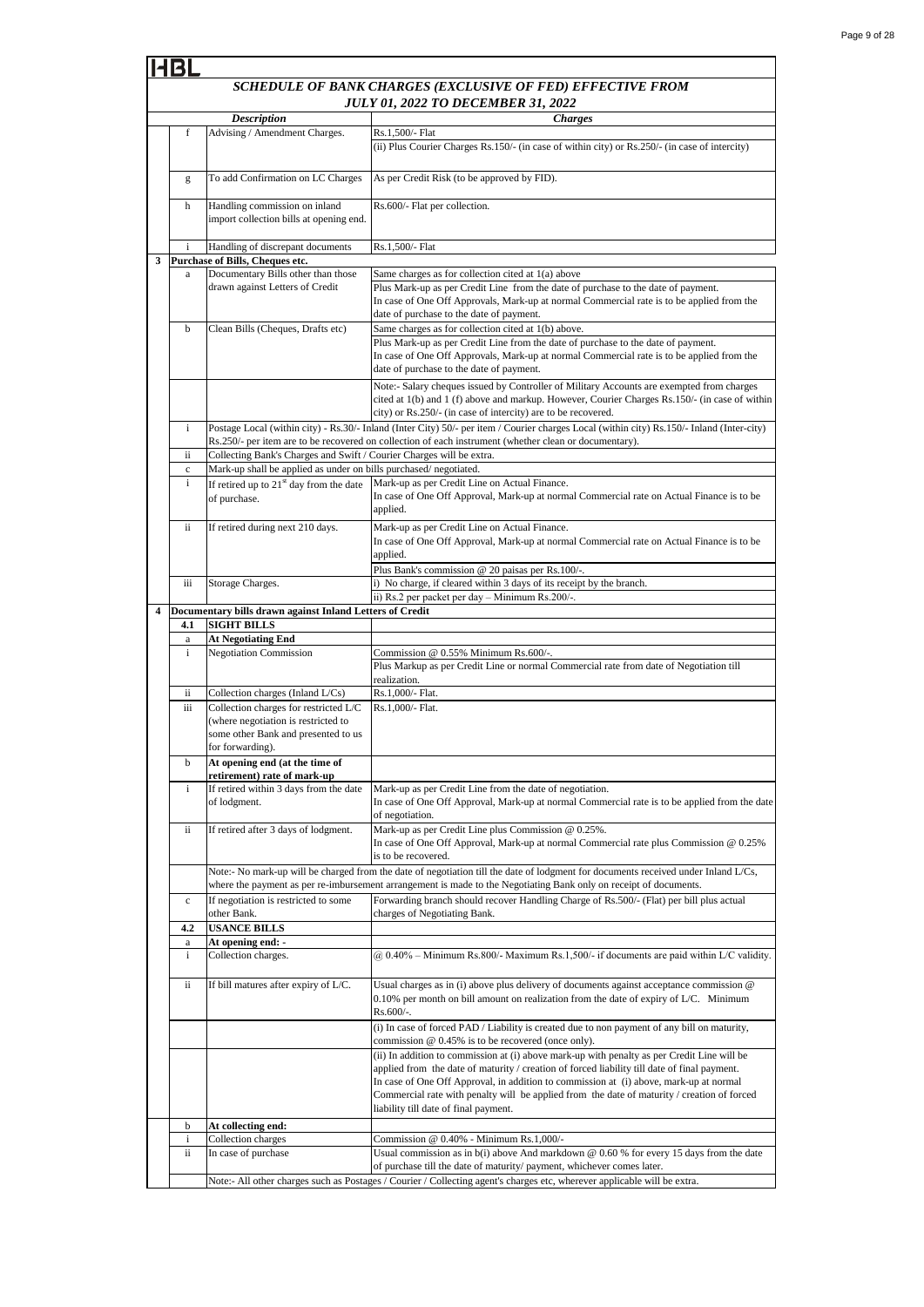|                |             | <b>Description</b>                                                       | <b>Charges</b>                                                                                                                     |        |
|----------------|-------------|--------------------------------------------------------------------------|------------------------------------------------------------------------------------------------------------------------------------|--------|
|                | Part G      | <b>FINANCES / ADVANCES</b>                                               |                                                                                                                                    |        |
|                |             | PROJECT FINANCE                                                          |                                                                                                                                    |        |
| A<br>1         |             |                                                                          |                                                                                                                                    |        |
|                |             | Project Application Fee (Non                                             | On case to case basis as per agreement with the party.                                                                             |        |
|                |             | Refundable) After acceptance of                                          |                                                                                                                                    |        |
|                |             | sanction by the company but before                                       |                                                                                                                                    |        |
|                |             | disbursement of the total amount of                                      |                                                                                                                                    |        |
|                |             | sanction (Funded and Non Funded                                          |                                                                                                                                    |        |
|                |             | Both)                                                                    |                                                                                                                                    |        |
| $\overline{2}$ |             | Fee and Charges in respect of project                                    |                                                                                                                                    |        |
|                |             | financing in addition to interest/return                                 |                                                                                                                                    |        |
|                |             | on investment:-                                                          |                                                                                                                                    |        |
|                | a           | Commitment Fee (on un-disbursed                                          | On case to case basis as per agreement with the party.                                                                             |        |
|                |             | balance)                                                                 |                                                                                                                                    |        |
|                | b           | Project Monitoring fee (on Funded &                                      | On case to case basis as per agreement with the party.                                                                             |        |
|                |             | Non Funded both)                                                         |                                                                                                                                    |        |
|                | $\mathbf c$ | Legal documentation fee                                                  | On case to case basis as per agreement with the party.                                                                             |        |
|                | d           | Trustee-ship fee (to be recovered in                                     | On case to case basis as per agreement with the party.                                                                             |        |
|                |             | case of consortium financing).                                           |                                                                                                                                    |        |
|                | e           | Consortium Agent Fee                                                     | On case to case basis as per agreement with the party.                                                                             |        |
|                | f           | Re-structuring & Re-scheduling fee of                                    | On case to case basis as per agreement with the party.                                                                             |        |
|                |             | Project Finance including all types of                                   |                                                                                                                                    |        |
|                |             | Moratorium / Deferments.                                                 |                                                                                                                                    |        |
|                |             | Valuation of Fixed Assets                                                |                                                                                                                                    |        |
|                | g           |                                                                          | On case to case basis as per agreement with the party.                                                                             |        |
|                |             |                                                                          | Note for 1 and 2 above:- Charges to be approved by the Functional Head / Competent Authority.                                      |        |
| В              |             |                                                                          | WORKING CAPITAL LOANS/ ADVANCES/ AUTO LEASE (OTHER THAN CONSUMER FINANCE) AND                                                      |        |
|                |             | <b>COMMERCIAL LENDING</b>                                                |                                                                                                                                    |        |
| 1              |             | Legal documentation fee in all cases<br>of fund based and non fund based | Legal Documentation Fee will be recovered from all customers @ 0.15%. Minimum Rs.1,500/-                                           |        |
|                |             | facilities                                                               | Maximum Rs.5,000/- per proposal on the amount of documentation (i.e. principal plus mark-                                          |        |
|                |             |                                                                          | up) at the time of initial disbursement, enhancement, additional financing $\&$ change in                                          |        |
|                |             |                                                                          | securities / collateral of fund based & non-fund based facilities.                                                                 |        |
|                |             |                                                                          | However, finances against Bank Deposits / Govt. Securities (where no legal opinion is sought),                                     |        |
|                |             |                                                                          | shall be exempted from this fee.                                                                                                   |        |
|                |             |                                                                          | (a) Legal Opinion, Preparation of MODTD/Legal Mortgage,                                                                            | Actual |
|                |             |                                                                          | Verification genuineness along with Search of Property Document.                                                                   |        |
|                |             |                                                                          |                                                                                                                                    |        |
|                |             |                                                                          | (b) Stamp duty on Control & Security Documents (as per Stamp Duty                                                                  | Actual |
|                |             |                                                                          | Act applicable in each Province)                                                                                                   |        |
|                |             |                                                                          | (c) Registration Fee & Charge Search Report.                                                                                       | Actual |
|                |             |                                                                          | Note: Legal documentation fee has to be recovered in addition to the charges under (a), (b) $\&$                                   |        |
|                |             |                                                                          | (c) above.                                                                                                                         |        |
| $\overline{2}$ |             | <b>Handling Charges for Facilities</b>                                   |                                                                                                                                    |        |
|                |             | (Funds Based & Non Funds Based)                                          |                                                                                                                                    |        |
|                |             | Rs. 40 M upto Rs. 100 M                                                  |                                                                                                                                    |        |
|                |             |                                                                          |                                                                                                                                    |        |
|                | a           | <b>CREDIT SANCTION</b>                                                   | @ 0.12% minimum of Rs.40,000/- of funded facilities including usance L/Cs or As approved                                           |        |
|                |             | (New facility/Initial)                                                   | by Business Functional Head.                                                                                                       |        |
|                | b           | Interim (any change in the                                               | Rs.10,000/- Flat (per amendment) For SMEs Rs.3,000/- Flat or As approved by Business                                               |        |
|                |             | facility/security)                                                       | <b>Functional Head.</b>                                                                                                            |        |
|                | $\mathbf c$ | Enhancement                                                              | @ 0.10% of the enhanced funded amount including Usance L/Cs.                                                                       |        |
|                |             |                                                                          |                                                                                                                                    |        |
|                | d           | Facilities on Short form for One Off                                     | Minimum $Rs.2,000/-$                                                                                                               |        |
|                |             |                                                                          |                                                                                                                                    |        |
|                | e           | Annual Review Fee (on Renewal)                                           | @ 0.1% to 1.0% Negotiable - subject to Exposure & Trade Business routed annually on case to                                        |        |
|                |             |                                                                          | case basis, with the approval of Functional Head.                                                                                  |        |
|                |             |                                                                          | Note : i) Renewal for shorter periods, proportionate fee to be recovered i.e., $1/4$ th - 3 Months, $1/2$ - 6 Months,              |        |
|                |             | and $3/4th - 9$ Months                                                   |                                                                                                                                    |        |
|                |             |                                                                          | ii) Maximum fee of 1% will be charged in the absence of specific approval for reduced rate by Functional Head.                     |        |
|                | f           | Front end / Arrangement fee                                              | @ 1.50% Flat wherever applicable at Bank's discretion                                                                              |        |
|                | g           | Penal Charges in case of overdue of                                      | Additional charges $@$ 4% will be levied over $&$ above the normal commercial markup rate                                          |        |
|                |             | FCIF, FAFB, FAPC, FIM, FATR,                                             | agreed.                                                                                                                            |        |
|                |             | FCF, FCBP, IDP, ERF & IDBP.                                              | For ERF (Penal Mark-up Rate will be $6MK + 4\%$ )                                                                                  |        |
|                |             |                                                                          | Note-: Exceeding Rs.100.00 M as per approved arrangements with the customers and approval of the Functional Head / Competent       |        |
|                |             |                                                                          | Authority. The negotiated charges should be mentioned in the Credit Proposal of the Customer.                                      |        |
| 3              |             | Restructuring & Rescheduling Fee on                                      | @ 0.20% of rescheduled / restructured amount.                                                                                      |        |
|                |             | Term Loans (DF/FAF) including all                                        | (No charges upto Rs.0.5 M).                                                                                                        |        |
|                |             | types of moratorium/deferments.                                          |                                                                                                                                    |        |
|                |             |                                                                          |                                                                                                                                    |        |
|                |             | Negotiation (Clean) without recourse                                     | 2% of Negotiated Value                                                                                                             |        |
|                |             |                                                                          |                                                                                                                                    |        |
|                |             |                                                                          |                                                                                                                                    |        |
|                |             |                                                                          | Note: Waiver subject to approval by Functional Head and in the light of credit rating and business relationship with the Customer. |        |
|                |             |                                                                          |                                                                                                                                    |        |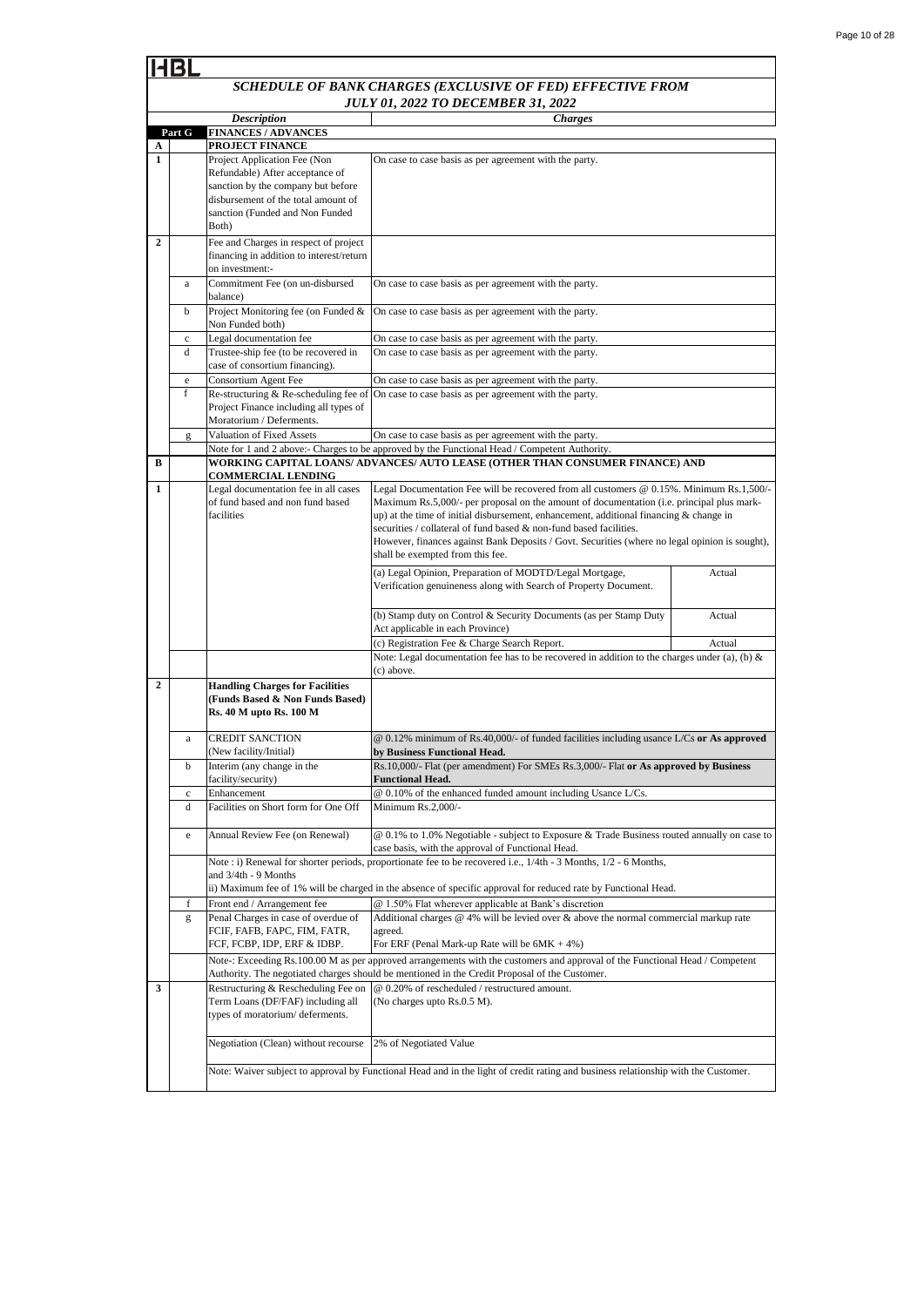|                         |                   |                                                                                                   |                                                                                            | SCHEDULE OF BANK CHARGES (EXCLUSIVE OF FED) EFFECTIVE FROM                                                                                                              |  |
|-------------------------|-------------------|---------------------------------------------------------------------------------------------------|--------------------------------------------------------------------------------------------|-------------------------------------------------------------------------------------------------------------------------------------------------------------------------|--|
|                         |                   |                                                                                                   |                                                                                            | <b>JULY 01, 2022 TO DECEMBER 31, 2022</b>                                                                                                                               |  |
|                         |                   | <b>Description</b>                                                                                |                                                                                            | <b>Charges</b>                                                                                                                                                          |  |
| $\overline{\mathbf{4}}$ |                   | <b>Application Processing Charges for</b>                                                         |                                                                                            |                                                                                                                                                                         |  |
|                         |                   | Fresh, Enhancement, Reduction of all                                                              |                                                                                            |                                                                                                                                                                         |  |
|                         |                   | types of limits upto Rs.40(M). (Funds<br>Based and Non Funds Based)                               | Fresh / Enhancement / Decrease / Renewal                                                   |                                                                                                                                                                         |  |
|                         |                   |                                                                                                   |                                                                                            |                                                                                                                                                                         |  |
|                         |                   | <b>Facility Amount</b>                                                                            | <b>Charges</b>                                                                             | Minimum                                                                                                                                                                 |  |
|                         |                   | Up to Rs. 1 M                                                                                     | ÷,                                                                                         | Rs.1,000/-                                                                                                                                                              |  |
|                         |                   | above Rs. 1 M to Rs. 2 M                                                                          | ۰                                                                                          | Rs.2,000/-                                                                                                                                                              |  |
|                         |                   | above Rs. 2 M to Rs. 5 M                                                                          | 0.10%                                                                                      | $Rs.3,000/-$                                                                                                                                                            |  |
|                         |                   | above Rs. 5 M to Rs. 10 M<br>above Rs. 10 M to Rs. 20 M                                           | 0.10%<br>0.25%                                                                             | $Rs.5,000/-$<br>Rs.25,000/-                                                                                                                                             |  |
|                         |                   | above Rs. 20 M to Rs.40 M                                                                         | 0.20%                                                                                      | Rs.40,000/-                                                                                                                                                             |  |
|                         |                   | Interim Enhancement/Changes/ One off                                                              | ÷,                                                                                         |                                                                                                                                                                         |  |
|                         |                   | / Temporary Extensions                                                                            |                                                                                            | Rs.2,000/-                                                                                                                                                              |  |
|                         |                   | For Supply Chain Finance - As Approved by Business Functional Head                                |                                                                                            |                                                                                                                                                                         |  |
|                         |                   | Note:- These charges are not applicable to the following categories: -<br>Export Refinance.<br>a) |                                                                                            |                                                                                                                                                                         |  |
|                         |                   | Finances 100% secured by deposits with our Bank.<br>b)                                            |                                                                                            |                                                                                                                                                                         |  |
|                         |                   | All Staff Finances.<br>c)                                                                         |                                                                                            |                                                                                                                                                                         |  |
| 5                       |                   | Prime Minister Kamyab Jawan - Youth Entrepreneurship Scheme - (PMKJ-YES)                          |                                                                                            |                                                                                                                                                                         |  |
|                         |                   | <b>Application Processing Fee</b>                                                                 | Rs. 100/- Flat                                                                             |                                                                                                                                                                         |  |
| 6                       |                   | Replacement of securities under lien<br>with the Bank (except at the time of                      | Rs.2,000/- Flat                                                                            |                                                                                                                                                                         |  |
|                         |                   | annual review of facilities and other                                                             |                                                                                            |                                                                                                                                                                         |  |
|                         |                   | than our own Bank's deposits under                                                                |                                                                                            |                                                                                                                                                                         |  |
|                         |                   | lien.                                                                                             |                                                                                            |                                                                                                                                                                         |  |
| C                       |                   | <b>SWIFT FINANCE</b>                                                                              |                                                                                            |                                                                                                                                                                         |  |
|                         | $\mathbf{a}$      | Application Processing Fee                                                                        | Rs.1,000/- Flat - Facility size upto PKR 1,000,000/-<br>(Non-Refundable, Payable Upfront). |                                                                                                                                                                         |  |
|                         |                   |                                                                                                   | Rs.2,500/- Flat - Facility size above Rs.1,000,000/- to upto Rs.5,000,000/-                |                                                                                                                                                                         |  |
|                         |                   |                                                                                                   | (Non-Refundable, Payable Upfront).                                                         |                                                                                                                                                                         |  |
|                         |                   |                                                                                                   |                                                                                            | Rs.5,000/- Flat - Facility size above Rs.5,000,000/- & less than Rs.50,000,000/-                                                                                        |  |
|                         |                   |                                                                                                   | (Non-Refundable, Payable Upfront).                                                         |                                                                                                                                                                         |  |
|                         |                   |                                                                                                   |                                                                                            | Rs.15,000/- Flat - Facility size Rs.50,000,000/- & above.                                                                                                               |  |
|                         | $\mathbf b$       | <b>Annual Renewal Fee</b>                                                                         | (Non-Refundable, Payable Upfront).                                                         | Rs.1,000/- Flat - Facility size upto PKR 1,000,000/-                                                                                                                    |  |
|                         |                   |                                                                                                   | (Non-Refundable, Payable Upfront).                                                         |                                                                                                                                                                         |  |
|                         |                   |                                                                                                   |                                                                                            | Rs.2,500/- Flat - Facility size above Rs.1,000,000/- to upto Rs,5,000,000/-                                                                                             |  |
|                         |                   |                                                                                                   | (Non-Refundable, Payable Upfront).                                                         |                                                                                                                                                                         |  |
|                         |                   |                                                                                                   | (Non-Refundable, Payable Upfront).                                                         | Rs.5,000/- Flat - Facility size above Rs.5,000,000/- & less than Rs.50,000,000/-                                                                                        |  |
|                         |                   |                                                                                                   |                                                                                            | Rs.15,000/- Flat - Facility size Rs.50,000,000/- & above.                                                                                                               |  |
|                         |                   |                                                                                                   | (Non-Refundable, Payable Upfront).                                                         |                                                                                                                                                                         |  |
|                         | $\mathbf c$       | <b>Interim Facility Enhancement</b>                                                               |                                                                                            | Rs.1,000/- Flat - Facility size upto PKR 1,000,000/-                                                                                                                    |  |
|                         |                   |                                                                                                   | (Non-Refundable, Payable Upfront).                                                         |                                                                                                                                                                         |  |
|                         |                   |                                                                                                   | (Non-Refundable, Payable Upfront).                                                         | Rs.2,500/- Flat - Facility size above Rs.1,000,000/- to upto Rs.5,000,000/-                                                                                             |  |
|                         |                   |                                                                                                   |                                                                                            | Rs.5,000/- Flat - Facility size above Rs.5,000,000/- & less than Rs.50,000,000/-                                                                                        |  |
|                         |                   |                                                                                                   | (Non-Refundable, Payable Upfront).                                                         |                                                                                                                                                                         |  |
|                         |                   |                                                                                                   |                                                                                            | Rs.15,000/- Flat - Facility size Rs.50,000,000/- & above.                                                                                                               |  |
|                         |                   |                                                                                                   | (Non-Refundable, Payable Upfront).                                                         | (1) All commission/other charges applicable on LG and LC facilities will be as per Schedule of Charges.                                                                 |  |
| D                       |                   | HBL SMALL BUSINESS FINANCE                                                                        |                                                                                            |                                                                                                                                                                         |  |
|                         | a                 | <b>Application Processing Fee</b>                                                                 |                                                                                            | @ 0.10% of the facility amount, Minimum Rs.5,000/-                                                                                                                      |  |
|                         |                   |                                                                                                   |                                                                                            | (One time implied - Non-refundable, Payable Up-front)                                                                                                                   |  |
|                         | b                 | <b>Facility Fee</b>                                                                               |                                                                                            | @ 0.10% of the facility amount, Minimum Rs.2,500/-                                                                                                                      |  |
|                         | $\mathbf c$       | Annual Renewal Fee                                                                                |                                                                                            | (Payable at the time of facility acceptance by customer)<br>@ 0.05% of the facility amount, Minimum Rs.2,500/-                                                          |  |
|                         |                   |                                                                                                   | (Non-refundable, Payable Up-front)                                                         |                                                                                                                                                                         |  |
|                         | d                 | Interim Facility Enhancement Fee                                                                  |                                                                                            | @ 0.05% of the amount of excess requested over approved limits,                                                                                                         |  |
|                         |                   |                                                                                                   |                                                                                            | Minimum Rs.2,500/- (Non-refundable, Payable Up-front)                                                                                                                   |  |
|                         | e                 | L/G Court/Custom Guarantees                                                                       | 0.50% per Quarter                                                                          |                                                                                                                                                                         |  |
|                         | f                 | LG (All other Types)<br>Letter of Credit                                                          | 0.40% per Quarter<br>Charges as per Part-A(a-1)                                            |                                                                                                                                                                         |  |
|                         | $\mathbf{g}$<br>h | <b>Shipment Guarantee</b>                                                                         | Charges as per Part-K-1                                                                    |                                                                                                                                                                         |  |
|                         | $\mathbf{i}$      | Penal Charges                                                                                     |                                                                                            | @ 5% of weighted average of last quarter debit balance from due date till                                                                                               |  |
|                         |                   |                                                                                                   | adjustment/settlement of overdue amount.                                                   |                                                                                                                                                                         |  |
| Е                       |                   | <b>HBL POS FINANCE</b>                                                                            |                                                                                            |                                                                                                                                                                         |  |
|                         | a<br>b            | <b>Application Processing Fee</b><br>Annual Renewal Fee                                           |                                                                                            | 0.10% of the facility amount, min. PKR 10,000/- (Non-refundable, payable up-front)<br>0.05% of the facility amount, min. PKR 5,000/- (Non-refundable, payable up-front) |  |
|                         | $\mathbf c$       | Commitment Fee for utilizing atleast                                                              | 0.1% of the limit amount on renewal                                                        |                                                                                                                                                                         |  |
|                         |                   | 60% of limit.                                                                                     |                                                                                            |                                                                                                                                                                         |  |
| F                       |                   | <b>HBL SAAF Finance</b>                                                                           |                                                                                            |                                                                                                                                                                         |  |
|                         | $\rm{a}$          | <b>Application Processing Fee</b>                                                                 |                                                                                            | PKR 10,000/- or 1% whichever is higher (excl. FED & Taxes)                                                                                                              |  |
|                         | $\mathbf b$       | Annual Renewal and Review Charges                                                                 |                                                                                            | PKR 5,000/- or 0.5% whichever is higher (excl. FED & Taxes)                                                                                                             |  |
|                         |                   |                                                                                                   |                                                                                            |                                                                                                                                                                         |  |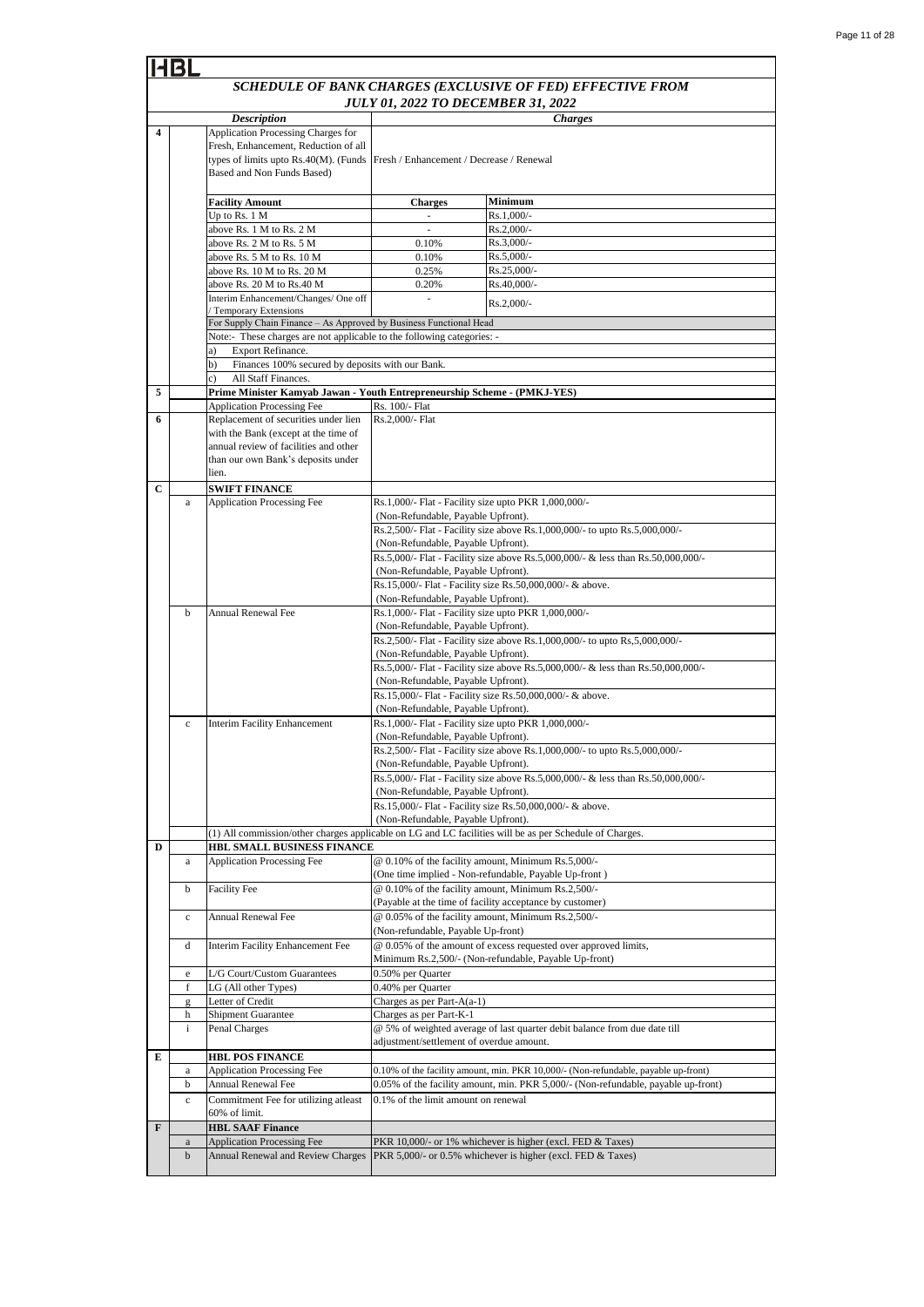|                                           | <b>Description</b>               |                                                                                  | <b>Charges</b>                                                                                                                                                             |
|-------------------------------------------|----------------------------------|----------------------------------------------------------------------------------|----------------------------------------------------------------------------------------------------------------------------------------------------------------------------|
| G                                         |                                  | <b>LEASING FINANCE (Machinery)</b>                                               |                                                                                                                                                                            |
|                                           | a                                | Front end Fee                                                                    | @ 1.0% of the lease amount (Waiver subject to approval by Functional Head and in the light of                                                                              |
|                                           |                                  |                                                                                  | credit rating and business relationship with the customers).                                                                                                               |
|                                           | b                                | <b>Legal Documentation Fee</b>                                                   | $(i)$ Rs.3,000/- Flat in each case                                                                                                                                         |
|                                           |                                  | Commitment Fee (On un- disbursed                                                 | (ii) Actual out of pocket expenses (if First and Second charge is created)<br>@ 1/12 of 1% per month or part thereof on un-disbursed amount/balance starting 30 days after |
|                                           | $\mathbf c$<br>amount / balance) |                                                                                  | the date of approval. (Waiver subject to approval by Functional Head in the light of credit                                                                                |
|                                           |                                  |                                                                                  | rating and business relationship with the customer).                                                                                                                       |
|                                           | d                                | Machinery Lease for Corporate,                                                   | @ 0.5% of amount of finance, Minimum Rs.6,000/- non-refundable.                                                                                                            |
|                                           |                                  | processing Fee                                                                   |                                                                                                                                                                            |
| Н                                         |                                  | <b>RURAL FINANCING</b>                                                           |                                                                                                                                                                            |
| 1                                         |                                  | PRODUCTION AND DEVELOPMENT                                                       |                                                                                                                                                                            |
|                                           |                                  |                                                                                  | <b>Application Processing Charges for New to Bank/Existing Renewals/Enhancement in</b>                                                                                     |
|                                           |                                  | existing exposure/Additional Product to existing customer.                       |                                                                                                                                                                            |
|                                           | a                                | Upto Rs.500 K                                                                    | Rs.2,000/- Flat.                                                                                                                                                           |
|                                           | b                                | Above Rs.500 K and Upto 1 M                                                      | Rs.4,000/- Flat.                                                                                                                                                           |
|                                           | $\mathbf c$<br>d                 | Above Rs.1 M and Upto Rs.5 M<br>Above Rs.5 M and Upto Rs.10M                     | Rs.6,000/- Flat.<br>Rs.8,500/- Flat.                                                                                                                                       |
|                                           | e                                | Above Rs.10 M                                                                    | 0.1% of the finance amount                                                                                                                                                 |
|                                           | f                                | Per Tractor                                                                      | Rs.3,000/- Flat                                                                                                                                                            |
| $\overline{2}$                            |                                  | <b>RURAL VALUE CHAIN</b>                                                         |                                                                                                                                                                            |
|                                           |                                  |                                                                                  | Application Processing Charges for New to Bank/Existing Renewals/Enhancement in existing exposure/ Additional Product to existing                                          |
|                                           |                                  | customer.                                                                        |                                                                                                                                                                            |
|                                           | a                                | Upto Rs. 10 M                                                                    | Rs.10,000/- Flat.                                                                                                                                                          |
|                                           | b                                | Above Rs. 10 M                                                                   | 0.1% of the finance amount                                                                                                                                                 |
|                                           |                                  | <b>Property Evaluation Fee</b>                                                   | 0.05% of the finance amount (financing against EWR / liquid securities)                                                                                                    |
| c<br>Legal Fee<br><b>Actual Cost</b><br>d |                                  | <b>Actual Cost</b>                                                               |                                                                                                                                                                            |
|                                           | e                                | Credit/Market Check & Income at                                                  | <b>Actual Cost</b>                                                                                                                                                         |
|                                           |                                  | <b>Actual Estimation Fee</b>                                                     |                                                                                                                                                                            |
|                                           | f                                | Insurance Premium Rate (if                                                       | <b>Actual Cost</b>                                                                                                                                                         |
|                                           |                                  | applicable)                                                                      |                                                                                                                                                                            |
|                                           |                                  |                                                                                  | * All actual stamp duties, legal charges, levies along with other applicable charges will be paid by the Borrower prior to disbursement                                    |
|                                           |                                  | and mortgage creation.                                                           |                                                                                                                                                                            |
| 1                                         |                                  | OTHER CHARGES ON ADVANCES                                                        |                                                                                                                                                                            |
| $\mathbf{1}$                              | a                                | For the issuance of NOC on the                                                   | Rs.10,000/- Flat per transaction                                                                                                                                           |
|                                           |                                  | request of customers for creating<br>additional / pari-passu charge/ second      |                                                                                                                                                                            |
|                                           |                                  | charge on their fixed assets for                                                 |                                                                                                                                                                            |
|                                           |                                  | acquiring further project finances                                               |                                                                                                                                                                            |
|                                           |                                  | from other banks / financial                                                     |                                                                                                                                                                            |
|                                           |                                  | institutions.                                                                    |                                                                                                                                                                            |
|                                           | b                                | For the issuance of NOC on the                                                   | Rs.10,000/- Flat per transaction                                                                                                                                           |
|                                           |                                  | request of Customers for creating                                                |                                                                                                                                                                            |
|                                           |                                  | charge on their current assets.                                                  |                                                                                                                                                                            |
| $\overline{2}$                            | a                                | Redemption of charge fee to be                                                   | Rs.2,500/- Flat per property.                                                                                                                                              |
|                                           |                                  | recovered from party when Bank<br>officers are called before Registrar for       |                                                                                                                                                                            |
|                                           |                                  | redemption of the mortgage.                                                      |                                                                                                                                                                            |
| 3                                         | $\rm{a}$                         | Registration with SECP & Lawyer's                                                | Actual Cost - Plus Rs.1,200/- per case.                                                                                                                                    |
|                                           |                                  | charges for both Private & Public                                                |                                                                                                                                                                            |
|                                           |                                  | limited companies where charge on                                                |                                                                                                                                                                            |
|                                           |                                  | current or fixed Assets is registered.                                           |                                                                                                                                                                            |
|                                           |                                  |                                                                                  |                                                                                                                                                                            |
|                                           | b                                | Registration of charge at Registrar's<br>Office for Partnership / Proprietorship | Actual Cost - Plus Rs.1,000/- per case.                                                                                                                                    |
|                                           |                                  | firms / Individual finances exceeding                                            |                                                                                                                                                                            |
|                                           |                                  | Rs.0.5 (M) for mortgage at registrar of                                          |                                                                                                                                                                            |
| Property office.                          |                                  |                                                                                  |                                                                                                                                                                            |
|                                           |                                  |                                                                                  |                                                                                                                                                                            |
|                                           | $\mathbf c$                      | For finances below Rs.0.5 (M)                                                    | Actual Cost.                                                                                                                                                               |
|                                           |                                  | Partnership / Proprietorship /                                                   |                                                                                                                                                                            |
|                                           |                                  | Individual borrowers.                                                            |                                                                                                                                                                            |
| $\overline{\mathbf{4}}$                   |                                  | To mark lien on securities issued by                                             | Rs.500/- Flat per trip                                                                                                                                                     |
| 5                                         |                                  | other institutions.<br>Collection/Encashment of profit                           | Rs.250/- Flat per trip                                                                                                                                                     |
|                                           |                                  | coupons on Govt. Savings Certificates                                            |                                                                                                                                                                            |
|                                           |                                  | issued by other Banks/Saving Centers                                             |                                                                                                                                                                            |
|                                           |                                  | under lien with us.                                                              |                                                                                                                                                                            |
|                                           |                                  |                                                                                  |                                                                                                                                                                            |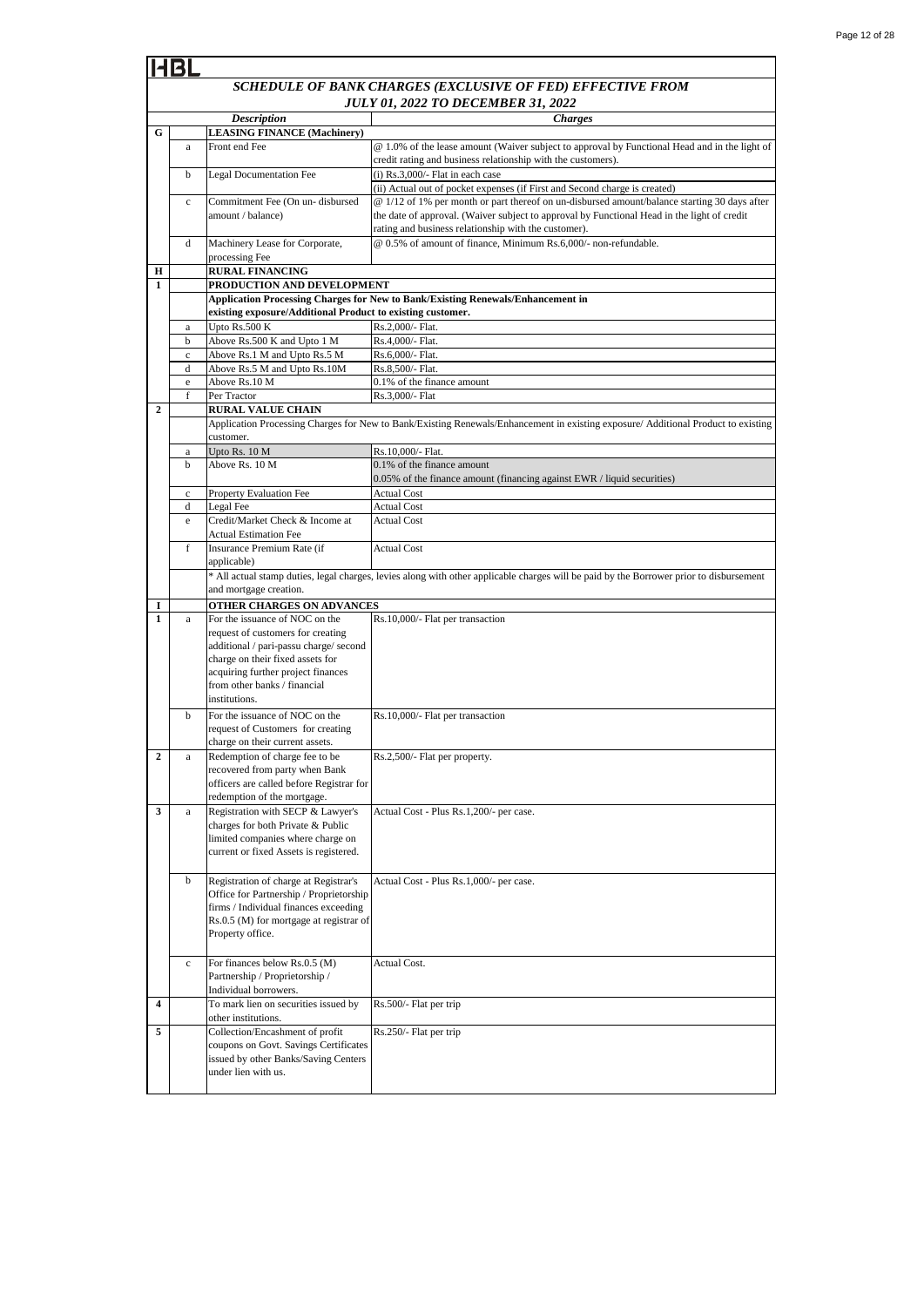|                | 11BL           |                                                                                                                                    |                                                                                                                                                                                                                                                                                                 |                                        |                                                       |  |  |
|----------------|----------------|------------------------------------------------------------------------------------------------------------------------------------|-------------------------------------------------------------------------------------------------------------------------------------------------------------------------------------------------------------------------------------------------------------------------------------------------|----------------------------------------|-------------------------------------------------------|--|--|
|                |                |                                                                                                                                    | SCHEDULE OF BANK CHARGES (EXCLUSIVE OF FED) EFFECTIVE FROM<br><b>JULY 01, 2022 TO DECEMBER 31, 2022</b>                                                                                                                                                                                         |                                        |                                                       |  |  |
|                |                | <b>Description</b>                                                                                                                 |                                                                                                                                                                                                                                                                                                 | <b>Charges</b>                         |                                                       |  |  |
| 6              |                | For Finances against Pledge/<br>Hypothecation.                                                                                     |                                                                                                                                                                                                                                                                                                 |                                        |                                                       |  |  |
|                | a              | Godown Rent.                                                                                                                       | Actual                                                                                                                                                                                                                                                                                          |                                        |                                                       |  |  |
|                | b              | Stock Inspection Charges.<br>(Hypothecation/Pledge) inspection<br>frequency as per credit approval<br>and/or as per credit policy. | Rs. 3,500/- per inspection (exclusive of applicable Govt. / Provincial Taxes)                                                                                                                                                                                                                   |                                        |                                                       |  |  |
|                | $\mathbf c$    | In case of Muccadum (Managed<br>Pledge)                                                                                            | Rs.24,000/- per month per pledge site (exclusive of applicable Govt. / Provincial Taxes)                                                                                                                                                                                                        |                                        |                                                       |  |  |
|                | d              | Other incidental expenses (Insurance<br>Premium, Legal charges)                                                                    | Actual Cost.                                                                                                                                                                                                                                                                                    |                                        |                                                       |  |  |
|                |                |                                                                                                                                    | Note:- No charges in case of occasional surprise checking of godowns carried by Bank's Executives / External and Internal Auditors.                                                                                                                                                             |                                        |                                                       |  |  |
| 7              |                | For Finances against Land, Building, Plant & Machinery                                                                             |                                                                                                                                                                                                                                                                                                 |                                        |                                                       |  |  |
|                | a              | Valuation                                                                                                                          | (i) Schedule of Valuation charges (for Industrial Properties only):                                                                                                                                                                                                                             |                                        |                                                       |  |  |
|                |                |                                                                                                                                    | <b>Value of Assets</b><br>Upto 10 M.                                                                                                                                                                                                                                                            | Land & Building<br>5,000               | Land, Building &<br><b>Machinery</b><br>10,000        |  |  |
|                |                |                                                                                                                                    | Above 10 to 25 M.                                                                                                                                                                                                                                                                               | 10,000                                 | 15,000                                                |  |  |
|                |                |                                                                                                                                    | Above 25 to 50 M.                                                                                                                                                                                                                                                                               | 15,000                                 | 25,000                                                |  |  |
|                |                |                                                                                                                                    | Above 50 to 100 M.                                                                                                                                                                                                                                                                              | 20,000                                 | 35,000                                                |  |  |
|                |                |                                                                                                                                    | Above 100 to 200 M                                                                                                                                                                                                                                                                              | 25,000                                 | 45,000                                                |  |  |
|                |                |                                                                                                                                    | Above 200 M. to 500 M.<br>Above 500 M. to 1000 M                                                                                                                                                                                                                                                | 35,000<br>50,000                       | 65,000<br>90,000                                      |  |  |
|                |                |                                                                                                                                    | Above 1000 M, & above                                                                                                                                                                                                                                                                           | @ 0.005% or                            | @ 0.008% or                                           |  |  |
|                |                |                                                                                                                                    |                                                                                                                                                                                                                                                                                                 | Negotiable                             | Negotiable                                            |  |  |
|                |                |                                                                                                                                    | Desktop Valuation                                                                                                                                                                                                                                                                               |                                        | 5,000/- Per Valuation                                 |  |  |
|                |                |                                                                                                                                    | *in case valuation site is 50 KM away from Valuator Office Or RHQ Office, Rs. 2,000/- is to                                                                                                                                                                                                     |                                        |                                                       |  |  |
|                |                |                                                                                                                                    | be paid as Travelling Expenses to the Valuator                                                                                                                                                                                                                                                  |                                        |                                                       |  |  |
|                |                |                                                                                                                                    | (ii) Schedule of Fixed Valuation Charges (for Open Plot/ Agriculture land/ Residential/<br><b>Commercial Buildings.)</b>                                                                                                                                                                        |                                        |                                                       |  |  |
|                |                |                                                                                                                                    | <b>Value of Assets</b>                                                                                                                                                                                                                                                                          |                                        | <b>Fixed Valuation charges Per Valuation</b><br>Task* |  |  |
|                |                |                                                                                                                                    | Open Plot/Agriculture Land                                                                                                                                                                                                                                                                      |                                        | Rs.5,000/-                                            |  |  |
|                |                |                                                                                                                                    |                                                                                                                                                                                                                                                                                                 | Rs.10,000/-                            |                                                       |  |  |
|                |                |                                                                                                                                    | -Residential House (Ground plus one story)                                                                                                                                                                                                                                                      | (Rs.5,000/- for each additional story) |                                                       |  |  |
|                |                |                                                                                                                                    | Rs.5,000/- for each floor<br>Commercial Building                                                                                                                                                                                                                                                |                                        |                                                       |  |  |
|                |                |                                                                                                                                    | * in case valuation site is 50 KM away from Valuator Office or RHQ Office, Rs.2,000/- is to be                                                                                                                                                                                                  |                                        |                                                       |  |  |
|                |                |                                                                                                                                    | paid as Travelling Expenses to the Valuator.                                                                                                                                                                                                                                                    |                                        |                                                       |  |  |
|                | Part H         | <b>CONSUMER FINANCES</b>                                                                                                           | Note: Above mentioned charges are exclusive of applicable Govt. / Provincial Taxes.                                                                                                                                                                                                             |                                        |                                                       |  |  |
| $\mathbf{1}$   |                | <b>HBL CarLoan</b>                                                                                                                 |                                                                                                                                                                                                                                                                                                 |                                        |                                                       |  |  |
|                | 1.1            | Application Processing Fee<br>(Inclusive of documentation charges)                                                                 | Rs. 9,000/-<br>Rs. 4,500/- (For individuals applying again after 6 months or maturity of one facility or<br>Settlement after minimum 6 months)<br>Recovered upon Approval<br>Inclusive of:<br>- Documentation charges<br>- Verification<br>- Stamp Duty<br>Credit Report: Actual Upto Rs. 150/- |                                        |                                                       |  |  |
|                | 1.2            | Early Settlement Charges                                                                                                           | 1. Termination prior to delivery of vehicle, @ 10% of outstanding amount at the time of<br>settlement.                                                                                                                                                                                          |                                        |                                                       |  |  |
|                | 1.3            | Partial Payment                                                                                                                    | 2. Termination after delivery of vehicle, $@5\%$ of outstanding amount at the time of settlement.<br>1. Partial Payment prior to delivery of vehicle, @ 10% of amount being settled.                                                                                                            |                                        |                                                       |  |  |
|                |                |                                                                                                                                    | 2. Partial Payment delivery of vehicle, @ 5% of amount being settled.                                                                                                                                                                                                                           |                                        |                                                       |  |  |
|                | 1.4            | Vehicle Appraisal (if applicable)                                                                                                  | Actual                                                                                                                                                                                                                                                                                          |                                        |                                                       |  |  |
|                | 1.5            | Re-possession Charges.                                                                                                             | Actual or Rs.50,000/- whichever is Lower.                                                                                                                                                                                                                                                       |                                        |                                                       |  |  |
|                | $1.6\,$<br>1.7 | Legal Notice Fee                                                                                                                   | Actual Cost.                                                                                                                                                                                                                                                                                    |                                        |                                                       |  |  |
| $\overline{2}$ |                | Late Payment Charges<br><b>HBL HomeLoan</b>                                                                                        | Rs.1,300/- per late payment                                                                                                                                                                                                                                                                     |                                        |                                                       |  |  |
|                | 2.1            | Processing charges                                                                                                                 | Rs.10,000/-                                                                                                                                                                                                                                                                                     |                                        |                                                       |  |  |
|                | 2.2            | Early Termination/ Settlement                                                                                                      | 10% of Principal settled                                                                                                                                                                                                                                                                        |                                        |                                                       |  |  |
|                | 2.3            | Charges.<br><b>Partial Payment Charges</b>                                                                                         | 5% after 50% of Tenure has passed<br>10% of Principal settled<br>5% after 50% of Tenure has passed                                                                                                                                                                                              |                                        |                                                       |  |  |
|                | 2.4            | Legal Opinion                                                                                                                      | Rs. 10,000/-                                                                                                                                                                                                                                                                                    |                                        |                                                       |  |  |
|                | 2.5            | Property Appraisal                                                                                                                 | Rs. 3,500/- per valuation                                                                                                                                                                                                                                                                       |                                        |                                                       |  |  |
|                | 2.6            | Property Insurance premium                                                                                                         | Property Insurance Premium borne by the Bank                                                                                                                                                                                                                                                    |                                        |                                                       |  |  |
|                | 2.7            | Late Payment Charges                                                                                                               | Rs. 1,000/- per late payment                                                                                                                                                                                                                                                                    |                                        |                                                       |  |  |
|                | 2.8            | Stamp Duty (including but not limited<br>to Finance Documents, Transfer of<br>Title and Mortgage Perfection)                       | Actual to be borne by the Customer                                                                                                                                                                                                                                                              |                                        |                                                       |  |  |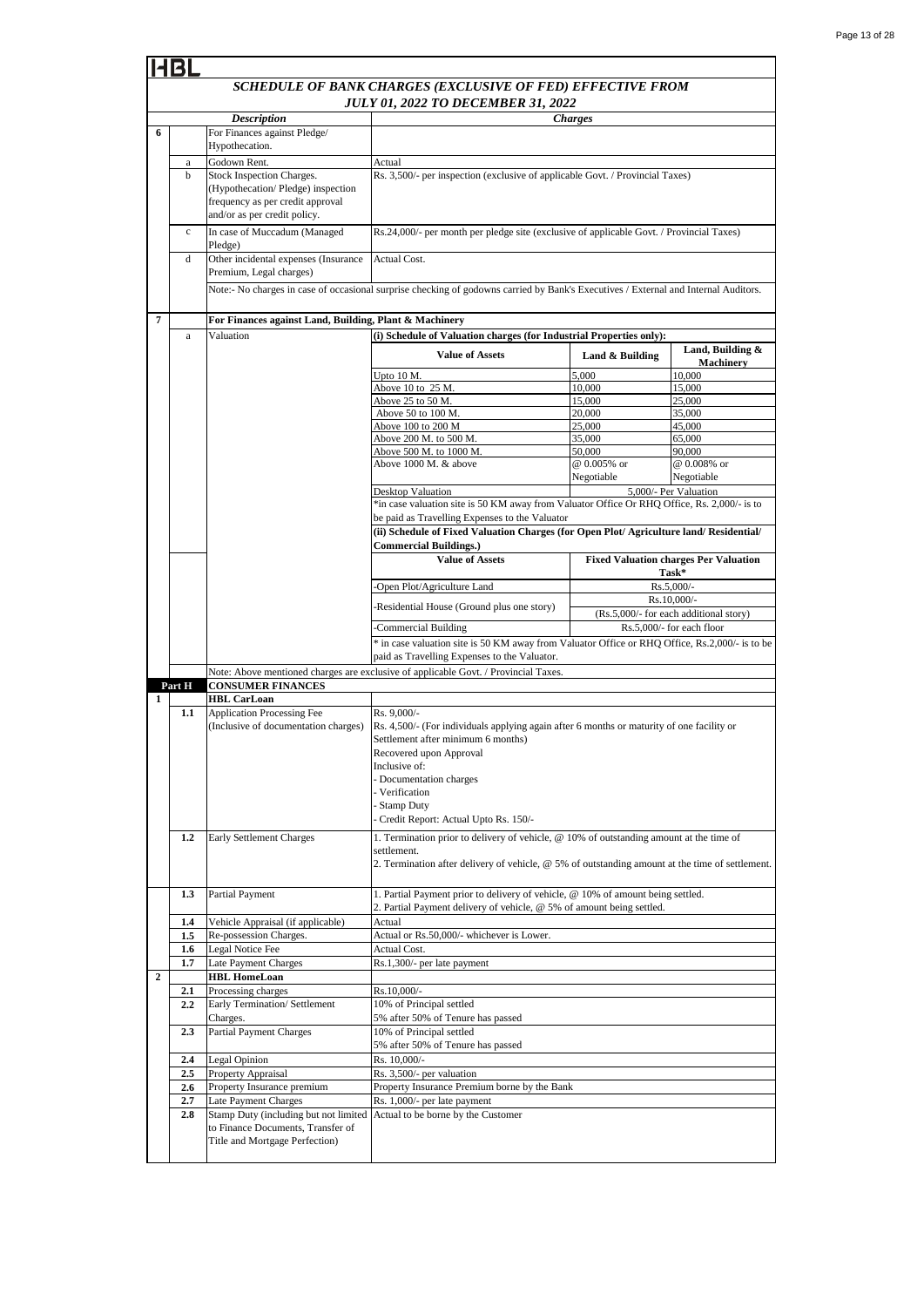|                         |              | <b>Description</b>                                                                   | 01, 2022 TO DECEMBER 31, 2022<br><b>Charges</b>                            |                                        |                                           |
|-------------------------|--------------|--------------------------------------------------------------------------------------|----------------------------------------------------------------------------|----------------------------------------|-------------------------------------------|
| 3                       |              | <b>Personal Loans</b>                                                                |                                                                            |                                        |                                           |
|                         | 3.1          | Processing charges (inclusive of                                                     | Salary Transfer:                                                           |                                        |                                           |
|                         |              | documentation charges, verification                                                  |                                                                            |                                        | Rs. $4.500/-$ or 1.25% of the loan amount |
|                         |              |                                                                                      | Topup:                                                                     |                                        |                                           |
|                         |              | and stamp duty)                                                                      | Deposit Based:                                                             | whichever is higher                    |                                           |
|                         |              |                                                                                      | Loans via Mobile App:                                                      |                                        |                                           |
|                         |              |                                                                                      | New to Bank:                                                               |                                        | $Rs.4,000/-$ or 1.25% of the loan amount  |
|                         |              |                                                                                      |                                                                            | whichever is higher                    |                                           |
|                         |              |                                                                                      | Institutional /                                                            | As per Agreement.                      |                                           |
|                         |              |                                                                                      | Corporate Segment :                                                        |                                        |                                           |
|                         | 3.2          | Early settlement Charges.                                                            | 6% of the outstanding loan amount                                          |                                        |                                           |
|                         | 3.3          | <b>Partial Payment</b>                                                               | Partial Payment not allowed                                                |                                        |                                           |
|                         | 3.4          | <b>Late Payment Charges</b>                                                          | Rs. 1,100/- per late payment                                               |                                        |                                           |
|                         | 3.5          | <b>ReadyCash</b>                                                                     |                                                                            |                                        |                                           |
|                         |              | a. Processing Charges                                                                | Rs. 4,000 or 1.25% of the loan amount whichever is higher                  |                                        |                                           |
|                         |              | b. Annual Renewal Fee                                                                | Rs. 4,000/-                                                                |                                        |                                           |
|                         |              | c. Late Payment Charges                                                              | Rs. 1,100/- per late payment                                               |                                        |                                           |
|                         |              | d. Limit Enhancement fee                                                             | Rs. 2,500 per limit enhancement                                            |                                        |                                           |
| $\overline{\mathbf{4}}$ |              | <b>HBL Credit Cards</b>                                                              | <b>HBL</b> CreditCard                                                      |                                        | <b>HBL FuelSaver</b>                      |
|                         | $\rm{a}$     | Service Charges                                                                      | Maximum 40%                                                                |                                        | Maximum 40%                               |
|                         | b            | <b>BTF Service Charges</b>                                                           | 24% per annum of outstanding BTF                                           |                                        | 24% per annum of outstanding BTF          |
|                         |              |                                                                                      | amount.                                                                    |                                        | amount.                                   |
|                         | $\mathbf c$  | HBL Installment Plan (HIP) Service                                                   | 24% per annum of outstanding HIP amount.                                   |                                        | 24% per annum of outstanding HIP amount.  |
|                         |              | Charges                                                                              |                                                                            |                                        |                                           |
|                         | d            | Cash Advance Service Charges                                                         | 40% per annum                                                              |                                        | 40% per annum                             |
|                         |              |                                                                                      | of outstanding cash advance amount.                                        |                                        | of outstanding cash advance amount.       |
|                         | e            | Annual Fee                                                                           | Rs.4,500/- for HBL Green Card                                              |                                        |                                           |
|                         |              |                                                                                      | Rs.9,000/- for HBL Gold Card                                               |                                        |                                           |
|                         |              |                                                                                      | Rs.16,000/- for HBL Platinum Card                                          |                                        |                                           |
|                         | f            | Supplementary Fee                                                                    | Rs.2,250/- for HBL Green Card                                              |                                        |                                           |
|                         |              |                                                                                      | Rs.4,500/- for HBL Gold Card                                               |                                        |                                           |
|                         |              |                                                                                      | Rs.8,000/- for HBL Platinum Card                                           |                                        |                                           |
|                         | g            | Monthly Fee (Basic)                                                                  |                                                                            |                                        | Rs. 300/- for HBL Fuel Saver Green Card   |
|                         |              |                                                                                      |                                                                            | Rs. 600/- for HBL Fuel Saver Gold Card |                                           |
|                         | h            | Monthly Fee (Supplementary)                                                          |                                                                            |                                        | Rs. 150/- for HBL Fuel Saver Green Card   |
|                         |              |                                                                                      |                                                                            |                                        | Rs. 300/- for HBL Fuel Saver Gold Card    |
|                         | i            | <b>BTF Processing Charges</b>                                                        | Rs.500/- or 3% of the transferred amount,                                  |                                        | Rs.500/- or 3% of the transferred         |
|                         |              |                                                                                      | whichever is higher                                                        |                                        | amount, whichever is higher               |
|                         | Ĵ            | Late Fee                                                                             | Rs. 1,700/- per month                                                      |                                        | Rs. 1,700/- per month                     |
|                         | k            | Voucher Retrieval Fee                                                                | Rs. 1000/- per transaction                                                 |                                        | Rs. 1000/- per transaction                |
|                         | $\mathbf{1}$ | Arbitration Charges for Disputed                                                     | US\$ 500/- or equivalent in Pak Rupee                                      |                                        | US\$ 500/- or equivalent in Pak Rupee     |
|                         |              | Transactions                                                                         |                                                                            |                                        |                                           |
|                         | m            | Card Replacement Fee                                                                 | Rs. 800/- per card                                                         |                                        | Rs. 800/- per card                        |
|                         | $\bf n$      | Cash Advance Issuance Fee                                                            | Rs. 1,000/- or 3% of withdrawn                                             |                                        | Rs. 1,000/- or 3% of withdrawn            |
|                         |              |                                                                                      | amount, whichever is higher                                                |                                        | amount, whichever is higher               |
|                         |              | <b>Banker's Cheque</b>                                                               |                                                                            |                                        |                                           |
|                         | $\mathbf{o}$ | <b>Issuance Fee</b>                                                                  | Rs.500/- per cheque                                                        |                                        | Rs.500/- per cheque                       |
|                         |              |                                                                                      |                                                                            |                                        |                                           |
|                         | p            | Early Payment Charges for<br>installment plan                                        | 5% of remaining principal balance                                          |                                        | 5% of remaining principal balance         |
|                         |              | Foreign Transaction Charges                                                          | 3% of transaction amount                                                   |                                        | 3% of transaction amount                  |
|                         | q            |                                                                                      |                                                                            |                                        | Rs.600/- per card                         |
|                         | r            | Card Conversion Fee<br><b>Returned Cheque Charges</b>                                | Rs.600/- per card<br>$Rs.1,000/-$ per cheque                               |                                        | $Rs.1,000/-$ per cheque                   |
|                         | s            |                                                                                      |                                                                            |                                        |                                           |
|                         |              |                                                                                      |                                                                            |                                        |                                           |
|                         |              |                                                                                      |                                                                            |                                        |                                           |
|                         |              |                                                                                      |                                                                            |                                        |                                           |
|                         |              |                                                                                      |                                                                            |                                        |                                           |
|                         |              |                                                                                      |                                                                            |                                        |                                           |
|                         |              |                                                                                      |                                                                            |                                        |                                           |
|                         | t            | Direct Debit Rejection Fee                                                           | Rs. $1,000/-$ per month                                                    |                                        | Rs. 1,000/- per month                     |
|                         | u            | <b>SMS</b> Alert Charges                                                             | Free                                                                       |                                        | Free                                      |
|                         | V            | <b>HBL Installment Plan Processing</b>                                               | Rs. 800/- per installment plan                                             |                                        | Rs. 800/- per installment plan            |
|                         |              | Charges/HIP Fees                                                                     |                                                                            |                                        |                                           |
| 5                       |              | <b>HBL Insurance Scheme</b>                                                          |                                                                            |                                        |                                           |
|                         | a            | Credit Shelter                                                                       | 0.50% of outstanding balance                                               |                                        |                                           |
|                         | b            | Credit Shelter Plus                                                                  | 0.073% of credit limit                                                     |                                        |                                           |
|                         | c            | Income Continuation - Plan-A                                                         | Rs.399/- per month                                                         |                                        |                                           |
|                         | d            | Income Continuation - Plan-B                                                         | Rs.250/- per month                                                         |                                        |                                           |
|                         | e            | Total Assurance - Plan A                                                             | Rs.300/- per month                                                         |                                        |                                           |
|                         | f            | Total Assurance - Plan B                                                             | Rs.575/- per month                                                         |                                        |                                           |
|                         | g            | Triple Health Cash Plan                                                              | Minimum Rs.175/- and maximum Rs.970/- per month (varies according to plan) |                                        |                                           |
|                         | h            | <b>HBL Wallet Plan</b>                                                               | Rs.199/- per month                                                         |                                        |                                           |
|                         | $\mathbf{i}$ | HBL Family Protect - A                                                               | $Rs.165/-$ per month                                                       |                                        |                                           |
|                         | $\mathbf{I}$ | HBL Family Protect - B                                                               | Rs.1,650/- per year                                                        |                                        |                                           |
|                         | k            | HBL LifePlus - A                                                                     | Rs.250/- per month                                                         |                                        |                                           |
|                         | 1            | HBL LifePlus - B                                                                     | Rs.325/- per month                                                         |                                        |                                           |
|                         | m            | HBL My Health Forever                                                                | Rs. 3,000/- per year                                                       |                                        |                                           |
|                         | n            | Credit Shield Plus                                                                   | 0.79% of total outstanding balance                                         |                                        |                                           |
| 6                       |              | <b>HBL Salary Plus</b>                                                               |                                                                            |                                        |                                           |
|                         | a            | Processing charges                                                                   | 1% of overdraft limit or Rs.2,500/- whichever is higher                    |                                        |                                           |
|                         | b            | Mark-up                                                                              | Monthly Mark-up of 2.5-3% per month classification per annum 30-36%        |                                        |                                           |
|                         | $\mathbf c$  | <b>Annual Renewal Fee</b><br>1% of overdraft limit or Rs.2,500/- whichever is higher |                                                                            |                                        |                                           |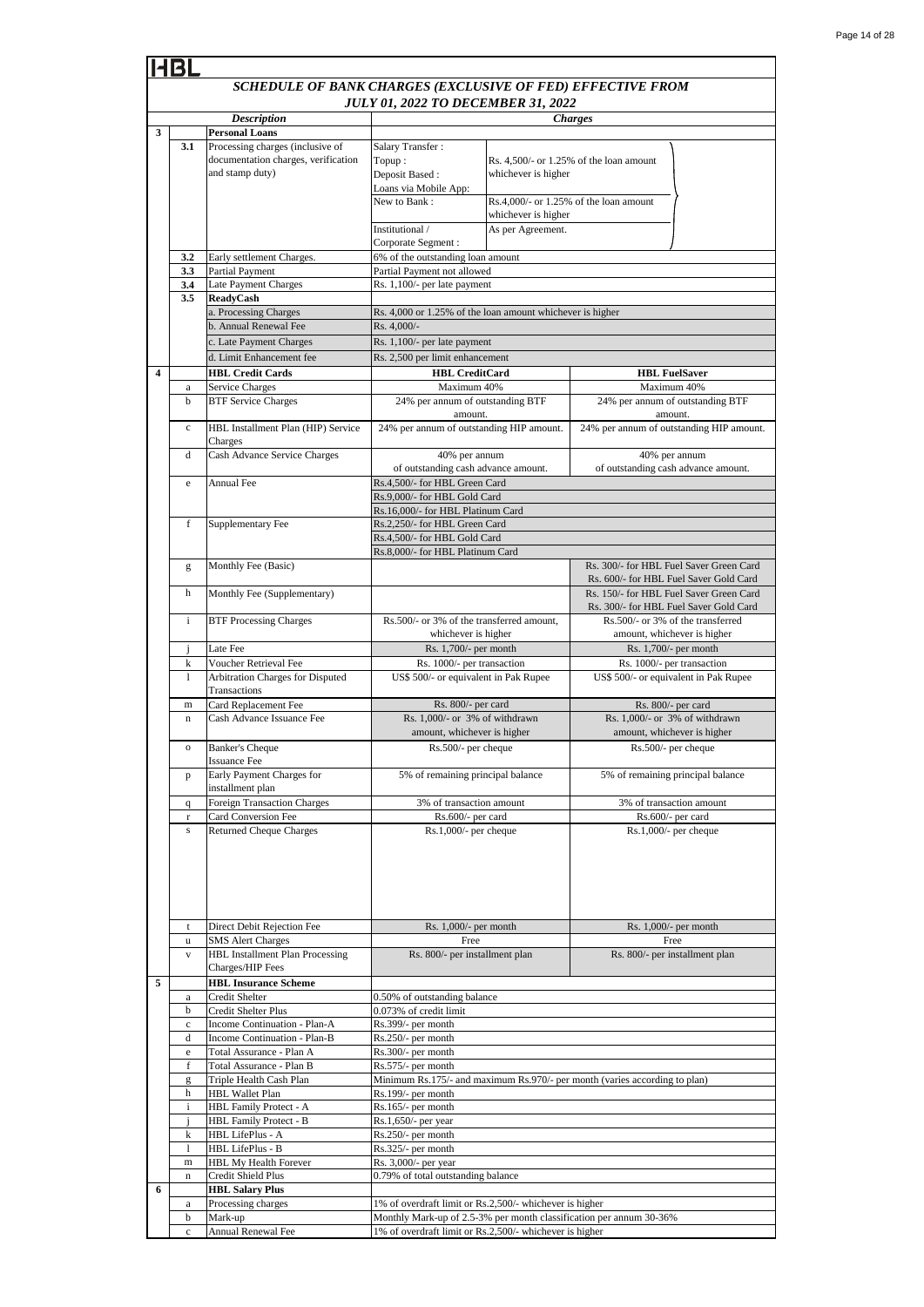|                         |              | <b>Description</b>                                                                                                                       | <b>Charges</b>                                                                                                                          |
|-------------------------|--------------|------------------------------------------------------------------------------------------------------------------------------------------|-----------------------------------------------------------------------------------------------------------------------------------------|
|                         | Part I       | STANDING INSTRUCTIONS CHARGES                                                                                                            |                                                                                                                                         |
| 1                       | a            | <b>Standing Order/Balance Order</b>                                                                                                      | Rs.290/- per transaction except deduction of loan installments.                                                                         |
|                         |              | charges will be recovered in addition                                                                                                    |                                                                                                                                         |
|                         |              | to normal remittance charges.                                                                                                            |                                                                                                                                         |
|                         |              |                                                                                                                                          |                                                                                                                                         |
|                         | b            | Amendment of Current Standing                                                                                                            | Rs.250/- Flat                                                                                                                           |
|                         |              | Order                                                                                                                                    |                                                                                                                                         |
|                         | Part J       |                                                                                                                                          | SALE & PURCHASE OF SECURITIES, SAFE CUSTODY OF ARTICLES IN SAFE DEPOSITS                                                                |
| 1                       |              | Withdrawal fee on shares and                                                                                                             | @ 0.25% up to Rs.10,000/- of the paid-up and face value (Minimum Rs.80/-).                                                              |
|                         |              | securities held in safe custody (to be                                                                                                   | @ 0.125% on amount exceeding Rs.10,000/- of the paid-up and face value                                                                  |
|                         |              | recovered at the time of withdrawal)                                                                                                     | (Minimum Rs.170/-).                                                                                                                     |
| $\overline{\mathbf{2}}$ |              | Withdrawal fee on Govt. Securities.                                                                                                      |                                                                                                                                         |
|                         |              | Where shares and/or securities sold                                                                                                      |                                                                                                                                         |
|                         |              | are from those held in safe custody,                                                                                                     |                                                                                                                                         |
|                         |              | either commission on sale of shares                                                                                                      | Rs.10/- Flat per scrip. Minimum Rs.85/-                                                                                                 |
|                         |              | and securities, as shown against item                                                                                                    |                                                                                                                                         |
|                         |              | 1, or withdrawal fees, as shown                                                                                                          |                                                                                                                                         |
|                         |              | against item 2 whichever is higher,                                                                                                      |                                                                                                                                         |
|                         |              | will be charged, but not both.                                                                                                           |                                                                                                                                         |
| 3                       |              | Handling charges for conversion,                                                                                                         |                                                                                                                                         |
|                         |              | renewal, consolidation or subdivision                                                                                                    | Rs.20/- Flat per scrip                                                                                                                  |
|                         |              | of Govt. Securities.                                                                                                                     |                                                                                                                                         |
| 4                       |              | Fee for verifying and marking lien on                                                                                                    |                                                                                                                                         |
|                         |              | Govt. Securities issued by us at the                                                                                                     | Rs.500/- Flat per case                                                                                                                  |
|                         |              | request of third party.                                                                                                                  |                                                                                                                                         |
| 5                       |              | Handling charges for deposit of shares                                                                                                   |                                                                                                                                         |
|                         |              | and other securities in safe custody                                                                                                     |                                                                                                                                         |
|                         |              | marked under Lien for banking<br>facilities:-                                                                                            |                                                                                                                                         |
|                         |              |                                                                                                                                          |                                                                                                                                         |
|                         | a            | Individual shares with verified                                                                                                          | Rs.500/- Flat                                                                                                                           |
|                         |              | Transfer Deed attached.                                                                                                                  |                                                                                                                                         |
|                         | b            | Sale / Purchase of shares securities                                                                                                     | Rs.500/- Flat per transaction.                                                                                                          |
|                         |              | held against banking facilities.                                                                                                         |                                                                                                                                         |
|                         | $\mathbf c$  | Charges for holding bearer securities                                                                                                    | Rs.850/- Flat                                                                                                                           |
|                         |              | in safe custody on behalf of customer                                                                                                    |                                                                                                                                         |
|                         |              | against banking facilities.                                                                                                              |                                                                                                                                         |
|                         |              |                                                                                                                                          |                                                                                                                                         |
|                         | d            | Replacement of securities under lien                                                                                                     | Rs.1,000/- Flat per replacement                                                                                                         |
|                         |              | to the Bank.                                                                                                                             |                                                                                                                                         |
| 6                       |              |                                                                                                                                          | Articles in Safe Deposit- Fee for Articles in Safe Deposit (to be recovered in advance at the time of deposit or at the commencement of |
|                         |              | each quarter).                                                                                                                           |                                                                                                                                         |
|                         | $\mathbf{a}$ | <b>Boxes and Packages</b>                                                                                                                | Rs.5/- Flat per 100 cubic inches or any part thereof with a Minimum of Rs.400/- per quarter.                                            |
|                         |              |                                                                                                                                          |                                                                                                                                         |
|                         | b            | Envelopes                                                                                                                                | Rs.3/- Flat per 25 square Inches or any part thereof with a Minimum of Rs.400/- per quarter.                                            |
| 7                       |              |                                                                                                                                          | Safe Deposit Lockers Fee (to be recovered in advance and at the commencement date yearly)                                               |
|                         | a            | Small                                                                                                                                    |                                                                                                                                         |
|                         |              | Medium                                                                                                                                   | Rs.4,250/- Flat per annum.<br>Rs.5,750/- Flat per annum.                                                                                |
|                         |              |                                                                                                                                          | Rs.7.750/- Flat per annum.                                                                                                              |
|                         |              | arge                                                                                                                                     |                                                                                                                                         |
|                         |              | Extra Large                                                                                                                              | Rs.10,000/- Flat per annum.<br>Rs.40,000/- Flat per annum.                                                                              |
|                         | b            | Cubicle Locker<br>Late payment fee                                                                                                       | 10% of the applicable annual locker rent with grace period of 30 days from the due date.                                                |
|                         | $\mathbf c$  | Key Deposit (Will apply at the time of issuance of new locker).                                                                          |                                                                                                                                         |
|                         |              |                                                                                                                                          | Note: Current Rate for the respective locker size will be applicable in case of customer status change.                                 |
|                         |              | Small                                                                                                                                    | Rs.3,500/- Flat                                                                                                                         |
|                         |              | Medium                                                                                                                                   | Rs.4,000/- Flat                                                                                                                         |
|                         |              | Large/Extra Large                                                                                                                        | Rs.6,500/- Flat                                                                                                                         |
|                         |              | Cubicle Locker                                                                                                                           | Rs.50,000/- Flat                                                                                                                        |
|                         | d            | <b>Breaking Charges</b>                                                                                                                  |                                                                                                                                         |
|                         |              | For Small, Medium, Large & Extra                                                                                                         | Rs.4,000/- per Locker or actual cost whichever is more.                                                                                 |
|                         |              | Large Locker                                                                                                                             |                                                                                                                                         |
|                         |              | Cubicle Locker                                                                                                                           | Rs.6,000/- per Locker or actual cost whichever is more.                                                                                 |
|                         | e            | Addition of New Locker Operator                                                                                                          | Rs. 300/-                                                                                                                               |
|                         |              | Note:- In case a locker is broken open for non-payment of fee and its content are retained with inventory in a separate locker, whenever |                                                                                                                                         |
|                         |              | the locker holder(s) visits the Bank for collection of the items, all outstanding fee (with late payment fee) and break-opening charges  |                                                                                                                                         |
|                         |              | should be recovered before the contents are delivered.                                                                                   |                                                                                                                                         |
|                         | Part K       | <b>GUARANTEES</b>                                                                                                                        |                                                                                                                                         |
| 1                       |              | Guarantees issued in favour of                                                                                                           | Rs.2,000/- Flat                                                                                                                         |
|                         |              | shipping companies in lieu of Bills of                                                                                                   |                                                                                                                                         |
|                         |              | Lading.                                                                                                                                  |                                                                                                                                         |
| $\mathbf{2}$            |              | Guarantees issued in favour of                                                                                                           | @ 0.60% per quarter or part thereof.                                                                                                    |
|                         |              | Collector of Customs in lieu of                                                                                                          | @ 0.40% per quarter or part thereof for Financial Institutions.                                                                         |
|                         |              | payment of Duties/ levies.                                                                                                               | @ 0.30% per quarter or part thereof (if 100% Cash Margin or Lien over Term / Saving                                                     |
|                         |              |                                                                                                                                          | Deposits).                                                                                                                              |
|                         |              |                                                                                                                                          | Minimum Rs.1,500/- to be recovered.                                                                                                     |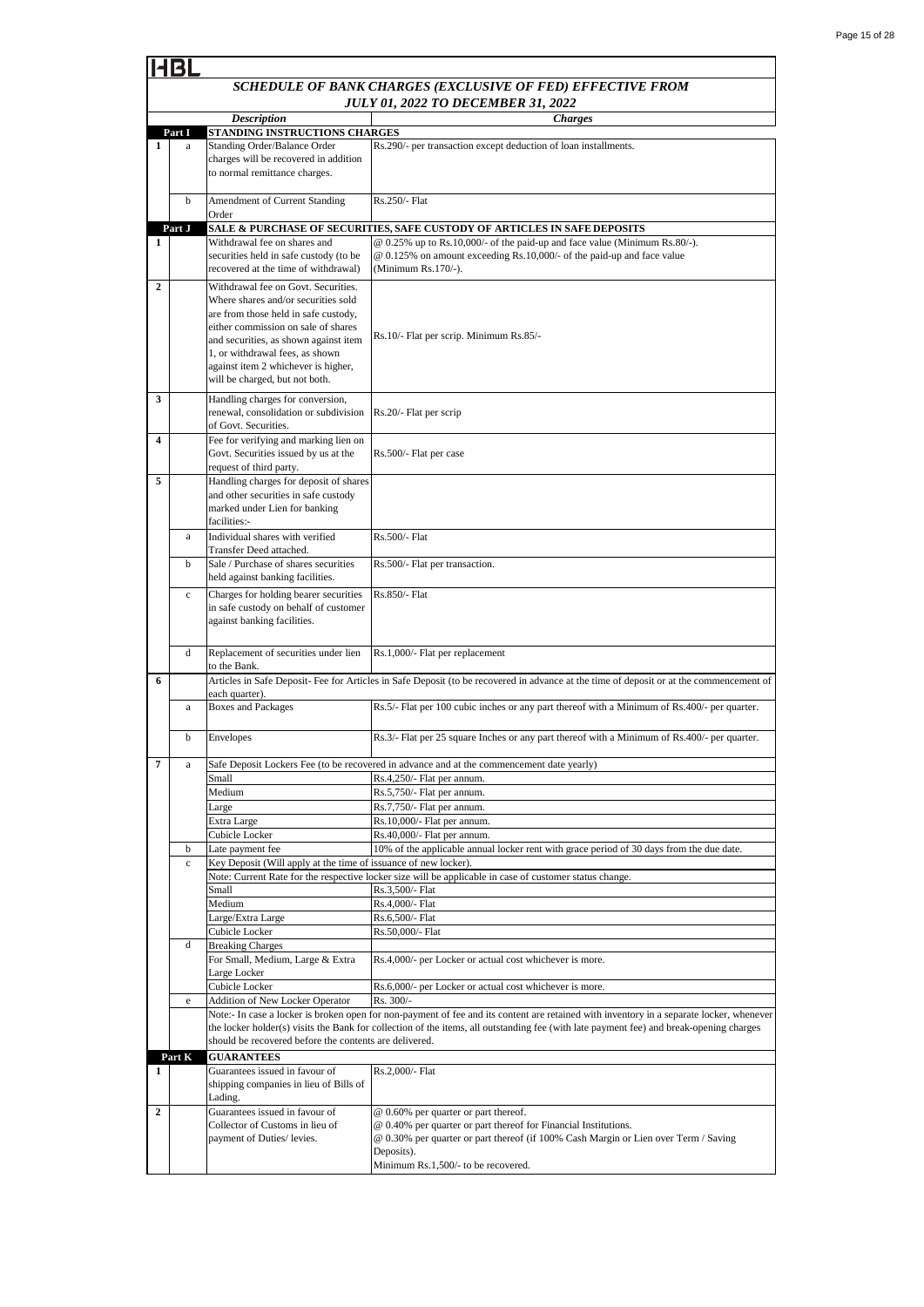|                         |              |                                                                            | SCHEDULE OF BANK CHARGES (EXCLUSIVE OF FED) EFFECTIVE FROM                                                                                                                                                                                                                      |
|-------------------------|--------------|----------------------------------------------------------------------------|---------------------------------------------------------------------------------------------------------------------------------------------------------------------------------------------------------------------------------------------------------------------------------|
|                         |              |                                                                            | <b>JULY 01, 2022 TO DECEMBER 31, 2022</b>                                                                                                                                                                                                                                       |
|                         |              | <b>Description</b>                                                         | <b>Charges</b>                                                                                                                                                                                                                                                                  |
| 3                       |              | <b>Other Guarantees</b>                                                    | (i) $@$ 0.45% per quarter or part thereof Minimum Rs.1,500/-                                                                                                                                                                                                                    |
|                         |              |                                                                            | (ii) If secured against 100% Cash Margin, Commission $@$ 0.40% per quarter or part thereof                                                                                                                                                                                      |
|                         |              |                                                                            | Minimum Rs.1,500/-.                                                                                                                                                                                                                                                             |
|                         |              |                                                                            | (iii) Note:- In case the validity of guaratee is one year or more, then LG commission should be                                                                                                                                                                                 |
|                         |              |                                                                            | charged at prescribed applicable rate,<br>Minimum Rs.1,500/- annually.                                                                                                                                                                                                          |
|                         |              |                                                                            | (iv) Note: - For open-ended Guarantees, Commission to be recovered on Annual Basis as per (i)                                                                                                                                                                                   |
|                         |              |                                                                            | or (ii) above, as applicable or as per approval of competent authority.                                                                                                                                                                                                         |
| $\overline{\mathbf{4}}$ | $\rm{a}$     | Cross Border Back-to-Back                                                  | (i) 0.45% per quarter or part thereof, Minimum USD 150/-.                                                                                                                                                                                                                       |
|                         |              | Guarantees including Performance                                           | (ii) Commission on guarantees issued against Counter Guarantees / Standby L/Cs is determined                                                                                                                                                                                    |
|                         |              | Bonds, Bid Bonds, Advance Payment<br>Guarantees issued against Counter     | based on issuing Bank/Country & Value / Tenor of the Instrument, Minimum USD 150/-.<br>These Charges will be approved on case to case basis by Financial Institutions - Global Trade                                                                                            |
|                         |              | guarantees/Standby Letter of Credit                                        | Services (FI-GTS).                                                                                                                                                                                                                                                              |
|                         |              | (SBLC) of Foreign Banks/ Financial                                         | Please refer Note No.7 (Last Page)                                                                                                                                                                                                                                              |
|                         |              | Institutions of Overseas Branches.                                         |                                                                                                                                                                                                                                                                                 |
|                         |              |                                                                            | Advising Charges for Guarantees or SBLCs issued by the Foreign Banks/ Financial Instutitions or Oversease Branches                                                                                                                                                              |
|                         | b<br>(i)     | If advised without any risk &                                              | US \$75 or equivalent in other currencies                                                                                                                                                                                                                                       |
|                         |              | responsibility                                                             |                                                                                                                                                                                                                                                                                 |
|                         |              |                                                                            | Note: The similar rate will apply in the cases of advising of subsequent amendments. Claim handling charges shall not apply except                                                                                                                                              |
|                         |              | communication cost as prescribed under K(4c).                              |                                                                                                                                                                                                                                                                                 |
|                         | (ii)         | If advised duly added with                                                 | Rates as per K 4 (c) will apply                                                                                                                                                                                                                                                 |
|                         | $\mathbf{c}$ | Confirmation                                                               | Branches are advised to include the actual cost of Stamp Paper, Courier / Swift Charges etc. while claiming the amount of commission                                                                                                                                            |
|                         |              | from the Correspondent Bank on whose behalf the Guarantee is being issued. |                                                                                                                                                                                                                                                                                 |
| 5                       |              | Claim Handling on Guarantees issued                                        | (i) Rs.2,000/- Flat or equivalent in FCY.                                                                                                                                                                                                                                       |
|                         |              | on behalf of Foreign Correspondent                                         | (ii) Communication costs Rs.1,500/- Flat or equivalent in FCY                                                                                                                                                                                                                   |
|                         |              |                                                                            |                                                                                                                                                                                                                                                                                 |
| 6                       | a            | Consortium / Syndicate Guarantees                                          | As per term sheet applicable for the entire Syndicate members.<br>Note: - All guarantees issued by banks (except guarantees issued under consortium/syndication) must contain specific amount and                                                                               |
|                         |              |                                                                            | expiry date and a date by which the claims are to be lodged. Commission to be charged from the date of issue till expiry of the claim                                                                                                                                           |
|                         |              | lodgement date.                                                            |                                                                                                                                                                                                                                                                                 |
|                         | b            |                                                                            | In case of the forced liability created on invocation of bank guarantees, (except Counter Guarantees or Standby Letter of Credits of                                                                                                                                            |
|                         |              |                                                                            | Foreign Banks) mark up at Commercial rate / Approved Customer Lending rate, on daily product basis will be recovered from the date                                                                                                                                              |
|                         |              |                                                                            | of invocation of the guarantee until complete adjustment of the forced loan & any other charges, if applicable.                                                                                                                                                                 |
|                         | $\mathbf c$  | Administrative fee for expired<br>guarantee until original instrument is   | (i) Rs.2,000/- Flat to be recovered on half yearly basis or on prorata basis if returned earlier.<br>(ii) In case of 100% cash margin, no Administrative Fee will be recovered. This fee shall also                                                                             |
|                         |              | not yet returned to us.                                                    | not apply on the cases as prescribed under K (4).                                                                                                                                                                                                                               |
|                         |              |                                                                            | (iii) Administrative Fee may be waived on very exceptional basis with the approval of                                                                                                                                                                                           |
|                         |              |                                                                            | Functional Head.                                                                                                                                                                                                                                                                |
|                         |              |                                                                            | Note: Normal Commission shall be charged if claim is lodged within the validity of $L/G$ ,<br>otherwise Administrative Fees should be charged.                                                                                                                                  |
|                         |              |                                                                            |                                                                                                                                                                                                                                                                                 |
|                         | d            | Amendment                                                                  | Rs.1,400/- Flat per amendment or commission at the rate specified above if amendment                                                                                                                                                                                            |
|                         |              |                                                                            | involves increase in amount or extension in period, whichever is higher.                                                                                                                                                                                                        |
|                         | $\rm e$      |                                                                            | The Bank reserves the right to charge different rates on the basis of volumes and security offered subject to prior approval by                                                                                                                                                 |
|                         |              | concerned sanctioning authority.                                           |                                                                                                                                                                                                                                                                                 |
|                         | f            | Claiming Charges in Local Guarantee Rs.1,500/- Flat                        |                                                                                                                                                                                                                                                                                 |
|                         | Part L       | <b>MISCELLANEOUS CHARGES</b>                                               |                                                                                                                                                                                                                                                                                 |
| 1                       |              | Service Charges on following Accounts                                      | Rs.43/- Flat to be recovered on monthly basis.                                                                                                                                                                                                                                  |
|                         |              | where Minimum monthly average<br>balance is less than:-                    |                                                                                                                                                                                                                                                                                 |
|                         |              | Rs.5,000/-for Current Account                                              |                                                                                                                                                                                                                                                                                 |
|                         |              | Rs.10,000/- for Value Account                                              |                                                                                                                                                                                                                                                                                 |
|                         |              | Rs.20,000/- for Daily Progressive                                          |                                                                                                                                                                                                                                                                                 |
|                         |              | Account &<br>Rs. 20,000/- for Daily Munafa Account                         |                                                                                                                                                                                                                                                                                 |
|                         |              |                                                                            |                                                                                                                                                                                                                                                                                 |
|                         |              |                                                                            | Following categories of Accounts are exempt from recovery of "Service Charges"                                                                                                                                                                                                  |
|                         |              |                                                                            | 1) A/cs of employees of Government/Semi-Government institutions including Armed Forces Employees/Pensioners opened for salary and<br>pension purposes including widows/children of deceased employees eligible for family pension/benevolent fund grant etc./senior citizens or |
|                         |              | physically handicapped.                                                    |                                                                                                                                                                                                                                                                                 |
|                         |              | 2) Accounts of Mustehiqeen of Zakat.                                       |                                                                                                                                                                                                                                                                                 |
|                         |              | 3) Accounts of Students.                                                   |                                                                                                                                                                                                                                                                                 |
|                         |              | 4) Accounts of Deceased.                                                   |                                                                                                                                                                                                                                                                                 |
|                         |              | 6) Accounts in Inactive and Unclaimed categories.                          | 5) Loan servicing accounts (especially opened to facilitate repayment of Consumer / Agriculture Loans).                                                                                                                                                                         |
|                         |              |                                                                            | 7) Accounts of School Management Committee (SMCs) duly constituted by Education Deptt, Govt. of Sindh.                                                                                                                                                                          |
|                         |              | 8) Nominated accounts against all types of Term Deposits.                  |                                                                                                                                                                                                                                                                                 |
|                         |              | 9) Regular Saving Accounts.                                                |                                                                                                                                                                                                                                                                                 |
|                         |              | 10) Special Non-Chequeing Accounts of Exporters (Account Type-CP).         |                                                                                                                                                                                                                                                                                 |
|                         |              | 11) HBL iD Accounts.<br>12) HBL Money Club Accounts.                       |                                                                                                                                                                                                                                                                                 |
|                         |              | 13) Pardes Card Accounts.                                                  |                                                                                                                                                                                                                                                                                 |
|                         |              | 14) HBL @ work.                                                            |                                                                                                                                                                                                                                                                                 |
|                         |              | 15) HBL Rutba Accounts.                                                    |                                                                                                                                                                                                                                                                                 |
|                         |              | 16) HBL Asaan Accounts<br>17) Basic Banking Account                        |                                                                                                                                                                                                                                                                                 |
|                         |              | 18) HBL-HumWatan                                                           |                                                                                                                                                                                                                                                                                 |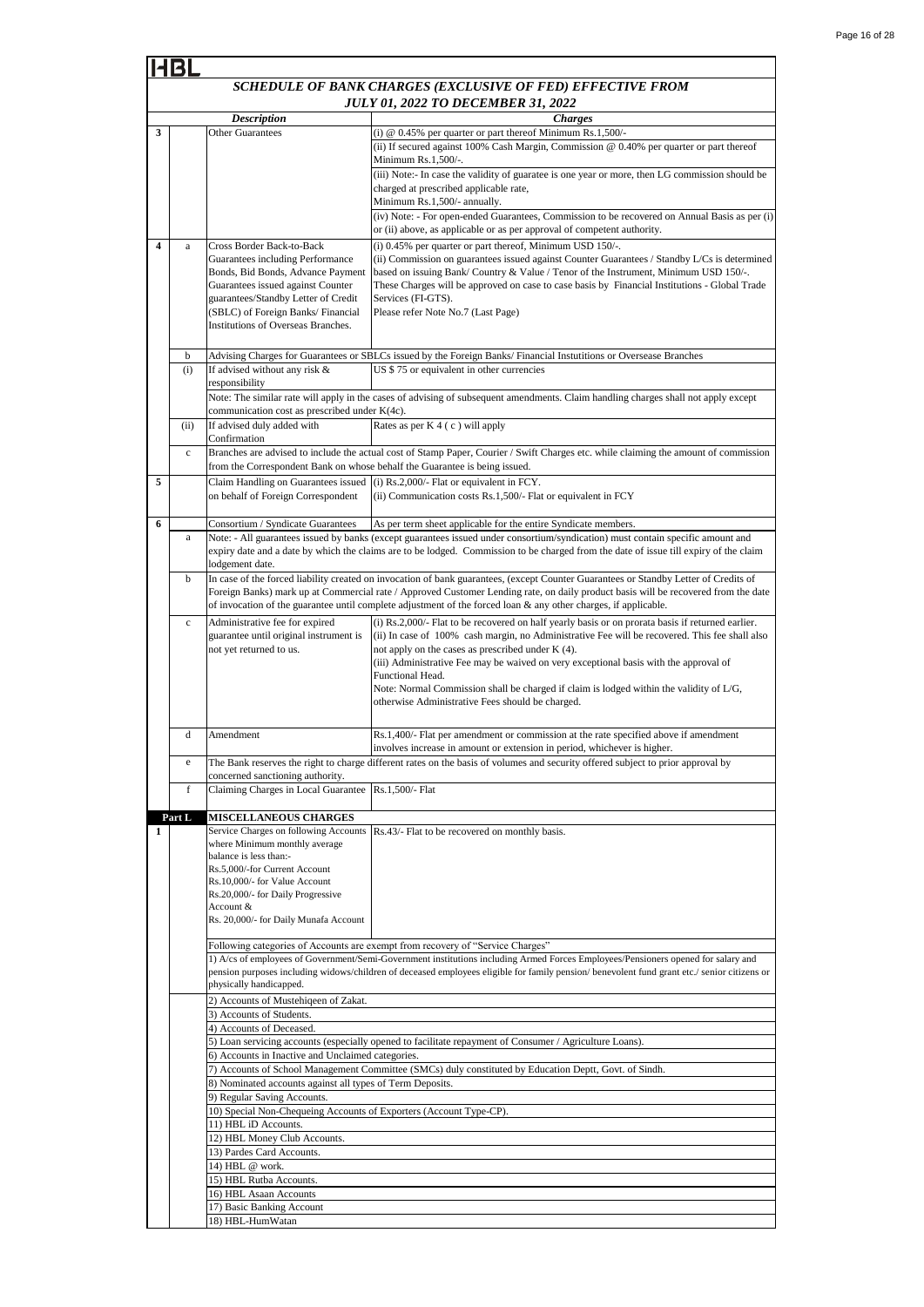|                         |              |                                                                                                                                                                                      | SCHEDULE OF BANK CHARGES (EXCLUSIVE OF FED) EFFECTIVE FROM                                                                                                                                                                                                                                                                                                                                                                                                      |                                                                                                                                                                                               |  |  |
|-------------------------|--------------|--------------------------------------------------------------------------------------------------------------------------------------------------------------------------------------|-----------------------------------------------------------------------------------------------------------------------------------------------------------------------------------------------------------------------------------------------------------------------------------------------------------------------------------------------------------------------------------------------------------------------------------------------------------------|-----------------------------------------------------------------------------------------------------------------------------------------------------------------------------------------------|--|--|
|                         |              |                                                                                                                                                                                      | <b>JULY 01, 2022 TO DECEMBER 31, 2022</b>                                                                                                                                                                                                                                                                                                                                                                                                                       |                                                                                                                                                                                               |  |  |
| $\mathbf{2}$            |              | <b>Description</b><br>Service Charges on FC Savings & FC                                                                                                                             |                                                                                                                                                                                                                                                                                                                                                                                                                                                                 | <b>Charges</b>                                                                                                                                                                                |  |  |
|                         |              | Current A/cs, where Minimum                                                                                                                                                          |                                                                                                                                                                                                                                                                                                                                                                                                                                                                 |                                                                                                                                                                                               |  |  |
|                         |              | monthly average balance is less than:-                                                                                                                                               |                                                                                                                                                                                                                                                                                                                                                                                                                                                                 |                                                                                                                                                                                               |  |  |
|                         | $\mathbf{i}$ | US\$ 1,000/-                                                                                                                                                                         | US equivalent of Rs.43/- Flat, to be recovered on monthly basis.                                                                                                                                                                                                                                                                                                                                                                                                |                                                                                                                                                                                               |  |  |
|                         | ii           | $€ 800/-$                                                                                                                                                                            | $\epsilon$ equivalent of Rs.43/- Flat, to be recovered on monthly basis.                                                                                                                                                                                                                                                                                                                                                                                        |                                                                                                                                                                                               |  |  |
|                         | іij          | ¥120,000/-                                                                                                                                                                           | ¥ equivalent Rs.43/- Flat, to be recovered on monthly basis.                                                                                                                                                                                                                                                                                                                                                                                                    |                                                                                                                                                                                               |  |  |
|                         | iv           | £700/-                                                                                                                                                                               | £ equivalent Rs.43/- Flat, to be recovered on monthly basis.                                                                                                                                                                                                                                                                                                                                                                                                    |                                                                                                                                                                                               |  |  |
|                         | $\mathbf{V}$ | CNY 5,000/-                                                                                                                                                                          | CNY equivalent Rs.43/- Flat, to be recovered on monthly basis.                                                                                                                                                                                                                                                                                                                                                                                                  |                                                                                                                                                                                               |  |  |
| 3                       | $\mathbf{a}$ | Transaction Charges on Value<br>Account & Basic Banking Account                                                                                                                      | are made during a calendar month except withdrawals made through ATM's and system<br>generated debit transactions.                                                                                                                                                                                                                                                                                                                                              | Rs.50/- per debit transaction to be charged if more than 2 customer initiated debit transactions                                                                                              |  |  |
|                         |              | Service Charges as per Part-L, 1.                                                                                                                                                    | Note: Waiver from Transaction Charges will be allowed on Accounts belonging to category of customers, who are exempted from                                                                                                                                                                                                                                                                                                                                     |                                                                                                                                                                                               |  |  |
|                         | b            | Transaction charges                                                                                                                                                                  |                                                                                                                                                                                                                                                                                                                                                                                                                                                                 | Charge of Rs.50/- per debit transaction will be levied and recovered daily and this will be in                                                                                                |  |  |
|                         |              | on Daily Progressive Account                                                                                                                                                         | but excluding system generated debit transaction.                                                                                                                                                                                                                                                                                                                                                                                                               | addition to normal charges (if any) applicable on the particular service (i.e. Banker's Cheques)                                                                                              |  |  |
|                         | $\mathbf c$  | <b>HBL Freedom Account</b>                                                                                                                                                           |                                                                                                                                                                                                                                                                                                                                                                                                                                                                 | For the month in which average monthly balance is below Rs.25,000/-, cumulative transactions                                                                                                  |  |  |
|                         |              |                                                                                                                                                                                      | Charge $\mathcal{Q}$ Rs.60/- per transaction will be applicable in lump sum at month end on all customer<br>initiated Debit Transactions and it will be auto recovered by the system.                                                                                                                                                                                                                                                                           |                                                                                                                                                                                               |  |  |
|                         | d            | Transaction Charges on HBL Asaan<br>Account                                                                                                                                          | and system generated debit transactions.                                                                                                                                                                                                                                                                                                                                                                                                                        | Rs. 50/- per debit transaction to be charged if more than 4 customer initiated over-the-counter<br>debit transactions are made during a calendar month, except withdrawals made through ATM's |  |  |
|                         | e            | FBR Collections through Branch                                                                                                                                                       | NIL                                                                                                                                                                                                                                                                                                                                                                                                                                                             |                                                                                                                                                                                               |  |  |
|                         |              | Counter (OTC)                                                                                                                                                                        |                                                                                                                                                                                                                                                                                                                                                                                                                                                                 |                                                                                                                                                                                               |  |  |
|                         |              | Cheque Book & Cheque Related Charges                                                                                                                                                 |                                                                                                                                                                                                                                                                                                                                                                                                                                                                 |                                                                                                                                                                                               |  |  |
| $\overline{\mathbf{4}}$ |              | Cheque Book Issuance Charges                                                                                                                                                         | To be recovered at the time of issuance of Cheque Book :-<br>Rs. 15/- Flat per leaf.<br>Note: HBL FreedomAccount, HBL at Work, and Branchless Banking Account Holders are<br>exempted from these charges. Only first Cheque Book of 10 leaves is free for HBL<br>MoneyClub, HBL Rutba, CNY, HBL HumWatan Accounts and HBL NISA. Subsequent<br>cheque book for HBL MoneyClub, HBL Rutba, CNY, HBL HumWatan Accounts and HBL<br>NISA will be charged as per SOBC. |                                                                                                                                                                                               |  |  |
| 5                       |              | Stop payment of cheque                                                                                                                                                               | (i) Rupee $A/c$                                                                                                                                                                                                                                                                                                                                                                                                                                                 | Rs.500/- Flat per day                                                                                                                                                                         |  |  |
|                         |              |                                                                                                                                                                                      | $(ii)$ F.C. A/c                                                                                                                                                                                                                                                                                                                                                                                                                                                 | US\$ 12/- or equivalent Flat per instruction                                                                                                                                                  |  |  |
|                         |              | cheques.<br>(2) Stop Payment Charges are applicable on HBL at Work Account.<br>(3) HBL Freedom Account holder is exempted from these charges.                                        |                                                                                                                                                                                                                                                                                                                                                                                                                                                                 | Note:- (1) Stop payment charges are to be levied one time for stop payment per day per Account whether it is for one or more                                                                  |  |  |
| 6                       |              | Charges on cheques returned in                                                                                                                                                       | $(i)$ Rupee A/c                                                                                                                                                                                                                                                                                                                                                                                                                                                 | Rs.550/- Flat per cheque                                                                                                                                                                      |  |  |
|                         |              | Inward Clearing/Collection to be<br>recovered from Customers issuing the<br>Cheques with in-sufficient balances in<br>account or for any other reason. "due<br>to fault of customer" |                                                                                                                                                                                                                                                                                                                                                                                                                                                                 |                                                                                                                                                                                               |  |  |
|                         |              |                                                                                                                                                                                      | $(ii)$ FC $A/c$                                                                                                                                                                                                                                                                                                                                                                                                                                                 | US\$ 5/- or equivalent Flat per cheque                                                                                                                                                        |  |  |
|                         |              |                                                                                                                                                                                      |                                                                                                                                                                                                                                                                                                                                                                                                                                                                 |                                                                                                                                                                                               |  |  |
|                         |              | Note: HBL Feedom Account holder is exempted from these charges                                                                                                                       |                                                                                                                                                                                                                                                                                                                                                                                                                                                                 |                                                                                                                                                                                               |  |  |
| $\overline{7}$          |              | Over the counter cash cheque returned All types of A/cs<br>due to insufficient balance. For all<br>accounts (LCY/FCY)                                                                |                                                                                                                                                                                                                                                                                                                                                                                                                                                                 | Rs.200/- or the respective equivalent currency<br>(Flat per cheque)                                                                                                                           |  |  |
| 8                       |              | Photocopy of the paid cheques                                                                                                                                                        | (i) Up to One year                                                                                                                                                                                                                                                                                                                                                                                                                                              | Rs.50/- Flat Per cheque                                                                                                                                                                       |  |  |
|                         |              | forwarded to Customers.                                                                                                                                                              | (ii) Above one year up to five years                                                                                                                                                                                                                                                                                                                                                                                                                            | Rs.200/- Flat Per cheque                                                                                                                                                                      |  |  |
|                         |              |                                                                                                                                                                                      | (iii) Above five years                                                                                                                                                                                                                                                                                                                                                                                                                                          | Rs.500/- Flat Per cheque                                                                                                                                                                      |  |  |
| 9                       |              | Delivery of Cheque Book by<br>Registered Mail/Courier                                                                                                                                | Rs. 185/- Flat                                                                                                                                                                                                                                                                                                                                                                                                                                                  |                                                                                                                                                                                               |  |  |
| 10                      |              | Issuance of SBP/NBP cheques                                                                                                                                                          | Rs. 500/- Flat per cheque (to be retained by the originating Branch).                                                                                                                                                                                                                                                                                                                                                                                           |                                                                                                                                                                                               |  |  |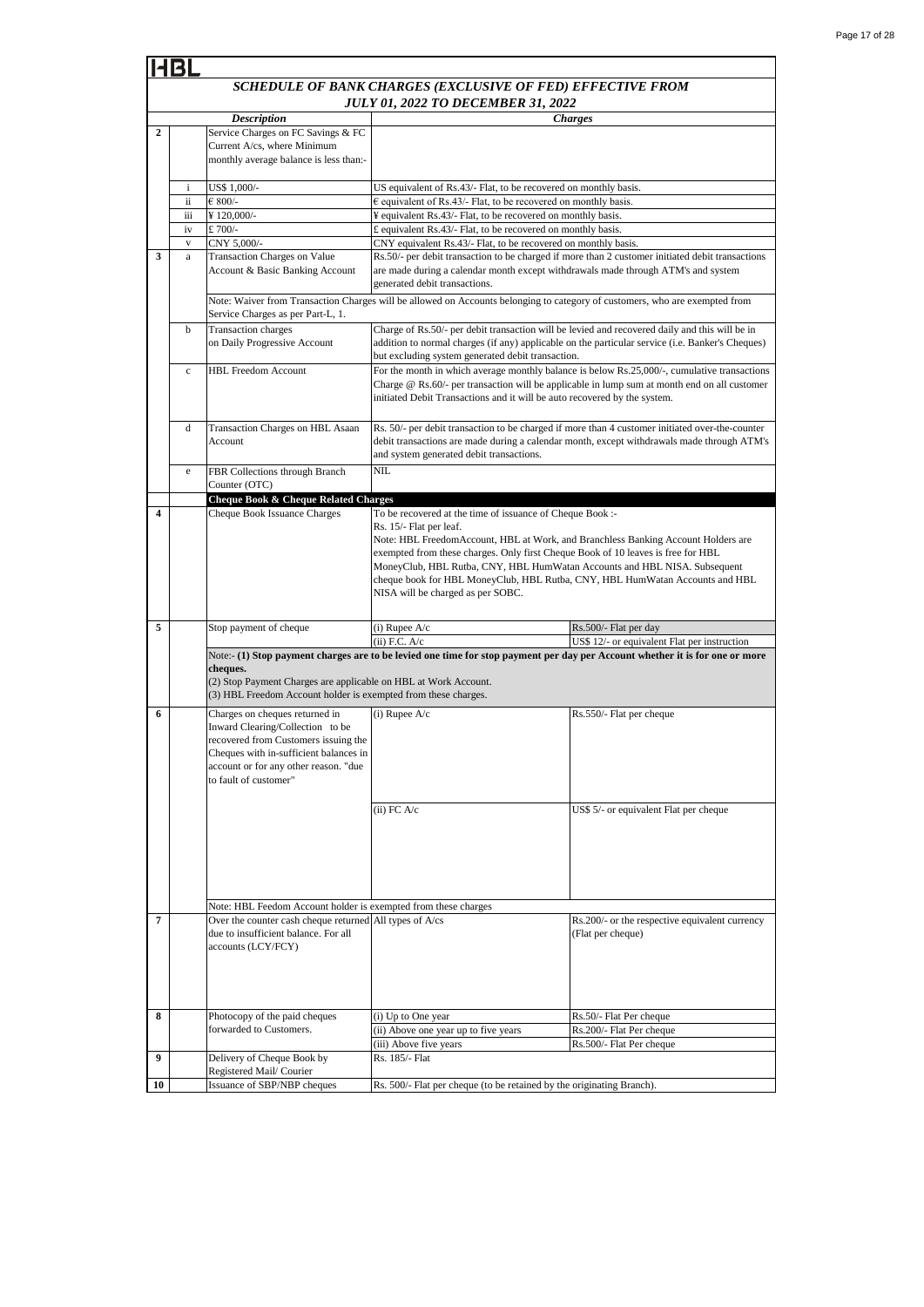|    |              | <b>Description</b>                                                           |                                                                                                                                       | <b>Charges</b>                                     |  |  |
|----|--------------|------------------------------------------------------------------------------|---------------------------------------------------------------------------------------------------------------------------------------|----------------------------------------------------|--|--|
|    |              | <b>Account Statement &amp; Certificate Related Charges</b>                   |                                                                                                                                       |                                                    |  |  |
| 11 |              | Statement of Account sent on Daily                                           | Rs. 1,000/- Flat per month                                                                                                            |                                                    |  |  |
|    |              | basis through Swift Message MT-940                                           |                                                                                                                                       |                                                    |  |  |
|    |              |                                                                              |                                                                                                                                       |                                                    |  |  |
| 12 |              | Duplicate Statements for all types of<br>accounts, on request from customer. | <b>NIL</b>                                                                                                                            |                                                    |  |  |
|    |              |                                                                              |                                                                                                                                       |                                                    |  |  |
| 13 | a            | Monthly Bank Statement                                                       | Rs. 400/- per annum.                                                                                                                  |                                                    |  |  |
|    |              |                                                                              | Note: HAW Accounts are exempted from Bank Statement Charges                                                                           |                                                    |  |  |
|    | b            | Verification of Accounts / Bank                                              | Free                                                                                                                                  |                                                    |  |  |
|    |              | Statements of Students Appplying for                                         |                                                                                                                                       |                                                    |  |  |
|    |              | Foreign Education.                                                           |                                                                                                                                       |                                                    |  |  |
| 14 |              | Bank Certificate for the purpose of<br>Visa etc.                             | Rs.300/- Flat per certificate                                                                                                         |                                                    |  |  |
| 15 |              | Overseas Employment Certificate.                                             | Note: HAW Accounts are exempted from Bank Certificate Charges<br>Rs.500/- Flat per certificate                                        |                                                    |  |  |
| 16 |              | Credit Information Report / Opinion.                                         |                                                                                                                                       |                                                    |  |  |
|    |              |                                                                              |                                                                                                                                       |                                                    |  |  |
|    |              | Credit Information report / opinion                                          | Rs.500/- Flat                                                                                                                         |                                                    |  |  |
|    |              | provided locally to Banks / Other                                            |                                                                                                                                       |                                                    |  |  |
|    |              | Organizations (Embassies etc).                                               |                                                                                                                                       |                                                    |  |  |
|    |              |                                                                              | Note:-Plus Postage / Courier / Fax Charges will be recovered as per Part 'O' as applicable.                                           |                                                    |  |  |
| 17 |              | For any enquiry requested by<br>customer beyond 3 years relating to          | Rs.1,000/- Flat                                                                                                                       |                                                    |  |  |
|    |              | transactions on his account.                                                 |                                                                                                                                       |                                                    |  |  |
| 18 |              | Closure of Account Charges.                                                  | Free                                                                                                                                  |                                                    |  |  |
| 19 |              | Handling of payments/ balances from                                          | Rs. 500/- Flat                                                                                                                        |                                                    |  |  |
|    |              | deceased accounts against Succession                                         |                                                                                                                                       |                                                    |  |  |
|    |              | Certificate                                                                  |                                                                                                                                       |                                                    |  |  |
| 20 |              | Confirmation of balances to Auditors.                                        | Rs.500/- Flat                                                                                                                         |                                                    |  |  |
|    |              | Capital Market Products/ SSC/ DSC/ NIT related Charges                       |                                                                                                                                       |                                                    |  |  |
| 21 | $\mathbf{a}$ | Charges on Dividend Warrants (to be                                          | As per Agreement with client along with TEB Functional Head approval                                                                  |                                                    |  |  |
|    |              | recovered from dividend declaring                                            |                                                                                                                                       |                                                    |  |  |
|    |              | companies).                                                                  |                                                                                                                                       |                                                    |  |  |
|    |              | Note:-                                                                       |                                                                                                                                       |                                                    |  |  |
|    |              | Account for payment of Dividend Warrants.                                    | i) Bank may waive charges to Customers depositing full Dividend amount in advance or Rs.50 (M) whichever is less in Dividend          |                                                    |  |  |
|    |              |                                                                              | Ii) In case DWs are not printed through a Printer referred by the Bank and subsequently it is found that the DWs are rejected by NIFT |                                                    |  |  |
|    |              |                                                                              | while processing for payment, actual charges of NIFT applicable on Non-Standard Instruments will be recovered from the Company.       |                                                    |  |  |
|    |              |                                                                              |                                                                                                                                       |                                                    |  |  |
| 22 |              | Share Floatation/TFCs issue charges                                          | (i) As per Agreement with client along with TEB Functional Head approval.                                                             |                                                    |  |  |
|    |              |                                                                              | (ii) Out of pocket expenses minimum of PKR 25,000/- (as per client agreement)                                                         |                                                    |  |  |
| 23 |              | Issuance of Right Shares/IPO                                                 | (i) As per Agreement with client along with TEB Functional Head approval.                                                             |                                                    |  |  |
| 24 |              | Issuance of DSC/SSC/NIT on behalf                                            | (ii) Out of pocket expenses minimum of PKR 25,000/- (as per client agreement)<br>As prescribed by Govt.                               |                                                    |  |  |
|    |              | of Government of Pakistan.                                                   |                                                                                                                                       |                                                    |  |  |
|    |              | <b>Utility Companies and Utility Bills related Charges</b>                   |                                                                                                                                       |                                                    |  |  |
| 25 | $\rm{a}$     | <b>Utility Bills Commission</b>                                              | Rs.8/- per bill.                                                                                                                      | Electricity                                        |  |  |
|    |              |                                                                              | Note: These Charges are included in the net                                                                                           | Sui Gas                                            |  |  |
|    |              |                                                                              | amount of bill                                                                                                                        | Telephone                                          |  |  |
|    |              |                                                                              |                                                                                                                                       | Water<br><b>CDGK Utility</b>                       |  |  |
|    | b            | Charges on Intercity transfer of funds                                       | As per agreement with Utility Companies.                                                                                              |                                                    |  |  |
|    |              | pertaining to Utilities Companies.                                           |                                                                                                                                       |                                                    |  |  |
|    |              |                                                                              |                                                                                                                                       |                                                    |  |  |
|    |              | <b>Other Services to BISE / University</b>                                   |                                                                                                                                       |                                                    |  |  |
| 26 |              | Other Services to BISE /<br>University:-                                     |                                                                                                                                       |                                                    |  |  |
|    | a            | Selling of admission forms / job                                             |                                                                                                                                       |                                                    |  |  |
|    |              | application forms.                                                           |                                                                                                                                       |                                                    |  |  |
|    | b            | To provide printed challans.                                                 |                                                                                                                                       |                                                    |  |  |
|    | $\mathbf c$  | Safe keeping of question papers &                                            | Rs.10,000/- per Branch per Exam.                                                                                                      |                                                    |  |  |
|    |              | answer copies.                                                               |                                                                                                                                       | Can be waived by the respective Distribution Head. |  |  |
|    | d            | Delivery of question papers to                                               |                                                                                                                                       |                                                    |  |  |
|    |              | examination centres using Bank's<br>transport.                               |                                                                                                                                       |                                                    |  |  |
|    |              |                                                                              | Note:- (i) Clarification has been conveyed vide HOK Circular: P/INST/2474 dated 17-04-2008 whereby as per SBP instructions, all       |                                                    |  |  |
|    |              |                                                                              | branches are required not to charge Challan Collection Fees in case of B.I.S.E / University / School & other such type of Collection  |                                                    |  |  |
|    |              | Accounts.                                                                    |                                                                                                                                       |                                                    |  |  |
|    |              |                                                                              | (ii) No service charges shall be recovered from students depositing fee directly in the Fee Collection Account of the educational     |                                                    |  |  |
|    |              | institution as per HOK Circular No. P/INST/2968 dated August 19, 2009.       |                                                                                                                                       |                                                    |  |  |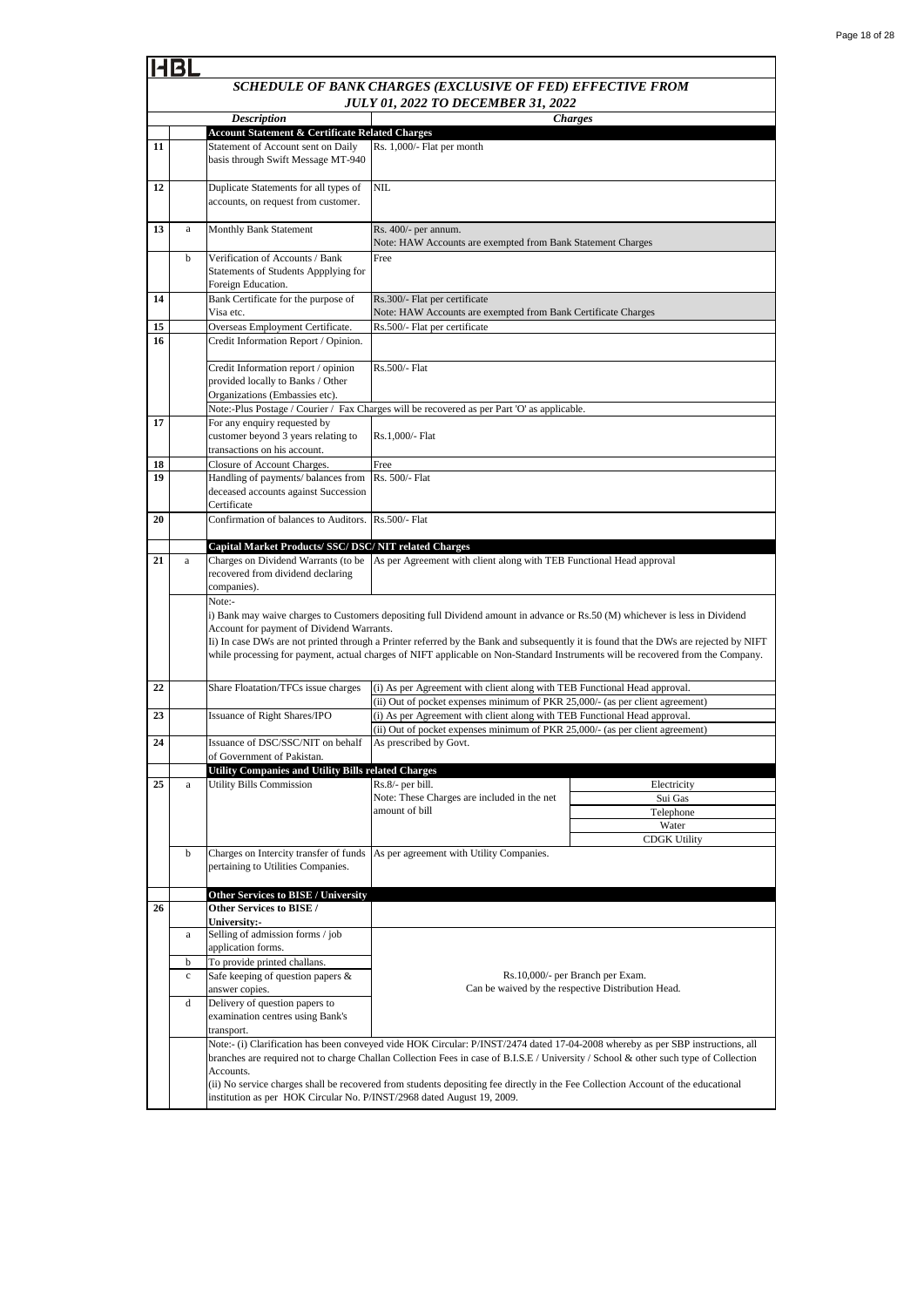|    | 4BI                                       |                                                                                                                                    |                                                                                                                                                   |  |  |
|----|-------------------------------------------|------------------------------------------------------------------------------------------------------------------------------------|---------------------------------------------------------------------------------------------------------------------------------------------------|--|--|
|    |                                           |                                                                                                                                    | SCHEDULE OF BANK CHARGES (EXCLUSIVE OF FED) EFFECTIVE FROM                                                                                        |  |  |
|    | <b>JULY 01, 2022 TO DECEMBER 31, 2022</b> |                                                                                                                                    |                                                                                                                                                   |  |  |
|    |                                           | <b>Description</b><br>Salary/ Pension Disbursement & Visa Collection Fee related Charges                                           | <b>Charges</b>                                                                                                                                    |  |  |
| 27 |                                           | Salary Disbursement Charges                                                                                                        | Manual salary processing (PKR 15 per transaction)                                                                                                 |  |  |
| 28 |                                           | Pension (Govt. Departments)                                                                                                        | Note:- No charges from pensioners. To be recovered from employer, as per agreement.<br>(Pensioners of KPT are exempted from levy of this charge.) |  |  |
| 29 |                                           | Visa Fee Collection                                                                                                                | Rs.100/- Flat per application                                                                                                                     |  |  |
|    |                                           | <b>Misc. Charges</b>                                                                                                               |                                                                                                                                                   |  |  |
| 30 |                                           | Handling charges for issuance of<br>Student Exchange Remittance permit<br>and maintenance of Record for<br>subsequent remittances. | Rs.500/- Flat per annum                                                                                                                           |  |  |
| 31 |                                           | Handling Charges on Commodity<br>Operation                                                                                         | Rs.3.75 per 1000/-                                                                                                                                |  |  |
| 32 |                                           | <b>DESIGNATED BRANCHES:</b>                                                                                                        | CHARGES ON PAYMENT OF PRIZE MONEY AND FACE VALUE OF NATIONAL PRIZE BONDS (NPB) THROUGH                                                            |  |  |
|    | a                                         | Collection of payment of prize money                                                                                               | Bank Charges Rs.500/- per NPB claim upfront, and CIT as given below in section b                                                                  |  |  |
|    |                                           | and face value of NPB through<br>designated branches bank charges.                                                                 |                                                                                                                                                   |  |  |
|    | b                                         | Collection of payment of prize money<br>and face value of NPB through<br>designated branches cash in transit<br>(CIT) charges.     | CIT Actual - per NPB claim upfront. (Actual as payable to CIT company by the bank)                                                                |  |  |
| 33 |                                           | <b>SMS Alert Charges</b><br>SMS Alert Charges for over-the<br>counter transactions                                                 | Monthly Subscription of PKR 85/- per month                                                                                                        |  |  |
|    |                                           |                                                                                                                                    | Following categories of Accounts are exempt from recovery of "SMS Alert Charges"                                                                  |  |  |
|    |                                           | 1) Deceased                                                                                                                        |                                                                                                                                                   |  |  |
|    |                                           | 2) Blocked                                                                                                                         |                                                                                                                                                   |  |  |
|    |                                           | 3) Inactive<br>4) Closed                                                                                                           |                                                                                                                                                   |  |  |
|    |                                           | 5) Unclaimed                                                                                                                       |                                                                                                                                                   |  |  |
|    |                                           | 6) Zero Balance / Overdraft                                                                                                        |                                                                                                                                                   |  |  |
|    |                                           | 7) Staff                                                                                                                           |                                                                                                                                                   |  |  |
|    |                                           | 8) HAW                                                                                                                             |                                                                                                                                                   |  |  |
|    |                                           | 9) Freedom Account                                                                                                                 |                                                                                                                                                   |  |  |
|    | Part M                                    | HBL DEBIT CARD (ATM CARD)*                                                                                                         |                                                                                                                                                   |  |  |
| 1  | a<br>b                                    | Card Charges<br>Annual fee (Primary)                                                                                               | Same charges applicable on Supplementary Cards except where mentioned<br>PayPak Chip - Rs. 1,200/-                                                |  |  |
|    |                                           |                                                                                                                                    | Visa Chip - Rs.1,900/-                                                                                                                            |  |  |
|    |                                           |                                                                                                                                    | MasterCard Standard - Rs.1,900/-                                                                                                                  |  |  |
|    |                                           |                                                                                                                                    | MasterCard Gold - Rs. 2,700/-                                                                                                                     |  |  |
|    |                                           |                                                                                                                                    | HBL Dolmen Debit Card - Rs. 1,000/-                                                                                                               |  |  |
|    |                                           |                                                                                                                                    | UnionPay Chip - Rs. 1,700/-                                                                                                                       |  |  |
|    |                                           |                                                                                                                                    | Visa Chip USD - US\$ 12/-                                                                                                                         |  |  |
|    |                                           |                                                                                                                                    | MasterCard Titanium - Rs. 2,500/-                                                                                                                 |  |  |
|    |                                           |                                                                                                                                    | MasterCard World - Rs.12,000/-                                                                                                                    |  |  |
|    |                                           |                                                                                                                                    |                                                                                                                                                   |  |  |
|    | $\mathbf c$                               | Annual fee (Supplementary)                                                                                                         | PayPak Chip - Nil                                                                                                                                 |  |  |
|    |                                           |                                                                                                                                    | Visa Chip - Rs. 550/-                                                                                                                             |  |  |
|    |                                           |                                                                                                                                    | MasterCard Standard - Rs. 550/-                                                                                                                   |  |  |
|    |                                           |                                                                                                                                    | MasterCard Gold - N/A                                                                                                                             |  |  |
|    |                                           |                                                                                                                                    | HBL Dolmen Debit Card - Nil                                                                                                                       |  |  |
|    |                                           |                                                                                                                                    | UnionPay Chip - Rs. 550/-                                                                                                                         |  |  |
|    |                                           |                                                                                                                                    | Visa Chip USD - N/A                                                                                                                               |  |  |
|    |                                           |                                                                                                                                    | MasterCard Titanium - Rs. 900/-                                                                                                                   |  |  |
|    |                                           |                                                                                                                                    | MasterCard World - N/A                                                                                                                            |  |  |
|    | d                                         | Card Replacement fee                                                                                                               | PayPak Chip - Rs. 375/-                                                                                                                           |  |  |
|    |                                           |                                                                                                                                    | Visa Chip - Rs. 500/-                                                                                                                             |  |  |
|    |                                           |                                                                                                                                    | MasterCard Standard - Rs.500/-                                                                                                                    |  |  |
|    |                                           |                                                                                                                                    | MasterCard Gold - Rs. 750/-                                                                                                                       |  |  |
|    |                                           |                                                                                                                                    | HBL Dolmen Debit Card - Rs. 500/-                                                                                                                 |  |  |
|    |                                           |                                                                                                                                    | Union Pay Chip - Rs.500/-                                                                                                                         |  |  |
|    |                                           |                                                                                                                                    | Visa Chip USD - US\$ 4/-                                                                                                                          |  |  |
|    |                                           |                                                                                                                                    | MasterCard Titanium - Rs. 600/-                                                                                                                   |  |  |
|    |                                           |                                                                                                                                    | MasterCard World - Rs.1,250/-                                                                                                                     |  |  |
|    |                                           |                                                                                                                                    |                                                                                                                                                   |  |  |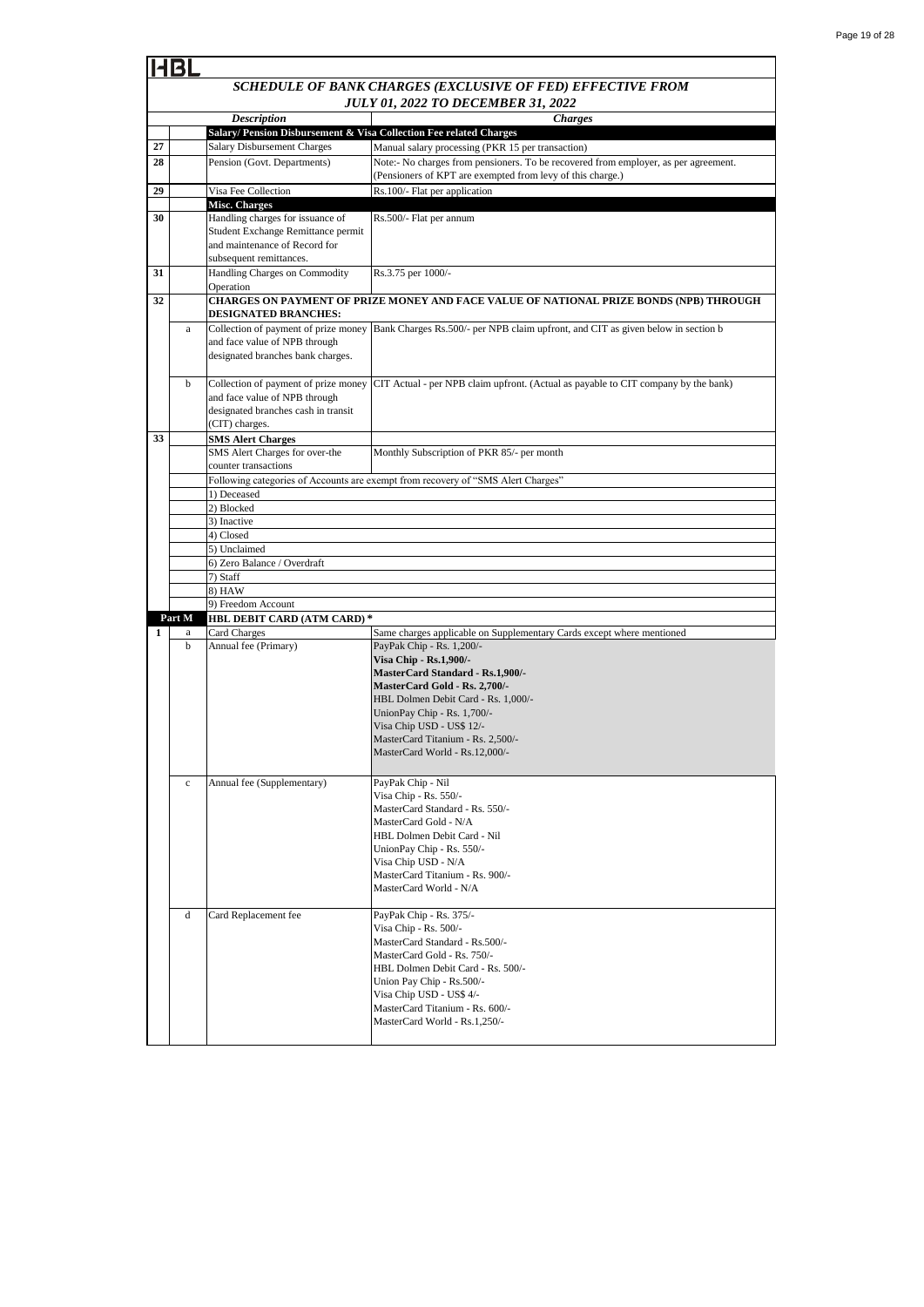| Page 20 of 28 |  |  |
|---------------|--|--|
|               |  |  |

|   |                                                      |                                                                                                                                                                                                              | SCHEDULE OF BANK CHARGES (EXCLUSIVE OF FED) EFFECTIVE FROM                                                                                                                                                                                                                                                                                                                                                                                                                                                                                                                                                                                                                                                                                                                                                                                                                                                                                                                                              |  |  |
|---|------------------------------------------------------|--------------------------------------------------------------------------------------------------------------------------------------------------------------------------------------------------------------|---------------------------------------------------------------------------------------------------------------------------------------------------------------------------------------------------------------------------------------------------------------------------------------------------------------------------------------------------------------------------------------------------------------------------------------------------------------------------------------------------------------------------------------------------------------------------------------------------------------------------------------------------------------------------------------------------------------------------------------------------------------------------------------------------------------------------------------------------------------------------------------------------------------------------------------------------------------------------------------------------------|--|--|
|   |                                                      |                                                                                                                                                                                                              | <b>JULY 01, 2022 TO DECEMBER 31, 2022</b>                                                                                                                                                                                                                                                                                                                                                                                                                                                                                                                                                                                                                                                                                                                                                                                                                                                                                                                                                               |  |  |
|   |                                                      | <b>Description</b><br><b>Charges</b>                                                                                                                                                                         |                                                                                                                                                                                                                                                                                                                                                                                                                                                                                                                                                                                                                                                                                                                                                                                                                                                                                                                                                                                                         |  |  |
|   | e                                                    | POS Transaction fee per transaction<br>Local.                                                                                                                                                                | PayPak - NIL<br>PayPak Chip - NIL<br>Green Visa - NIL<br>Visa Chip - NIL<br>MasterCard Standard - NIL<br>MasterCard Gold - NIL<br>UnionPay Mag - NIL<br>Union Pay Chip - NIL<br>Visa USD - 1% of Transaction Amount<br>Visa Chip USD - 1% of Transaction Amount<br>MasterCard Titanium - NIL<br>MasterCard World - NIL                                                                                                                                                                                                                                                                                                                                                                                                                                                                                                                                                                                                                                                                                  |  |  |
|   | f                                                    | POS Transaction fee per transaction<br>International                                                                                                                                                         | PayPak - Nil<br>PayPak Chip - Nil<br>Green Visa - 3% of Transaction Amount<br>Visa Chip - 3% of Transaction Amount<br>MasterCard Standard - 3% of Transaction Amount<br>MasterCard Gold - 3% of Transaction Amount<br>UnionPay Mag - 3% of Transaction Amount<br>UnionPay Chip - 3% of Transaction Amount<br>Visa USD - 3% of Transaction Amount<br>Visa Chip USD - 3% of Transaction Amount<br>MasterCard Titanium - 3% of Transaction Amount<br>MasterCard World - 3% of Transaction Amount                                                                                                                                                                                                                                                                                                                                                                                                                                                                                                           |  |  |
|   | g                                                    | <b>ATMs International (Cash</b><br>withdrawal)                                                                                                                                                               | PayPak -Nil<br>PayPak Chip - Nil<br>Green Visa - 3% of Transaction Amount or Rs.300/- per Transaction, whichever is higher<br>Visa Chip - 3% of Transaction Amount or Rs. 300/- per Transaction, whichever is higher<br>MasterCard Standard - 3% of Transaction Amount or Rs.300/-per Transaction, whichever is higher<br>MasterCard Gold - 3% of Transaction Amount or Rs.300/- per Transaction, whichever is higher<br>UnionPay Mag - 3% of Transaction Amount or Rs. 300/- per transaction, whichever is higher<br>UnionPay Chip - 3% of Transaction Amount or Rs. 300/- per transaction, whichever is higher<br>Visa USD - 3% of Transaction Amount or US\$ 3/- per Transaction, whichever is higher<br>Visa Chip USD - 3% of Transaction Amount or US\$ 3/- per Transaction, whichever is higher<br>MasterCard Titanium - 3% of Transaction amount or Rs.300/- per Transaction whichever is higher<br>MasterCard World - 3% of Transaction Amount or Rs.300/- per Transaction, whichever is higher |  |  |
|   | h                                                    | ATMs International (Balance Inquiry)                                                                                                                                                                         | PayPak - Nil<br>PayPak Chip - Nil<br>Green Visa - Rs. 225/- per Transaction<br>Visa Chip - Rs. 225/- per Transaction<br>MasterCard Standard - Rs. 225/- per Transaction<br>MasterCard Gold - Rs. 225/- per Transaction<br>UnionPay Mag - Rs. 225/- per Transaction<br>UnionPay Chip - Rs. 225/- per Transaction<br>Visa USD - US\$ 3/- per Transaction<br>Visa Chip USD - US\$ 3/- per Transaction<br>MasterCard Titanium - Rs. 225/- per Transaction<br>MasterCard World - Rs. 225/- per Transaction                                                                                                                                                                                                                                                                                                                                                                                                                                                                                                   |  |  |
|   | i                                                    | <b>SMS</b> Alert Charges<br>$\mathcal{F}$ Note: (i) Account based propositions: As per account terms & conditions                                                                                            | Free                                                                                                                                                                                                                                                                                                                                                                                                                                                                                                                                                                                                                                                                                                                                                                                                                                                                                                                                                                                                    |  |  |
|   |                                                      | <b>HBL - CASH MEHFOOZ</b>                                                                                                                                                                                    | <b>Annual Premium</b>                                                                                                                                                                                                                                                                                                                                                                                                                                                                                                                                                                                                                                                                                                                                                                                                                                                                                                                                                                                   |  |  |
|   | i                                                    | Plan - A                                                                                                                                                                                                     | Rs. 3,500/-                                                                                                                                                                                                                                                                                                                                                                                                                                                                                                                                                                                                                                                                                                                                                                                                                                                                                                                                                                                             |  |  |
|   | ii                                                   | Plan - B                                                                                                                                                                                                     | Rs. 3,000/-                                                                                                                                                                                                                                                                                                                                                                                                                                                                                                                                                                                                                                                                                                                                                                                                                                                                                                                                                                                             |  |  |
| 3 | iii                                                  | Plan - C<br><b>HBL-PARDES CARD</b>                                                                                                                                                                           | Rs. 2,000/-                                                                                                                                                                                                                                                                                                                                                                                                                                                                                                                                                                                                                                                                                                                                                                                                                                                                                                                                                                                             |  |  |
|   | a<br>b<br>$\mathbf c$<br>d<br>$\rm e$<br>f<br>g<br>h | Card Issuance Charges<br>Annual Fee<br>Service Charges<br>Card Replacement fee<br><b>Statement of Account</b><br>Cash Withdrawal - HBL<br>Cash Withdrawal - Non-HBL ATMs<br>POS Transaction Fee per Purchase | Nil<br>Nil<br>Nil<br>Rs. 150/- Flat<br>Nil<br>Nil<br>Rs. 18.75 Flat per withdrawal<br>Nil                                                                                                                                                                                                                                                                                                                                                                                                                                                                                                                                                                                                                                                                                                                                                                                                                                                                                                               |  |  |
|   | i                                                    | <b>Balance Enquiry</b>                                                                                                                                                                                       | Nil                                                                                                                                                                                                                                                                                                                                                                                                                                                                                                                                                                                                                                                                                                                                                                                                                                                                                                                                                                                                     |  |  |
|   | i                                                    | Fund Transfer                                                                                                                                                                                                | Rs. 50/- Flat per transfer                                                                                                                                                                                                                                                                                                                                                                                                                                                                                                                                                                                                                                                                                                                                                                                                                                                                                                                                                                              |  |  |
|   | K                                                    | Mini Statement                                                                                                                                                                                               | $Rs. 5/-$                                                                                                                                                                                                                                                                                                                                                                                                                                                                                                                                                                                                                                                                                                                                                                                                                                                                                                                                                                                               |  |  |
| 4 | a                                                    | MERCHANT ACQUIRING (POS)<br>Merchant Discount Rate                                                                                                                                                           | Upto 2.50% of Transaction Amount                                                                                                                                                                                                                                                                                                                                                                                                                                                                                                                                                                                                                                                                                                                                                                                                                                                                                                                                                                        |  |  |
|   |                                                      |                                                                                                                                                                                                              |                                                                                                                                                                                                                                                                                                                                                                                                                                                                                                                                                                                                                                                                                                                                                                                                                                                                                                                                                                                                         |  |  |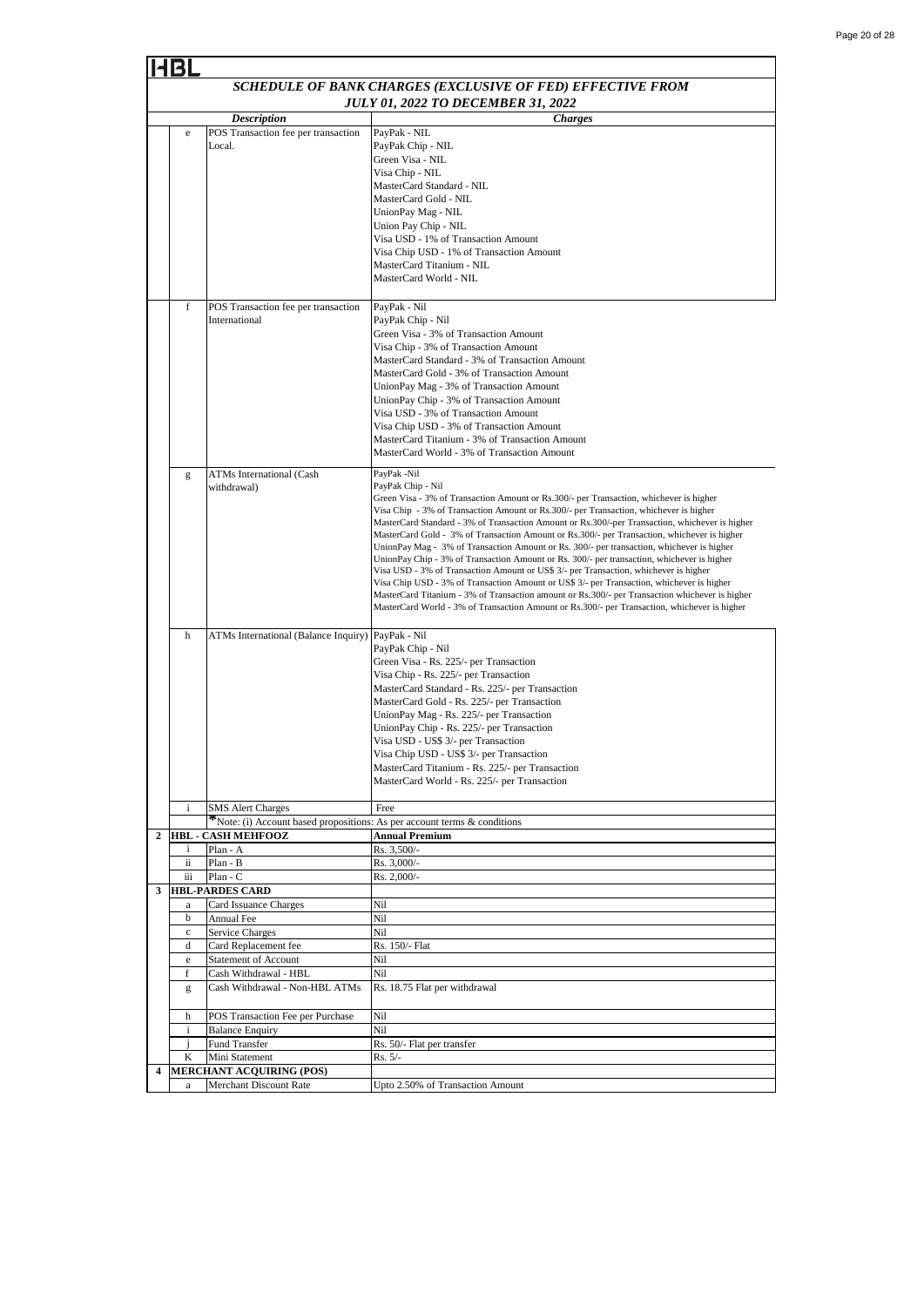#### *SCHEDULE OF BANK CHARGES (EXCLUSIVE OF FED) EFFECTIVE FROM JULY 01, 2022 TO DECEMBER 31, 2022 Description Charges* **ATM Charges 1.1 Cash Withdrawal** a HBL Card on HBL ATMs b HBL Card on Non-HBL ATMs Cash Withdrawal Receipt Charges **1.2 Balance Inquiry** a HBL Card on HBL ATMs b HBL Card on Non-HBL ATMs c Balance Inquiry Receipt Charges d HBL Card on HBL ATMs Mini Statement Funds Transfer (HBL to HBL) **1.4 Utility Bill Payment 1.5 HBL Phone Banking** a Funds Transfer Inter Branch Fund Transfer b Statement Request d Cheque Book request a Subscription b Funds Transfer Inter Branch Fund Transfer e Cheque Book request SMS Alert Charges a b c d e i) Money Transfer Sending ii) NIL. **1** Rs. 2.5/- per inquiry (Pay Pak, Visa, Master Card & Union Pay) Rs.5/- (Green Visa, Gold Visa, Visa Chip, Union Pay, Pay Pak) Pay Pak, Green Visa, Gold Visa, Visa Chip, MasterCard & Union Pay. c Cash Withdrawal Receipt Charges Rs. 2.50 (HBL Card HBL ATMs and HBL Card on Non-HBL ATMs) Rs. 2.50 (HBL Card HBL ATMs and HBL Card on Non-HBL ATMs) NIL Utility Bill Payment Nil NIL Stop Payment of Cheque(s) (i) Rupee A/c Rs.500/- Flat per day  $(ii)$  F.C.  $A/c$ Transaction Limits: Rs. 25,000/- per day for L0 accounts and Rs. 50,000/- per day for L1 accounts Note: an accumulated monthly limit of Rs. 25,000 is Free. Any amount exceeding the limit will be charged at 0.1% or Rs.200 whichever is lower. All charges are inclusive of FED. \* Freedom accounts and HAW accounts are exempted from IBFT Charges. **Transfer Amount** NIL Money Transfer Receiving Rs. 15 per transaction Nil Rs. 25,001 and above Nil Money Transfer - Konnect by HBL Mobile Account to Konnect by HBL Mobile Account To be recovered at the time of issuance of Cheque Book :- Rs.15/- Flat per leaf. Note: HBL FreedomAccount, HBL at Work, and Branchless Banking Account Holders are exempted from these charges. Only first Cheque Book of 10 leaves is free for HBL MoneyClub, HBL Rutba, CNY, HBL HumWatan Accounts and HBL NISA. Subsequent cheque book for HBL MoneyClub, HBL Rutba, CNY, HBL HumWatan Accounts and HBL NISA will be charged as per SOBC. **HBL-ATM Biometric Transactions (On-Net)** Water To be recovered at the time of issuance of Cheque Book :- Rs.15/- Flat per leaf. Note: HBL FreedomAccount, HBL at Work, and Branchless Banking Account Holders are exempted from these charges. Only first Cheque Book of 10 leaves is free for HBL MoneyClub, HBL Rutba, CNY, HBL HumWatan Accounts and HBL NISA. Subsequent cheque book for HBL MoneyClub, HBL Rutba, CNY, HBL HumWatan Accounts and HBL NISA will be charged as per SOBC. NIL NIL NIL Cash Deposit - Konnect by HBL Mobile Account Utility Bill Payment - Konnect by HBL Mobile Account NIL Initial Deposit - Konnect by HBL Mobile Account **3** Nil Nil Inter Bank Funds Transfer (IBFT) \* Note: an accumulated monthly limit of Rs. 25,000 is Free. Any amount exceeding the limit will be charged at 0.1% or Rs.200 whichever is lower. All charges are inclusive of FED. \* Freedom accounts and HAW accounts are exempted from IBFT Charges. Electricity Sui Gas **Telephone HBL Branchless Banking / Konnect by HBL (Charges are inclusive of FED)** Utility Bill Payment d **HBL Digital Channels (Mobile App, Internet Banking, WhatsApp Banking) Transfer Amount Charges** Rs. 1 - 25,000 Free **2** Nil Note: (No switch charges to be deducted on transactions conducted by IDPs through specific Ehsaas Kafalat Cards issued by any bank in Pakistan. Free Cash Withdrawals from other Bank's ATMs for HBL at Work Account & HBL Freedom Account. Rs. 18.75 per withdrawal. c Note:- Stop payment charges are to be levied one time for stop payment per day per Account whether it is for one or more cheques. US\$ 12/- Flat per instruction (or equivalent in other currencies) Nil **Charges** Rs. 1 - 25,000 Free Rs. 25,001 and above 0.1% or Rs. 200 Funds Transfer (HBL to Other Bank) \* **1.3** Nil **Part N HBL ALTERNATE DELIVERY CHANNELS (Charges are inclusive of FED)** 0.1% or Rs. 200 c Note 1: Transaction Limits (Separate for Sending & Receiving): Rs. 25,000/- per day for L0 accounts and Rs. 50,000/- per day for L1 accounts. If transaction is executed at agent location Rs. 10 will be charged. **4**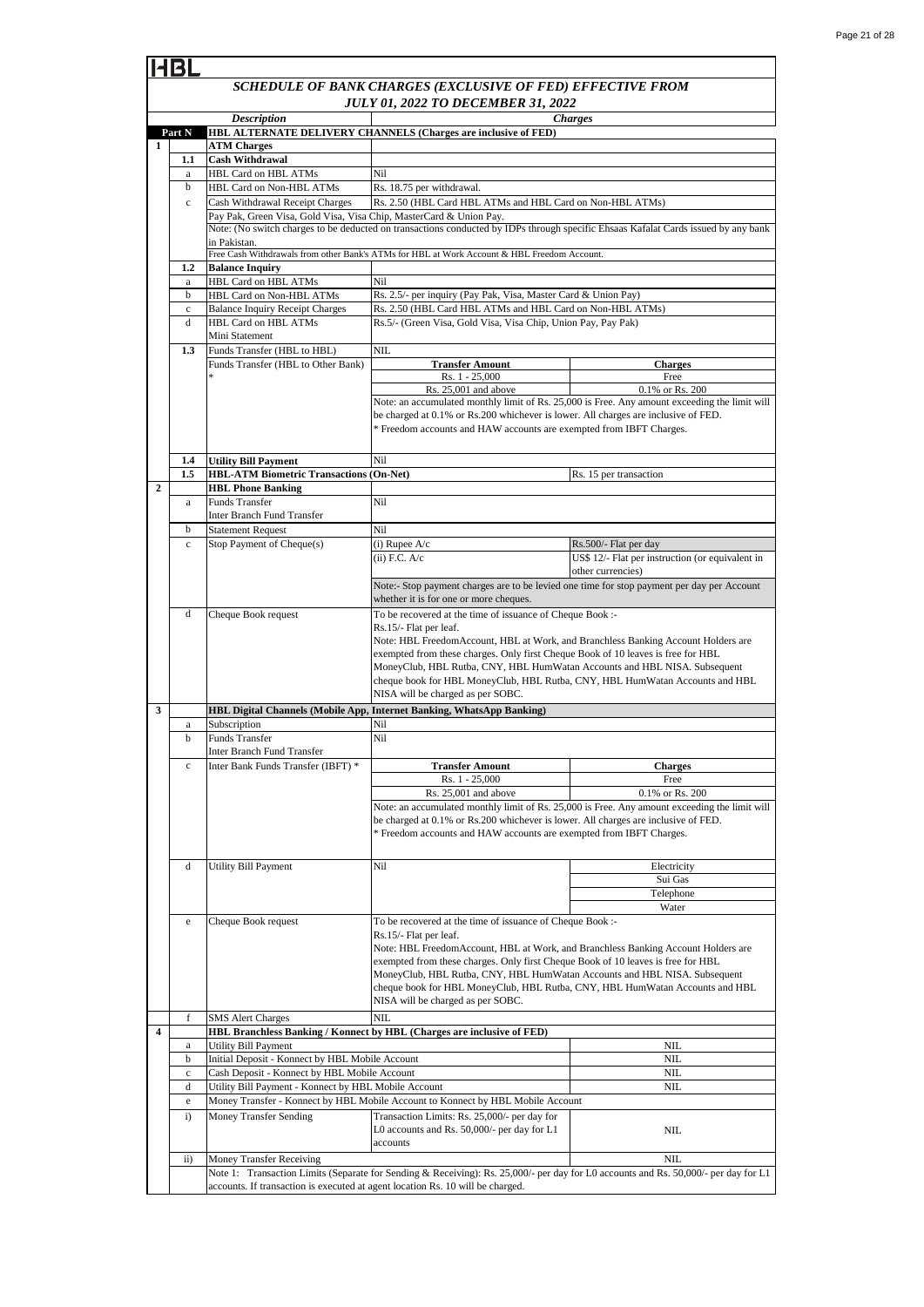| Page 22 of 28 |  |  |
|---------------|--|--|
|               |  |  |

|                                           | IHBL                                                       |                                                        |                                                                                                 |                                                  |  |  |
|-------------------------------------------|------------------------------------------------------------|--------------------------------------------------------|-------------------------------------------------------------------------------------------------|--------------------------------------------------|--|--|
|                                           | SCHEDULE OF BANK CHARGES (EXCLUSIVE OF FED) EFFECTIVE FROM |                                                        |                                                                                                 |                                                  |  |  |
| <b>JULY 01, 2022 TO DECEMBER 31, 2022</b> |                                                            |                                                        |                                                                                                 |                                                  |  |  |
|                                           |                                                            | <b>Description</b>                                     |                                                                                                 | <b>Charges</b>                                   |  |  |
|                                           | f                                                          | Money Transfer - Konnect by HBL Mobile Account to CNIC |                                                                                                 |                                                  |  |  |
|                                           |                                                            |                                                        | <b>Transfer Amount</b><br>Rs.<br>$1 - 1,000$                                                    | Rs.45 per transaction                            |  |  |
|                                           |                                                            |                                                        | Transfer Amount Rs. 1,001 -<br>2,500                                                            | Rs.90 per transaction                            |  |  |
|                                           |                                                            |                                                        | Transfer Amount Rs. 2,501 -<br>4,000                                                            | Rs.135 per transaction                           |  |  |
|                                           |                                                            | <b>Money Transfer Sending</b>                          | Transfer Amount Rs. 4,001 -<br>6,000                                                            | Rs.190 per transaction                           |  |  |
|                                           | $\mathbf{i}$                                               |                                                        | Transfer Amount Rs. 6,001 - 8,000                                                               | Rs.230 per transaction                           |  |  |
|                                           |                                                            |                                                        | Transfer Amount Rs. 8,001 - 10,000                                                              | Rs.265 per transaction                           |  |  |
|                                           |                                                            |                                                        | Transfer Amount Rs. 10,001 - 13,000                                                             | Rs.300 per transaction                           |  |  |
|                                           |                                                            |                                                        | Transfer Amount Rs. 13,001 - 15,000                                                             | Rs.340 per transaction                           |  |  |
|                                           |                                                            |                                                        | Transfer Amount Rs. 15,001 - 20,000                                                             | Rs.440 per transaction                           |  |  |
|                                           |                                                            |                                                        | $20,001 - 25,000$<br>Transfer Amount Rs.                                                        | Rs.490 per transaction                           |  |  |
|                                           |                                                            |                                                        | Note: If transaction is executed at agent location additional Rs.10 will be charged.            |                                                  |  |  |
|                                           | $\overline{ii}$ )                                          | Money Transfer Receiving                               |                                                                                                 | <b>NIL</b>                                       |  |  |
|                                           | $\mathbf{g}$                                               |                                                        | Money Transfer - Cash Deposit to Other Bank Accounts at Agent's location                        |                                                  |  |  |
|                                           |                                                            |                                                        | Transfer Amount Rs.<br>$1 -$<br>1.000<br>Transfer Amount Rs. 1,001 -<br>2,500                   | Rs.25 per transaction<br>Rs.50 per transaction   |  |  |
|                                           |                                                            |                                                        | Transfer Amount Rs. 2,501 -<br>4,000                                                            | Rs.65 per transaction                            |  |  |
|                                           |                                                            |                                                        | Transfer Amount Rs. 4,001 -<br>6,000                                                            | Rs.80 per transaction                            |  |  |
|                                           |                                                            | Money Transfer - Cash Deposit to                       | Transfer Amount Rs. 6,001 - 8,000                                                               | Rs.90 per transaction                            |  |  |
|                                           | i)                                                         | <b>Other Bank Accounts at Agent's</b><br>location      | Transfer Amount Rs. 8,001 - 10,000                                                              | Rs.105 per transaction                           |  |  |
|                                           |                                                            |                                                        | Transfer Amount Rs. 10,001 - 13,000                                                             | Rs.120 per transaction                           |  |  |
|                                           |                                                            |                                                        | Transfer Amount Rs. 13,001 - 15,000                                                             | Rs.130 per transaction                           |  |  |
|                                           |                                                            |                                                        | Transfer Amount Rs. 15,001 - 20,000                                                             | Rs.155 per transaction                           |  |  |
|                                           |                                                            |                                                        | Transfer Amount Rs. 20,001 - 25,000                                                             | Rs.170 per transaction                           |  |  |
|                                           | h<br>i)                                                    | Fund Transfer                                          | Money Transfer - Konnect by HBL Mobile Account to HBL Core Banking Account<br>$*$ NIL           |                                                  |  |  |
|                                           |                                                            | * will be updated as per SBP's directives              |                                                                                                 |                                                  |  |  |
|                                           | $\mathbf{i}$                                               |                                                        | Money Transfer - Konnect by HBL Mobile Account to Other Bank Accounts (IBFT)                    |                                                  |  |  |
|                                           |                                                            |                                                        | Transfer Amount Rs.<br>$\mathbf{1}$<br>$\sim$<br>26,000                                         | Rs. 0 per transaction                            |  |  |
|                                           |                                                            |                                                        | Transfer Amount Rs. 26,001<br>27,000<br>$\sim$                                                  | Rs. 1 per transaction                            |  |  |
|                                           |                                                            |                                                        | <b>Transfer Amount</b><br>Rs. 27,001<br>28,000<br>$\sim$                                        | Rs. 2 per transaction                            |  |  |
|                                           |                                                            |                                                        | <b>Transfer Amount</b><br>Rs. 28,001<br>29,000<br>$\sim$                                        | Rs. 3 per transaction                            |  |  |
|                                           |                                                            |                                                        | Rs. 29,001<br><b>Transfer Amount</b><br>30,000<br>$\sim$                                        | Rs. 4 per transaction                            |  |  |
|                                           |                                                            |                                                        | Rs. 30,001<br><b>Transfer Amount</b><br>31,000                                                  | Rs. 5 per transaction                            |  |  |
|                                           |                                                            |                                                        | <b>Transfer Amount</b><br>Rs. 31,001<br>32,000<br>$\sim$                                        | Rs. 6 per transaction                            |  |  |
|                                           |                                                            |                                                        | <b>Transfer Amount</b><br>Rs. 32,001<br>33,000                                                  | Rs. 7 per transaction                            |  |  |
|                                           |                                                            |                                                        | <b>Transfer Amount</b><br>Rs. 33,001<br>34,000<br>$\sim$                                        | Rs. 8 per transaction                            |  |  |
|                                           |                                                            |                                                        | <b>Transfer Amount</b><br>Rs. 34,001<br>35,000<br>$\sim$                                        | Rs. 9 per transaction                            |  |  |
|                                           |                                                            |                                                        | <b>Transfer Amount</b><br>Rs. 35,001<br>36,000<br>$\sim$                                        | Rs. 10 per transaction                           |  |  |
|                                           |                                                            |                                                        | 37,000<br><b>Transfer Amount</b><br>Rs. 36,001<br>$\sim$                                        | Rs. 11 per transaction                           |  |  |
|                                           | i)                                                         | Inter Bank Fund Transfer (IBFT)                        | <b>Transfer Amount</b><br>Rs. 37,001<br>38,000<br>$\overline{\phantom{a}}$                      | Rs. 12 per transaction                           |  |  |
|                                           |                                                            |                                                        | <b>Transfer Amount</b><br>39,000<br>Rs. 38,001<br>$\overline{\phantom{a}}$                      | Rs. 13 per transaction                           |  |  |
|                                           |                                                            |                                                        | <b>Transfer Amount</b><br>Rs. 39,001<br>40,000<br>$\sim$                                        | Rs. 14 per transaction                           |  |  |
|                                           |                                                            |                                                        | <b>Transfer Amount</b><br>Rs. 40,001<br>41,000                                                  | Rs. 15 per transaction<br>Rs. 16 per transaction |  |  |
|                                           |                                                            |                                                        | Transfer Amount Rs. 41,001 - 42,000<br><b>Transfer Amount</b><br>Rs. 42,001<br>43,000<br>$\sim$ | Rs. 17 per transaction                           |  |  |
|                                           |                                                            |                                                        | Rs. 43,001<br>44,000<br><b>Transfer Amount</b><br>$\sim$                                        | Rs. 18 per transaction                           |  |  |
|                                           |                                                            |                                                        | Rs. 44,001<br><b>Transfer Amount</b><br>45,000<br>$\sim$                                        | Rs. 19 per transaction                           |  |  |
|                                           |                                                            |                                                        | <b>Transfer Amount</b><br>Rs. 45,001<br>46,000<br>$\sim$                                        | Rs. 20 per transaction                           |  |  |
|                                           |                                                            |                                                        | Rs. 46,001<br>47,000<br><b>Transfer Amount</b><br>$\sim$                                        | Rs. 21 per transaction                           |  |  |
|                                           |                                                            |                                                        | <b>Transfer Amount</b><br>Rs. 47,001<br>48,000                                                  | Rs. 22 per transaction                           |  |  |
|                                           |                                                            |                                                        | <b>Transfer Amount</b><br>Rs. 48,001<br>49,001<br>$\sim$                                        | Rs. 23 per transaction                           |  |  |
|                                           |                                                            |                                                        | Rs. 49,001<br><b>Transfer Amount</b><br>50,000                                                  | Rs. 24 per transaction                           |  |  |
|                                           |                                                            |                                                        |                                                                                                 |                                                  |  |  |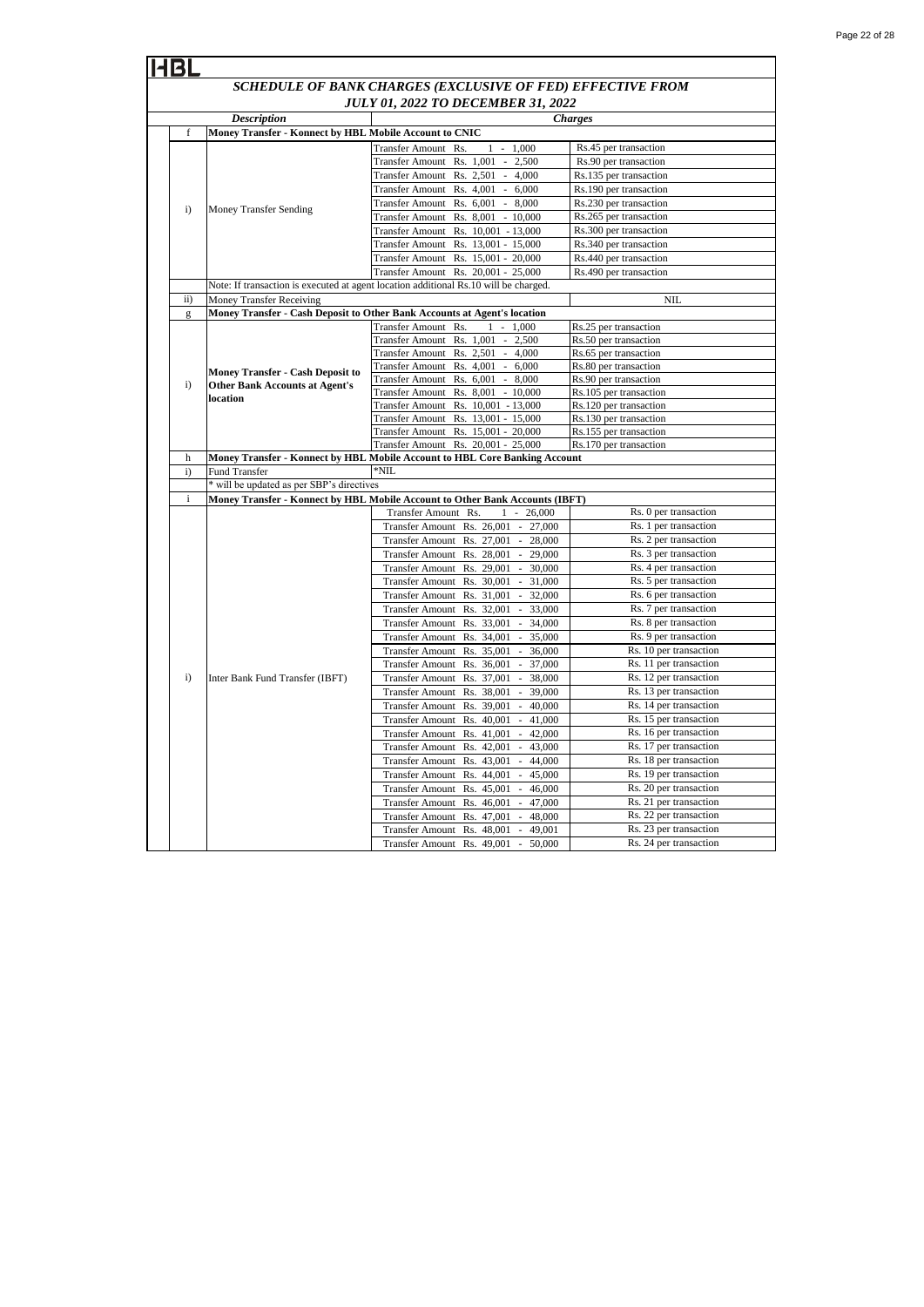| 14BI                                                              |                                                                                                                                   |                                                                                     |                                                  |  |
|-------------------------------------------------------------------|-----------------------------------------------------------------------------------------------------------------------------------|-------------------------------------------------------------------------------------|--------------------------------------------------|--|
| SCHEDULE OF BANK CHARGES (EXCLUSIVE OF FED) EFFECTIVE FROM        |                                                                                                                                   |                                                                                     |                                                  |  |
| <b>JULY 01, 2022 TO DECEMBER 31, 2022</b>                         |                                                                                                                                   |                                                                                     |                                                  |  |
|                                                                   | <b>Description</b>                                                                                                                |                                                                                     | <b>Charges</b>                                   |  |
| Cash Withdrawal at Agent Location - Konnect by HBL Mobile Account |                                                                                                                                   |                                                                                     |                                                  |  |
|                                                                   |                                                                                                                                   | Transfer Amount Rs. 1 - 200                                                         | Rs.7 per transaction                             |  |
|                                                                   |                                                                                                                                   | Transfer Amount Rs. 201 - 500                                                       | Rs.10 per transaction                            |  |
|                                                                   |                                                                                                                                   | Transfer Amount Rs. 501 - 1,000                                                     | Rs.18 per transaction                            |  |
|                                                                   |                                                                                                                                   | Transfer Amount Rs. 1,001 - 2,500                                                   | Rs.40 per transaction                            |  |
|                                                                   |                                                                                                                                   | Transfer Amount Rs. 2,501 - 4,000                                                   | Rs.70 per transaction                            |  |
|                                                                   | Withdrawal Amount *                                                                                                               | Transfer Amount Rs. 4,001 - 6,000                                                   | Rs.100 per transaction                           |  |
|                                                                   |                                                                                                                                   | Transfer Amount Rs. 6,001 - 8,000                                                   | Rs.130 per transaction                           |  |
| $\mathbf{i}$                                                      |                                                                                                                                   | Transfer Amount Rs. 8,001 - 10,000                                                  | Rs.175 per transaction                           |  |
|                                                                   |                                                                                                                                   | Transfer Amount Rs. 10,001 - 13,000                                                 | Rs.225 per transaction                           |  |
|                                                                   |                                                                                                                                   | Transfer Amount Rs. 13,001 - 16,000                                                 | Rs.275 per transaction                           |  |
|                                                                   |                                                                                                                                   | Transfer Amount Rs. 16,001 - 20,000                                                 | Rs.325 per transaction                           |  |
|                                                                   |                                                                                                                                   | Transfer Amount Rs. 20,001 - 25,000                                                 | Rs.375 per transaction<br>Rs.470 per transaction |  |
|                                                                   |                                                                                                                                   | Transfer Amount Rs. 25,001 - 30,000<br>Transfer Amount Rs. 30,001 - 40,000          | Rs.555 per transaction                           |  |
|                                                                   |                                                                                                                                   | Transfer Amount Rs. 40,001 - 50,000                                                 | Rs.680 per transaction                           |  |
|                                                                   |                                                                                                                                   | * For transactions through HRA Account fee will be 50% of the above mentioned slab. |                                                  |  |
| $\bf k$                                                           | Cash Withdrawal from ATM - Konnect by HBL Mobile Account                                                                          |                                                                                     |                                                  |  |
|                                                                   |                                                                                                                                   | Transfer Amount Rs. 1-500                                                           | Rs.12 per transaction                            |  |
|                                                                   |                                                                                                                                   | Transfer Amount Rs. 501 -1000                                                       | Rs.25 per transaction                            |  |
|                                                                   |                                                                                                                                   | Transfer Amount Rs. 1,001 - 2,500                                                   | Rs.40 per transaction                            |  |
|                                                                   |                                                                                                                                   | Transfer Amount Rs. 2501 - 4000                                                     | Rs.50 per transaction                            |  |
| $\mathbf{i}$                                                      | Withdrawal Amount *                                                                                                               | Transfer Amount Rs. 4,001 - 6,000                                                   | Rs.60 per transaction                            |  |
|                                                                   |                                                                                                                                   | Transfer Amount Rs. 6,001 - 8,000                                                   | Rs.75 per transaction                            |  |
|                                                                   |                                                                                                                                   | Transfer Amount Rs. 8,001 - 10,000                                                  | Rs.90 per transaction                            |  |
|                                                                   |                                                                                                                                   | Transfer Amount Rs. 10,001 - 13,000                                                 | Rs.100 per transaction                           |  |
|                                                                   |                                                                                                                                   | Transfer Amount Rs. 13,001 - 16,000                                                 | Rs.125 per transaction                           |  |
|                                                                   |                                                                                                                                   | Transfer Amount Rs. 16,001 - 20,000                                                 | Rs.150 per transaction                           |  |
|                                                                   | *Charges are applicable after the following free monthly ONUS ATM cash withdrawal limits are exhausted:<br><b>Card Annual Fee</b> |                                                                                     | Free ONUS ATM Cash Withdrawal Limit/Month        |  |
|                                                                   |                                                                                                                                   |                                                                                     |                                                  |  |
|                                                                   |                                                                                                                                   |                                                                                     |                                                  |  |
|                                                                   | 500                                                                                                                               |                                                                                     | Rs. 30,000                                       |  |
|                                                                   | 1,000                                                                                                                             |                                                                                     | Rs. 200,000<br>No Limit                          |  |
|                                                                   | 500 (for Konnect Agents)                                                                                                          | Cash Withdrawal from Non-HBL ATMs - Konnect by HBL Mobile Account                   |                                                  |  |
|                                                                   | Cash Withdrawal                                                                                                                   | Rs. 18.75 per transaction Flat                                                      |                                                  |  |
| m                                                                 |                                                                                                                                   | Cash Withdrawal from HBL Core Banking Account at Agent's location                   |                                                  |  |
|                                                                   |                                                                                                                                   | Transfer Amount Rs.<br>$1 - 1,000$                                                  | Rs.25 per transaction                            |  |
|                                                                   |                                                                                                                                   | Transfer Amount Rs. 1,001 - 2,500                                                   | Rs.25 per transaction                            |  |
|                                                                   |                                                                                                                                   | Transfer Amount Rs. 2,501 -<br>4,000                                                | Rs.25 per transaction                            |  |
| $\mathbf{i}$                                                      | Withdrawal Amount                                                                                                                 | Transfer Amount Rs. 4,001 -<br>6,000                                                | Rs.35 per transaction                            |  |
|                                                                   |                                                                                                                                   | Transfer Amount Rs. 6,001<br>$-8,000$                                               | Rs.35 per transaction                            |  |
|                                                                   |                                                                                                                                   | Transfer Amount Rs. 8,001 - 10,000                                                  | Rs.50 per transaction                            |  |
| $\bf n$                                                           | <b>Gulak (Konnect by HBL Saving Account)</b>                                                                                      |                                                                                     |                                                  |  |
|                                                                   |                                                                                                                                   | Gulak 1000                                                                          | Rs. 69 per transaction                           |  |
|                                                                   |                                                                                                                                   | Gulak 2500                                                                          | Rs. 97.5 per transaction                         |  |
|                                                                   | Pre-mature Penalty Charges                                                                                                        | Gulak 4000                                                                          | Rs. 126 per transaction                          |  |
|                                                                   |                                                                                                                                   | <b>Gulak 15000</b>                                                                  | Rs. 335 per transaction                          |  |
| $\mathbf 0$                                                       | HBL ATM biometric verification                                                                                                    | <b>Gulak 25000</b>                                                                  | Rs. 525 per transaction                          |  |
|                                                                   |                                                                                                                                   |                                                                                     | Rs.15 per transaction<br><b>NIL</b>              |  |
| $\mathbf{p}$<br>$\mathbf{q}$                                      | Balance Inquiry - Konnect by HBL Mobile Account                                                                                   | Transfer Out - Konnect by HBL Mobile Account to HBL Core Banking Account            |                                                  |  |
|                                                                   | (Linked)                                                                                                                          |                                                                                     | <b>NIL</b>                                       |  |
| $\Gamma$                                                          | (Linked)                                                                                                                          | Transfer in - Konnect by HBL Mobile Account to HBL Core Banking Account             | <b>NIL</b>                                       |  |
| s                                                                 | View Mini Statement - Konnect by HBL Mobile Account                                                                               |                                                                                     | NIL                                              |  |
| t                                                                 | Air Time Top Up - Konnect by HBLs Agent & Mobile Account                                                                          |                                                                                     | <b>NIL</b>                                       |  |
| u                                                                 | Mobile Account Opening                                                                                                            |                                                                                     | <b>NIL</b>                                       |  |
| $_{\rm V}$                                                        | Average Minimum Balance required                                                                                                  |                                                                                     | <b>NIL</b>                                       |  |
| W                                                                 | Balance Inquiry through SMS                                                                                                       |                                                                                     | <b>NIL</b>                                       |  |
| X                                                                 | <b>Upgrade of MW Account</b>                                                                                                      |                                                                                     | $\rm NIL$                                        |  |
| y                                                                 | Fund Transfer To RAAST ID<br>Corporate Clients                                                                                    |                                                                                     | <b>NIL</b><br>Pricing will be set as mutual a    |  |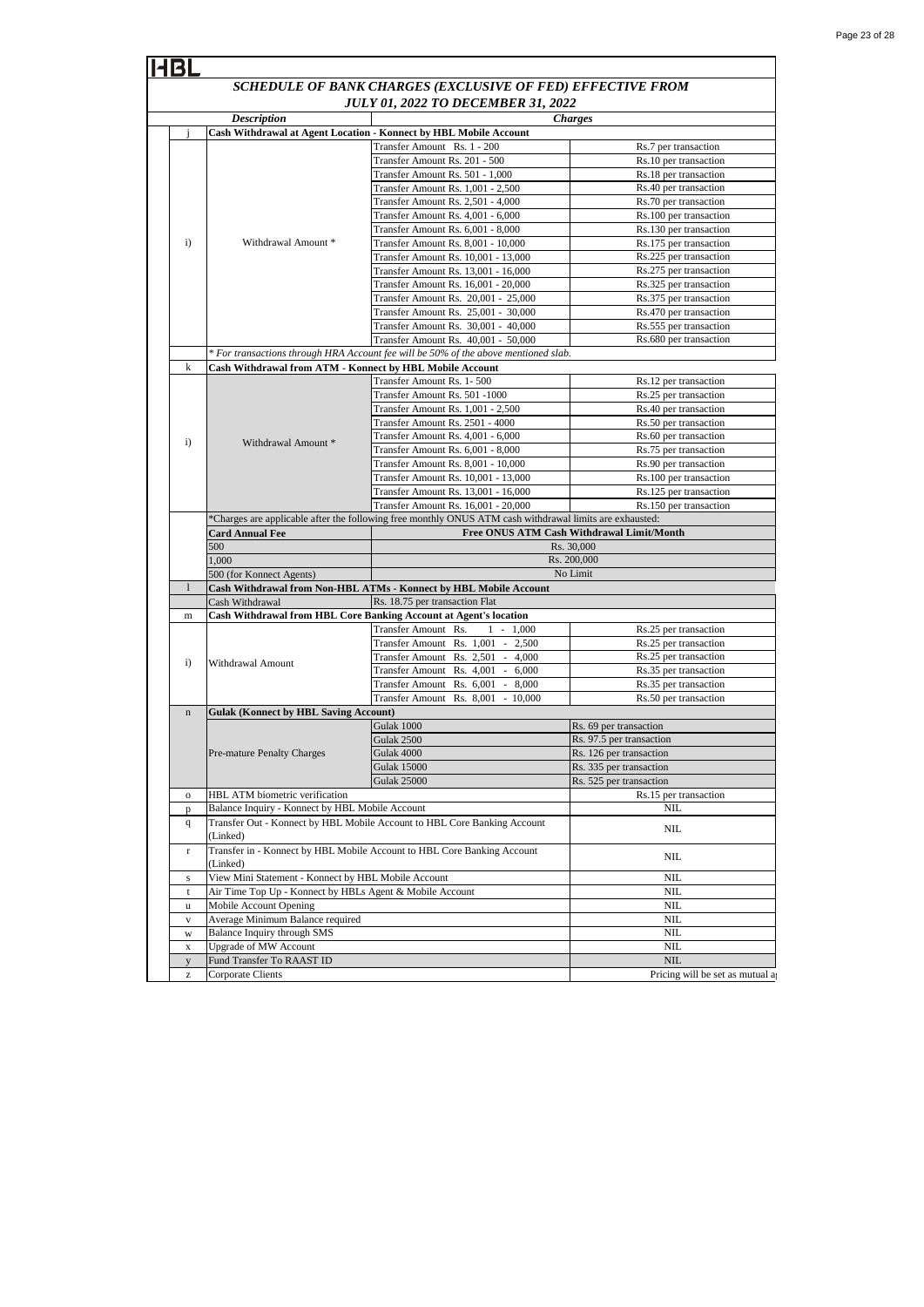|                | <b>HBI</b>                                                 |                                                   |                                                                                                                                             |                                                                                                                                |  |
|----------------|------------------------------------------------------------|---------------------------------------------------|---------------------------------------------------------------------------------------------------------------------------------------------|--------------------------------------------------------------------------------------------------------------------------------|--|
|                | SCHEDULE OF BANK CHARGES (EXCLUSIVE OF FED) EFFECTIVE FROM |                                                   |                                                                                                                                             |                                                                                                                                |  |
|                | <b>JULY 01, 2022 TO DECEMBER 31, 2022</b>                  |                                                   |                                                                                                                                             |                                                                                                                                |  |
|                |                                                            | <b>Description</b>                                |                                                                                                                                             | <b>Charges</b>                                                                                                                 |  |
|                | aa                                                         | <b>Subscription Bundles</b>                       |                                                                                                                                             |                                                                                                                                |  |
|                | $\mathbf{i}$                                               |                                                   | <b>Agent Bundle</b>                                                                                                                         | Rs. 500 per bundle                                                                                                             |  |
|                | ii.                                                        |                                                   | Traveler                                                                                                                                    | Rs. 500 per bundle                                                                                                             |  |
|                | ш                                                          |                                                   | Medics                                                                                                                                      | Rs. 999 per bundle                                                                                                             |  |
|                | iv                                                         |                                                   | Foodie<br>Konnect Debit Card 1000                                                                                                           | Rs. 1,000 per bundle<br>Rs. 1,000 per bundle                                                                                   |  |
|                | $\mathbf{V}$<br>vi                                         |                                                   | Konnect Debit Card 500                                                                                                                      | Rs. 500 per bundle                                                                                                             |  |
|                | vii                                                        |                                                   | Kisaan Card Bundle                                                                                                                          | Rs. 500 per bundle                                                                                                             |  |
|                | viii                                                       | <b>Subscription Bundles</b>                       | Kisaan Card KPK Bundle                                                                                                                      | Rs. 500 per bundle                                                                                                             |  |
|                | ix                                                         |                                                   | <b>Economy Pro</b>                                                                                                                          | Rs. 3,100 per bundle                                                                                                           |  |
|                | х                                                          |                                                   | <b>Economy Plus</b>                                                                                                                         | Rs. 4,000 per bundle                                                                                                           |  |
|                | xi                                                         |                                                   | Sasta (1 Month)                                                                                                                             | Rs. 200 per bundle                                                                                                             |  |
|                | xii                                                        |                                                   | Hangama (1 Month)                                                                                                                           | Rs. 450 per bundle                                                                                                             |  |
|                | xiii                                                       |                                                   | Pension Package (1 Year)                                                                                                                    | Rs.600 per bundle                                                                                                              |  |
|                | xiv                                                        |                                                   | Pension Package 2 (1 Year)                                                                                                                  | Rs.1 per bundle                                                                                                                |  |
|                | Part O                                                     | DISPATCH / COMMUNICATION CHARGES                  |                                                                                                                                             |                                                                                                                                |  |
| $\mathbf{1}$   |                                                            | Postages Ordinary                                 | (i) Local (Within City) - Rs.30/- Flat per item.                                                                                            |                                                                                                                                |  |
|                |                                                            |                                                   | (ii) Inland (Inter City) - Rs.50/- Flat per item.                                                                                           |                                                                                                                                |  |
| $\overline{2}$ |                                                            | Postage Registered                                | (i) Local (Within City) - Rs.50/- Flat per item.                                                                                            |                                                                                                                                |  |
|                |                                                            |                                                   | (ii) Inland (Inter City) - Rs.70/- Flat per item.                                                                                           |                                                                                                                                |  |
|                |                                                            |                                                   | (iii) Foreign Rs.200/- Flat per item.                                                                                                       |                                                                                                                                |  |
|                |                                                            |                                                   | (iv) For Foreign Import LC Rs.1,200/- Flat per item.                                                                                        |                                                                                                                                |  |
|                |                                                            |                                                   | (v) For Inland LC Rs.200/- Flat per item.                                                                                                   |                                                                                                                                |  |
| 3              |                                                            | Courier                                           | (i) Local (Within City) - Rs.150/- Flat per item or actual whichever is higher.                                                             |                                                                                                                                |  |
| 4              |                                                            |                                                   | (ii) Inland (Inter City) - Rs.250/- Flat per item or actual whichever is higher.<br>Rs.1,500/- Flat per item or actual whichever is higher. |                                                                                                                                |  |
| 5              |                                                            | Foreign Courier<br>Swift                          | (i) Full Text L.C / Guarantee and long messages.Rs.1,500/- Flat                                                                             |                                                                                                                                |  |
|                |                                                            |                                                   | (ii) L.C / Guarantee amendment and miscellaneous short messages Rs.600/- Flat                                                               |                                                                                                                                |  |
|                |                                                            |                                                   | (iii) All other Swift Messages Rs.500/- Flat                                                                                                |                                                                                                                                |  |
| 6              |                                                            | Fax                                               | Rs.100/- Flat per message.                                                                                                                  |                                                                                                                                |  |
|                | Part P                                                     | <b>INVESTMENT PORTFOLIO SECURITIES (IPS)</b>      |                                                                                                                                             |                                                                                                                                |  |
| 1              |                                                            | <b>IPS Services Charges</b>                       |                                                                                                                                             |                                                                                                                                |  |
|                | $\mathbf{i}$                                               | IPS Custody Service Charges                       | Nil                                                                                                                                         |                                                                                                                                |  |
|                | ii.                                                        | Security Movement against IPS                     | Only Funds Transfer charges through RTGS as per SBP guidelines                                                                              |                                                                                                                                |  |
|                |                                                            | Accounts                                          |                                                                                                                                             |                                                                                                                                |  |
|                | iii                                                        | <b>IPS</b> Statement                              | Quarterly Free                                                                                                                              |                                                                                                                                |  |
|                |                                                            |                                                   | On Request - Nil                                                                                                                            |                                                                                                                                |  |
| 1              | Part Q<br>a                                                | <b>INVESTMENT BANKING</b><br><b>Advisory Fee</b>  |                                                                                                                                             |                                                                                                                                |  |
|                | b                                                          | <b>Succession Fee</b>                             |                                                                                                                                             |                                                                                                                                |  |
|                | $\mathbf c$                                                | <b>Retainer Fee</b>                               |                                                                                                                                             |                                                                                                                                |  |
|                | d                                                          | Arrangement Fee                                   |                                                                                                                                             |                                                                                                                                |  |
|                | e                                                          | <b>Underwriting Fee</b>                           |                                                                                                                                             | Negotiable on case to case basis.                                                                                              |  |
|                | f                                                          | Participation Fee                                 |                                                                                                                                             |                                                                                                                                |  |
|                | g                                                          | <b>Monitoring Fee</b>                             |                                                                                                                                             |                                                                                                                                |  |
|                | h                                                          | <b>Commitment Charges</b>                         |                                                                                                                                             |                                                                                                                                |  |
|                | i                                                          | Trustee / Agency Fee                              |                                                                                                                                             |                                                                                                                                |  |
|                |                                                            | Out of Pocket Expenses                            | At actual or Negotiable on case to case basis.                                                                                              |                                                                                                                                |  |
|                | Part R                                                     | <b>BANK CHARGES FOR GOVT. BUSINESS</b>            |                                                                                                                                             |                                                                                                                                |  |
|                |                                                            | <b>IMPORTS</b>                                    |                                                                                                                                             |                                                                                                                                |  |
| $\mathbf{1}$   |                                                            | Cash Letter of Credit                             |                                                                                                                                             |                                                                                                                                |  |
|                | a<br>b                                                     | Less than Rs. 250,000/-<br>Rs.250,000/- and above | $0.125\%$ of the value of the L/C<br>0.0625% of the value of the L/C                                                                        |                                                                                                                                |  |
|                | $\mathbf c$                                                | Amendment without increase in the                 | (i) Swift Charges to be recovered                                                                                                           |                                                                                                                                |  |
|                |                                                            | amount.                                           |                                                                                                                                             | (ii) Actual Confirmation Charges to be recovered, if the amendment is to add confirmation                                      |  |
|                | d                                                          | Amendment involving increase in the               | Charges as (a) or (b) above on increased amount.                                                                                            |                                                                                                                                |  |
|                |                                                            | amount.                                           |                                                                                                                                             |                                                                                                                                |  |
|                |                                                            |                                                   |                                                                                                                                             | Note:- The above concessionary rates/charges will apply only to those Letters of Credit, which cover imports by the Government |  |
|                |                                                            |                                                   | routed through State Bank of Pakistan. In case L/C is received directly from the importing government agency, normal charges are to         |                                                                                                                                |  |
|                |                                                            | be recovered.                                     |                                                                                                                                             |                                                                                                                                |  |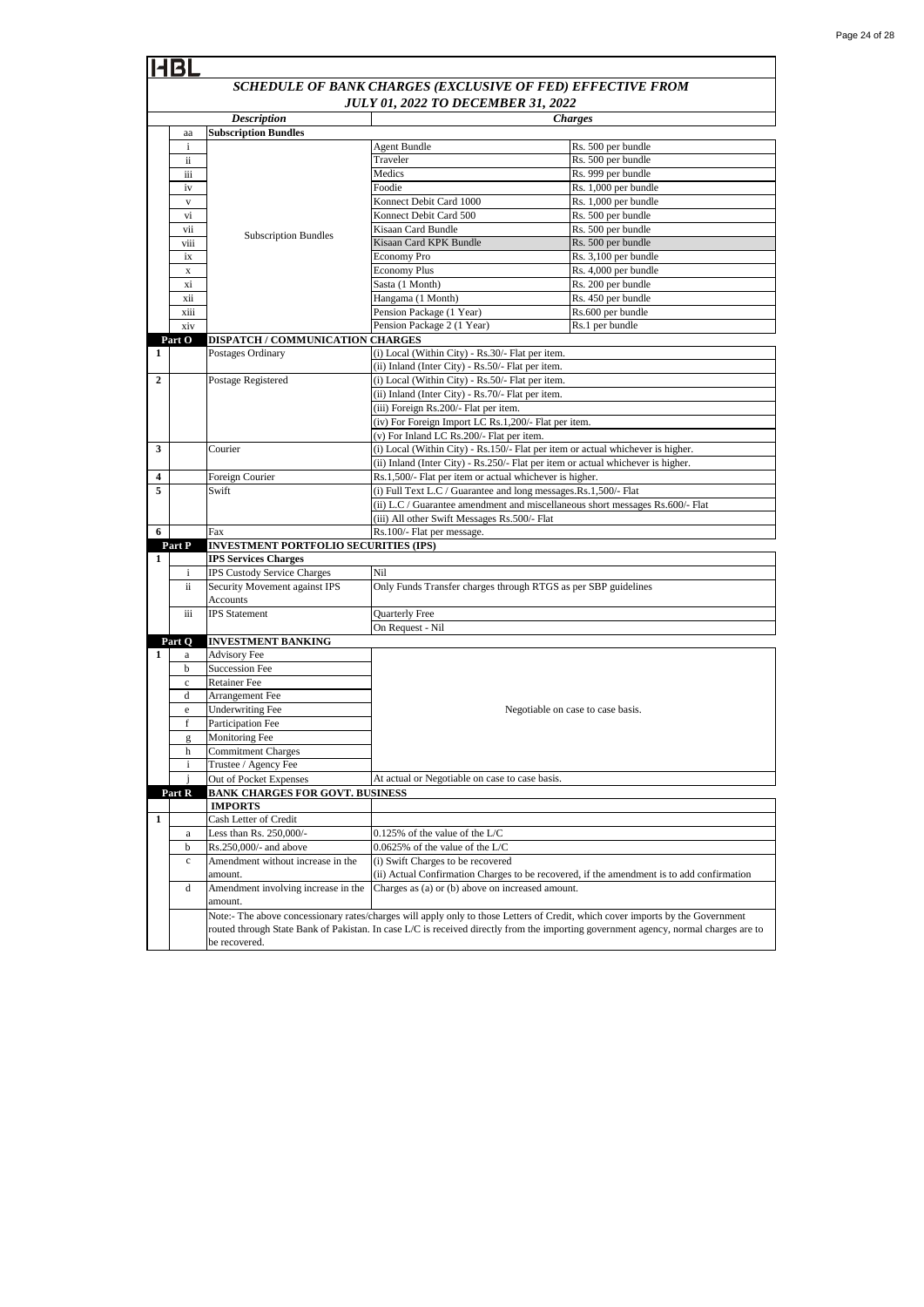| <b>Description</b>                                                                                                                                 |                                                               | <b>Charges</b>                                                                                                                        |  |  |
|----------------------------------------------------------------------------------------------------------------------------------------------------|---------------------------------------------------------------|---------------------------------------------------------------------------------------------------------------------------------------|--|--|
| Part S                                                                                                                                             | <b>EXEMPTIONS</b>                                             |                                                                                                                                       |  |  |
| a                                                                                                                                                  |                                                               | Where Individuals maintaining daily average balance (Quarterly basis) of Rs.0.100 M in CD Account OR Rs.0.500 M in other Profit       |  |  |
|                                                                                                                                                    | Earning Deposits / Accounts.                                  |                                                                                                                                       |  |  |
|                                                                                                                                                    |                                                               | Note:- Exemption in any income/commission shall require Functional Head Approval or as per any authority with limit delegated by      |  |  |
|                                                                                                                                                    | him.                                                          |                                                                                                                                       |  |  |
| $\mathbf{h}$                                                                                                                                       |                                                               | Where Companies (Corporate / SME / Public Limited Company / Private Company / Partnership / Sole Proprietorship) and Govt.            |  |  |
|                                                                                                                                                    |                                                               | Entities, Societies, Trust etc. maintain daily average balance (Quarterly basis) of Rs.1.000 M in CD Account or Rs.10.000 M in SSB or |  |  |
|                                                                                                                                                    | in other Profit Earning Deposits / Accounts.                  |                                                                                                                                       |  |  |
|                                                                                                                                                    |                                                               | Note: - Exemption in any income/commission shall require Functional Head Approval or as per any authority with limit delegated by     |  |  |
|                                                                                                                                                    | him.                                                          |                                                                                                                                       |  |  |
|                                                                                                                                                    |                                                               | Exemptions can only be granted for charges included under the following "Parts of SOBC".                                              |  |  |
| 1                                                                                                                                                  | Part-C - Foreign Currency Remittances                         |                                                                                                                                       |  |  |
| $\overline{c}$                                                                                                                                     | Part-D - Other Charges on Foreign Exchange Transactions       |                                                                                                                                       |  |  |
| 3                                                                                                                                                  | Part-E - Remittances                                          |                                                                                                                                       |  |  |
| 4                                                                                                                                                  | Part-F - Bills / Collection (Excluding Documentary)           |                                                                                                                                       |  |  |
| 5                                                                                                                                                  | Part-G - Finances / Advances                                  |                                                                                                                                       |  |  |
| 6                                                                                                                                                  |                                                               | Part-J - Sale & Purchase of Securities, Safe Custody of Articles in Safe Deposits                                                     |  |  |
| $\overline{7}$<br>Part-L - Miscellaneous Charges<br>8<br>Part-M - HBL Debit Card (ATM Card)<br>9<br>Part-N - HBL Alternate Delivery Channels (ADC) |                                                               |                                                                                                                                       |  |  |
|                                                                                                                                                    |                                                               |                                                                                                                                       |  |  |
|                                                                                                                                                    |                                                               |                                                                                                                                       |  |  |
| 10                                                                                                                                                 | Part-O - Dispatch / Communication Charges                     |                                                                                                                                       |  |  |
|                                                                                                                                                    |                                                               | Note:- Charges recovered during the quarter in case of all exemptions allowed as per Sr.No.1-10 will be refunded in the months of     |  |  |
|                                                                                                                                                    | April, July, October & January, for the previous quarters.    |                                                                                                                                       |  |  |
| $Note-1$ :-                                                                                                                                        |                                                               | All Taxes / Excise Duty / With-holding Tax / Zakat / FED/ST etc levied by the Government are to be recovered from the                 |  |  |
|                                                                                                                                                    | customers in addition to Normal Charges, wherever applicable. |                                                                                                                                       |  |  |
| The applicability of FED/ST is based on understanding of the relevant laws.<br>$Note-2$ :-                                                         |                                                               |                                                                                                                                       |  |  |
| $Note-3: -$                                                                                                                                        |                                                               | The Bank manages its relationship with clients on an individual basis. The applicability of any of the charges is part of the         |  |  |
|                                                                                                                                                    |                                                               | "Total Earnings" from the customers and is dependent on the combination of products/services availed from the Bank and                |  |  |
|                                                                                                                                                    |                                                               | correspondingly the risks associated with each customer. The rates of charges for any customer will however not exceed                |  |  |
|                                                                                                                                                    | the rates given in this schedule of charges.                  |                                                                                                                                       |  |  |
| $Note-4$ :-                                                                                                                                        |                                                               | Specific products of the Bank can have exemptions from charges as per their features and terms & conditions.                          |  |  |
|                                                                                                                                                    |                                                               |                                                                                                                                       |  |  |
| $Note-5:$                                                                                                                                          |                                                               |                                                                                                                                       |  |  |
|                                                                                                                                                    |                                                               | All negotiable charges / waiver of any charge should be approved by Functional Head or any authorized official to whom                |  |  |
|                                                                                                                                                    | this authority is delegated with limits.                      |                                                                                                                                       |  |  |
| $Note-6$ :-                                                                                                                                        |                                                               | All projected annual volumes to be approved by Functional Head or any authorized official to whom this authority is                   |  |  |
|                                                                                                                                                    | delegated with limits.                                        |                                                                                                                                       |  |  |
| $Note-7: -$                                                                                                                                        |                                                               | All Financial Institutions (FIs) related charges will be approved on case to case basis by Financial Institutions - Global            |  |  |
|                                                                                                                                                    | Trade Services (FI - GTS).                                    |                                                                                                                                       |  |  |
|                                                                                                                                                    |                                                               |                                                                                                                                       |  |  |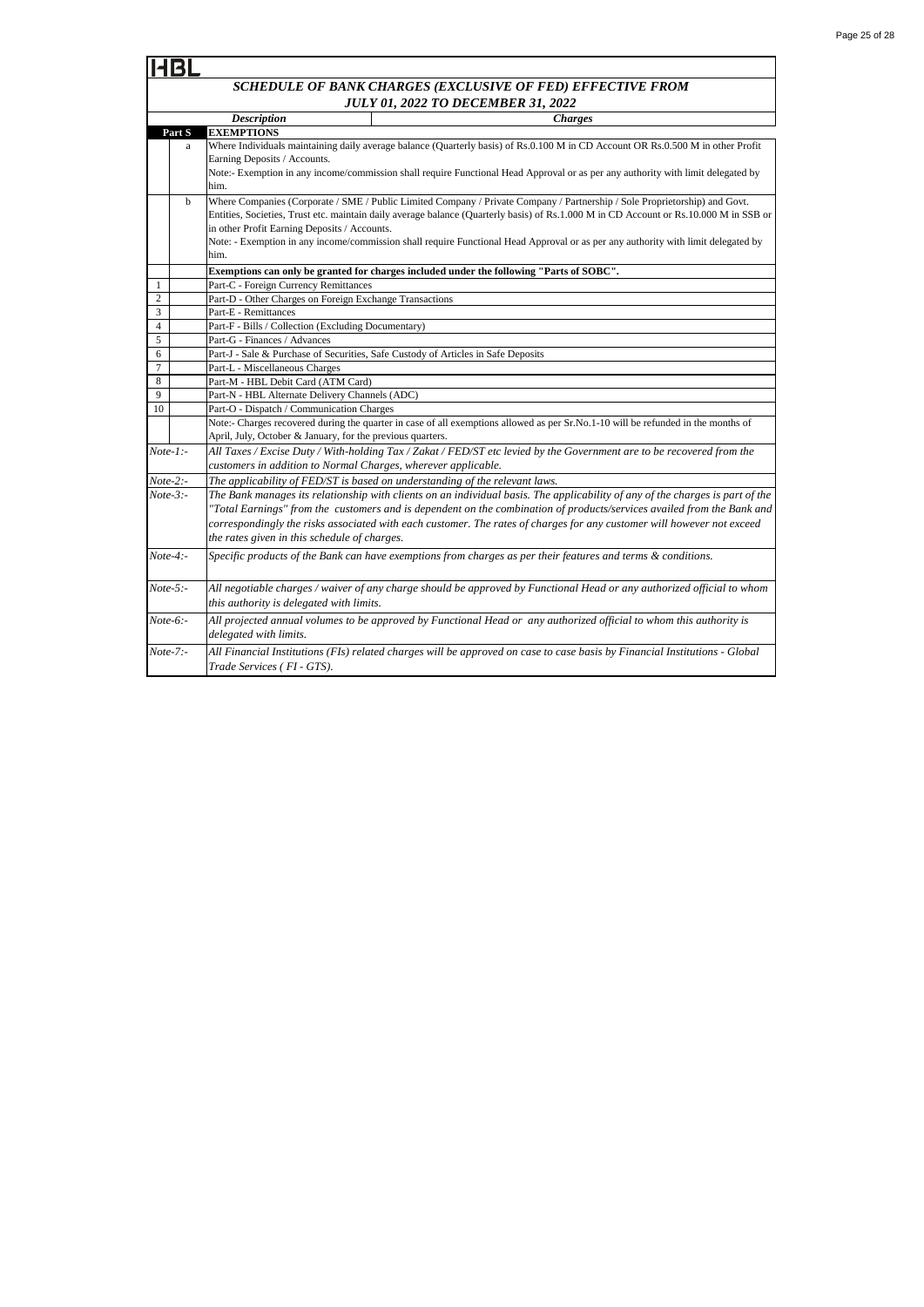|              |                                                                                                                                                                                     | SCHEDULE OF BANK CHARGES (EXCLUSIVE OF FED) EFFECTIVE FROM                                                                        |                                                                                                                 |
|--------------|-------------------------------------------------------------------------------------------------------------------------------------------------------------------------------------|-----------------------------------------------------------------------------------------------------------------------------------|-----------------------------------------------------------------------------------------------------------------|
|              |                                                                                                                                                                                     | <b>JULY 01, 2022 TO DECEMBER 31, 2022</b>                                                                                         | <b>Charges</b>                                                                                                  |
| Part T       | <b>Description</b><br><b>HBL PRESTIGE</b>                                                                                                                                           |                                                                                                                                   |                                                                                                                 |
|              |                                                                                                                                                                                     |                                                                                                                                   | Individual clients (including Non-Resident Pakistanis) who maintain the below-mentioned assets under management |
|              | on relationship basis, will be eligible to avail the following free/ discounted services:                                                                                           |                                                                                                                                   |                                                                                                                 |
|              | Prestige Eligibility Criteria (Average assets under management)                                                                                                                     |                                                                                                                                   |                                                                                                                 |
|              | Product                                                                                                                                                                             | <b>Asset Under Management</b>                                                                                                     | <b>Eligibility Criterion Period</b>                                                                             |
|              | Conventional CA                                                                                                                                                                     | Rs. 5,000,000/- or equivalent Foreign<br>Currency                                                                                 | Quarterly average balances                                                                                      |
|              | Conventional SA                                                                                                                                                                     | Rs. 7,000,000/- or equivalent Foreign<br>Currency                                                                                 | Quarterly average balances                                                                                      |
|              | equivalent foreign currency amount).                                                                                                                                                | Please note the initial cheque deposit requirement for Prestige Account Opening is as per above mentioned criteria (or            |                                                                                                                 |
|              | TD                                                                                                                                                                                  | Rs. 20,000,000/- or equivalent Foreign<br>Currency                                                                                | Quarterly average balance                                                                                       |
|              | RDA                                                                                                                                                                                 | \$50,000/- or equivalent                                                                                                          | Funded or invested in NPCs                                                                                      |
|              | <b>Mutual Funds</b>                                                                                                                                                                 | Rs. 15,000,000/-                                                                                                                  | Quarterly average, active holding, invested<br>through HBL Prestige                                             |
|              | PIBs/T-Bills                                                                                                                                                                        | Rs. 15,000,000/-                                                                                                                  | Quarterly average, active holding                                                                               |
|              | Regular Premium Bancassurance                                                                                                                                                       | Rs. 1,000,000/-                                                                                                                   | Throughout active life of the policy                                                                            |
|              | Mortgage Loan                                                                                                                                                                       | Rs. 15,000,000/-                                                                                                                  | Throughout the life of the product                                                                              |
|              | Auto Loan (commercial)                                                                                                                                                              | Rs. 5,000,000/-                                                                                                                   | Throughout the life of the product                                                                              |
|              | <b>Account Maintenance Charges</b>                                                                                                                                                  |                                                                                                                                   |                                                                                                                 |
|              | Membership Fee *                                                                                                                                                                    | PKR 8,000/- per quarter                                                                                                           |                                                                                                                 |
|              |                                                                                                                                                                                     | * The fee will be applicable in case of non-maintenance of the required average balance (qualification criteria mentioned above.) |                                                                                                                 |
|              |                                                                                                                                                                                     |                                                                                                                                   |                                                                                                                 |
| 1            | <b>Banking Services</b>                                                                                                                                                             |                                                                                                                                   |                                                                                                                 |
| a            | <b>Instant Starter Cheque Book</b>                                                                                                                                                  | Free                                                                                                                              |                                                                                                                 |
| b            | HBL Internet Banking and HBL                                                                                                                                                        | Free                                                                                                                              |                                                                                                                 |
|              | Mobile Application (Subscription,<br>Funds Transfer, Payments, Cheque<br><b>Book Requests)</b>                                                                                      |                                                                                                                                   |                                                                                                                 |
| $\mathbf c$  | E-Statements                                                                                                                                                                        | Free                                                                                                                              |                                                                                                                 |
| d            | Issuance of Banker's Cheque                                                                                                                                                         | Free                                                                                                                              |                                                                                                                 |
| e<br>f       | Cancellation of Bankers Cheque<br>Issuance of Replacement, in case of                                                                                                               | Free<br>Free                                                                                                                      |                                                                                                                 |
| g            | lost Banker's Cheque<br>Courier Delivery of Banker's Cheque                                                                                                                         | Free                                                                                                                              |                                                                                                                 |
|              |                                                                                                                                                                                     |                                                                                                                                   |                                                                                                                 |
| h            | Cash Deposit<br>(i) Within City<br>(ii) Inter City                                                                                                                                  | Free                                                                                                                              |                                                                                                                 |
| i            | Cash Withdrawal                                                                                                                                                                     | Free                                                                                                                              |                                                                                                                 |
|              | (i) Within City<br>(ii) Inter City                                                                                                                                                  |                                                                                                                                   |                                                                                                                 |
| j            | Non-HBL Cheque deposited in local                                                                                                                                                   | Free                                                                                                                              |                                                                                                                 |
|              | clearing and funds credited to HBL<br><b>Inter-city Branch Account</b>                                                                                                              |                                                                                                                                   |                                                                                                                 |
| $\bf k$      | Local Funds Transfers (LFTs)/ Online Free<br>Funds Transfer/ Cross Branch                                                                                                           |                                                                                                                                   |                                                                                                                 |
|              | Transfers                                                                                                                                                                           |                                                                                                                                   |                                                                                                                 |
| 1            | Cheque Book Issuance Charges                                                                                                                                                        | Free                                                                                                                              |                                                                                                                 |
| m            | Stop payment of Cheque<br>Charges on Cheque returned in                                                                                                                             | Free<br>Free                                                                                                                      |                                                                                                                 |
| $\mathbf n$  | Inward Clearing/Collection to be<br>recovered from Customers issuing the<br>Cheque with in-sufficient balances in<br>account or for any other reason. "due<br>to fault of customer" |                                                                                                                                   |                                                                                                                 |
| $\mathbf O$  | Over the counter cash Cheque<br>returned due to insufficient balance.<br>For all accounts (LCY/FCY)                                                                                 | Free                                                                                                                              |                                                                                                                 |
| p            | Photocopy of the paid Cheque<br>forwarded to Customers                                                                                                                              | Free                                                                                                                              |                                                                                                                 |
| $\mathbf{q}$ | Interbank Funds Transfer (IBFT)                                                                                                                                                     | Free                                                                                                                              |                                                                                                                 |
| r            | Statement of Account sent on Daily<br>basis through Swift Message MT-940                                                                                                            | Free                                                                                                                              |                                                                                                                 |
| s            | Duplicate Statements for all types of<br>accounts, on request from customer                                                                                                         | Free                                                                                                                              |                                                                                                                 |
| t            | Monthly Bank Statement                                                                                                                                                              | Free                                                                                                                              |                                                                                                                 |
| u            | Same Day Clearing via NIFT                                                                                                                                                          | Free                                                                                                                              |                                                                                                                 |
| V            | <b>Local Fund Transfers (RTGS)</b>                                                                                                                                                  | Free                                                                                                                              |                                                                                                                 |
| W            | Issuance of Account/ Maintenance<br>Certificate                                                                                                                                     | Free                                                                                                                              |                                                                                                                 |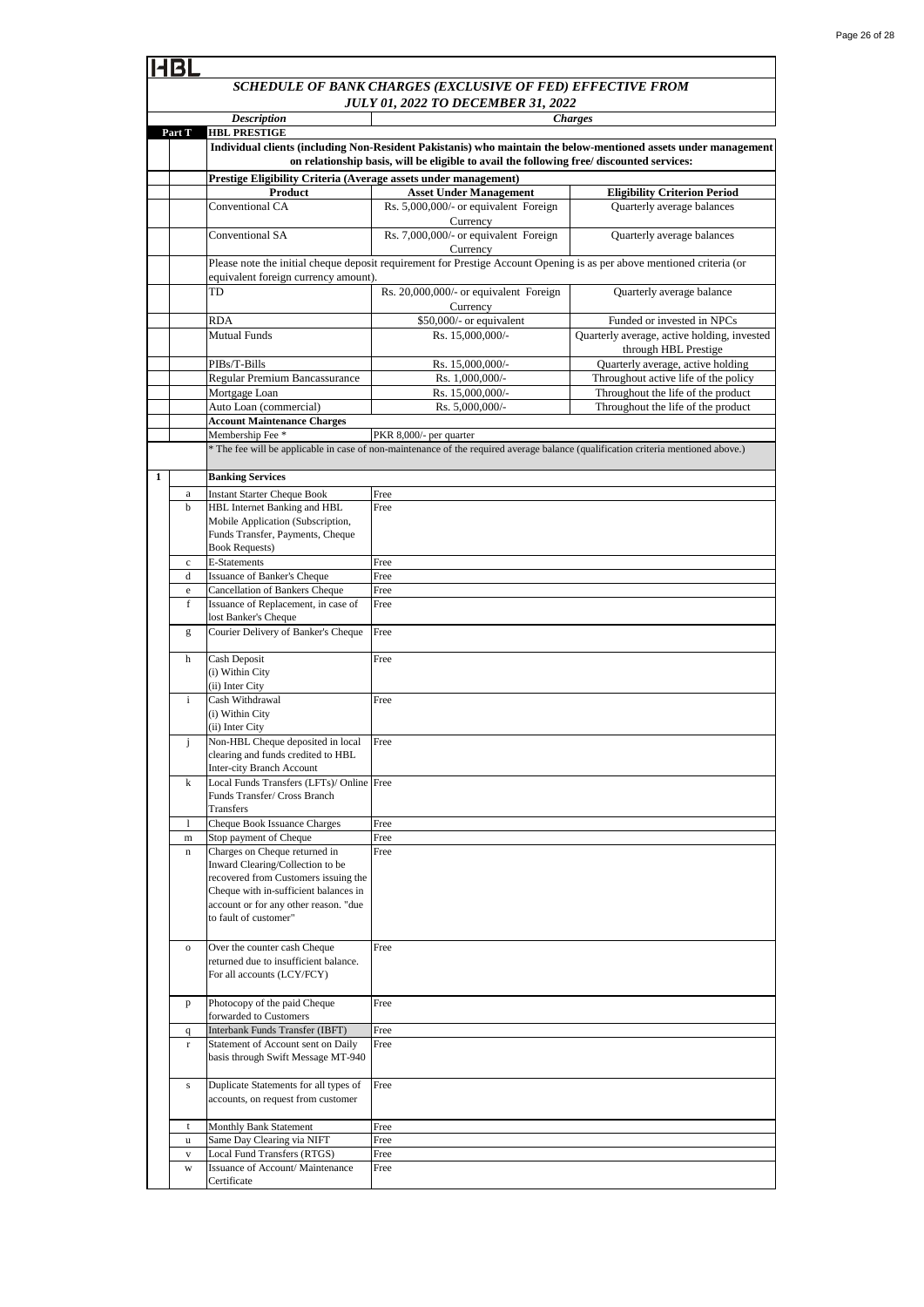|                                                                                  | SCHEDULE OF BANK CHARGES (EXCLUSIVE OF FED) EFFECTIVE FROM                                                                                                                                                                              |                                                                                                              |                                                                                                |                |                       |                       |
|----------------------------------------------------------------------------------|-----------------------------------------------------------------------------------------------------------------------------------------------------------------------------------------------------------------------------------------|--------------------------------------------------------------------------------------------------------------|------------------------------------------------------------------------------------------------|----------------|-----------------------|-----------------------|
|                                                                                  |                                                                                                                                                                                                                                         |                                                                                                              | <b>JULY 01, 2022 TO DECEMBER 31, 2022</b>                                                      |                |                       |                       |
|                                                                                  |                                                                                                                                                                                                                                         | <b>Description</b>                                                                                           |                                                                                                |                | <b>Charges</b>        |                       |
|                                                                                  | $\mathbf{x}$                                                                                                                                                                                                                            | <b>Issuance of Balance Confirmation</b><br>Certificate                                                       | Free                                                                                           |                |                       |                       |
|                                                                                  | у                                                                                                                                                                                                                                       | For any enquiry requested by                                                                                 | Free                                                                                           |                |                       |                       |
|                                                                                  |                                                                                                                                                                                                                                         | customer beyond 3 years relating to                                                                          |                                                                                                |                |                       |                       |
| transactions on their account                                                    |                                                                                                                                                                                                                                         |                                                                                                              |                                                                                                |                |                       |                       |
|                                                                                  | z<br>aa                                                                                                                                                                                                                                 | <b>Account Closure Charges</b><br>Handling of payments/ balances from                                        | Free<br>Free                                                                                   |                |                       |                       |
|                                                                                  |                                                                                                                                                                                                                                         | deceased accounts against Succession<br>Certificate                                                          |                                                                                                |                |                       |                       |
|                                                                                  | ab                                                                                                                                                                                                                                      | Confirmation of balances to Auditors                                                                         | Free                                                                                           |                |                       |                       |
|                                                                                  | ac                                                                                                                                                                                                                                      | Issuance of WHT Certificate                                                                                  | Free                                                                                           |                |                       |                       |
|                                                                                  | ad                                                                                                                                                                                                                                      | <b>Issuance of Proceed Realization</b>                                                                       | Free                                                                                           |                |                       |                       |
|                                                                                  |                                                                                                                                                                                                                                         | Certificate (PRC) - HBL                                                                                      |                                                                                                |                |                       |                       |
|                                                                                  | ae                                                                                                                                                                                                                                      | <b>Issuance of Zakat Deduction</b><br>Certificate                                                            | Free                                                                                           |                |                       |                       |
|                                                                                  | af                                                                                                                                                                                                                                      | <b>Standing Instructions</b>                                                                                 | Free                                                                                           |                |                       |                       |
|                                                                                  | ag                                                                                                                                                                                                                                      | <b>SMS</b> Alert Charges                                                                                     | Free                                                                                           |                |                       |                       |
|                                                                                  | ah<br>ai                                                                                                                                                                                                                                | <b>Issuance of FCY Demand Draft</b><br>Cancellation of FCY Demand Draft                                      | Free<br>Free                                                                                   |                |                       |                       |
|                                                                                  |                                                                                                                                                                                                                                         |                                                                                                              |                                                                                                |                |                       |                       |
|                                                                                  | aj                                                                                                                                                                                                                                      | International ATM Withdrawals                                                                                | Free                                                                                           |                |                       |                       |
|                                                                                  | ak                                                                                                                                                                                                                                      | through HBL ATMs*<br>Collection of Cheques (Local                                                            | Free                                                                                           |                |                       |                       |
|                                                                                  |                                                                                                                                                                                                                                         | Currency/Foreign Currency**)                                                                                 |                                                                                                |                |                       |                       |
|                                                                                  | al                                                                                                                                                                                                                                      | Inward Telegraphic Transfers***                                                                              | Free                                                                                           |                |                       |                       |
|                                                                                  | am                                                                                                                                                                                                                                      | Outward Telegraphic Transfers***                                                                             | Free                                                                                           |                |                       |                       |
| Safe Deposit Lockers Fee<br>Free<br>an                                           |                                                                                                                                                                                                                                         |                                                                                                              |                                                                                                |                |                       |                       |
| * This only applies to ATM Access Fees, FX conversions are done on market rates. |                                                                                                                                                                                                                                         |                                                                                                              |                                                                                                |                |                       |                       |
|                                                                                  | ** Excluding Cheques issued in USD.                                                                                                                                                                                                     |                                                                                                              |                                                                                                |                |                       |                       |
|                                                                                  |                                                                                                                                                                                                                                         | *** Excluding Intermediary Bank Charges where applicable.                                                    |                                                                                                |                |                       |                       |
|                                                                                  | $\overline{2}$<br><b>Debit Card</b><br>HBL Prestige clients will receive the HBL Prestige World Elite Debit Card with the following benefits:<br>А                                                                                      |                                                                                                              |                                                                                                |                |                       |                       |
|                                                                                  | $\mathbf{i}$                                                                                                                                                                                                                            | Annual Fee/ Issuance Fee                                                                                     | Free                                                                                           |                |                       |                       |
|                                                                                  | ii.                                                                                                                                                                                                                                     | Replacement Fee                                                                                              | Free                                                                                           |                |                       |                       |
|                                                                                  | B                                                                                                                                                                                                                                       | HBL Prestige clients will receive the HBL Visa Debit Card (USD) for USD account with the following benefits: |                                                                                                |                |                       |                       |
|                                                                                  | $\mathbf{i}$                                                                                                                                                                                                                            | Annual Fee/ Issuance Fee                                                                                     | Free                                                                                           |                |                       |                       |
|                                                                                  | ii                                                                                                                                                                                                                                      | Replacement Fee                                                                                              | Free                                                                                           |                |                       |                       |
| 3                                                                                |                                                                                                                                                                                                                                         | Mortgages                                                                                                    |                                                                                                |                |                       |                       |
| $\overline{\mathbf{4}}$                                                          | $\mathbf{i}$                                                                                                                                                                                                                            | Processing Fee                                                                                               | Free                                                                                           |                |                       |                       |
|                                                                                  | i.                                                                                                                                                                                                                                      | Autos<br><b>Processing Fees</b>                                                                              | 50% waiver on Processing Fees                                                                  |                |                       |                       |
| 5                                                                                |                                                                                                                                                                                                                                         | <b>Credit Card</b>                                                                                           |                                                                                                |                |                       |                       |
|                                                                                  |                                                                                                                                                                                                                                         |                                                                                                              | HBL Prestige members will receive following benefits when applying for HBL Platinum CreditCard |                |                       |                       |
|                                                                                  | i                                                                                                                                                                                                                                       | <b>Annual Fee</b>                                                                                            | 50% waiver                                                                                     |                |                       |                       |
|                                                                                  | ii                                                                                                                                                                                                                                      | Supplementary Fee                                                                                            | 50% waiver                                                                                     |                |                       |                       |
|                                                                                  | iii                                                                                                                                                                                                                                     | Card Replacement Fee                                                                                         | 50% waiver                                                                                     |                |                       |                       |
|                                                                                  | iv                                                                                                                                                                                                                                      | Direct Debit Rejection Fee                                                                                   | Free                                                                                           |                |                       |                       |
| 6                                                                                | $\mathbf{V}$                                                                                                                                                                                                                            | <b>SMS Alert Charges</b><br><b>Safe Deposit Lockers *</b>                                                    | Free                                                                                           |                |                       |                       |
|                                                                                  |                                                                                                                                                                                                                                         | (to be recovered in advance and at the commencement date yearly)                                             |                                                                                                |                |                       |                       |
|                                                                                  |                                                                                                                                                                                                                                         | <b>Digital</b><br><b>Digital Robotic</b>                                                                     |                                                                                                |                |                       |                       |
|                                                                                  | a                                                                                                                                                                                                                                       | <b>Locker Size</b>                                                                                           | <b>Rent Per Annum</b>                                                                          | Key Deposit ** | <b>Rent Per Annum</b> | <b>Key Deposit **</b> |
|                                                                                  | $\mathbf{i}$                                                                                                                                                                                                                            | Small                                                                                                        | N/A                                                                                            | N/A            | Rs. 30,000/-          | Rs. 60,000/-          |
|                                                                                  | ii                                                                                                                                                                                                                                      | Medium                                                                                                       | Rs. 15,000/-                                                                                   | Rs. 35,000/-   | Rs. 35,000/-          | Rs. 70,000/-          |
|                                                                                  | iii                                                                                                                                                                                                                                     | Large                                                                                                        | Rs. 20,000/-                                                                                   | Rs. 50,000/-   | Rs. 40,000/-          | Rs. 100,000/-         |
|                                                                                  | b                                                                                                                                                                                                                                       | Locker Breaking Charges ***<br>Late Payment Fee ***                                                          | Rs. 10,000/-                                                                                   |                |                       |                       |
|                                                                                  | 10% of the applicable annual locker rent with grace period of 30 days from the due date.<br>$\mathbf c$<br>* The Locker Rent fee / ** Key Deposit & *** Locker Breaking charges & Late payment fees will be waived off for the Prestige |                                                                                                              |                                                                                                |                |                       |                       |
|                                                                                  | customers who meet the qualification criteria mentioned above.                                                                                                                                                                          |                                                                                                              |                                                                                                |                |                       |                       |
|                                                                                  |                                                                                                                                                                                                                                         |                                                                                                              |                                                                                                |                |                       |                       |